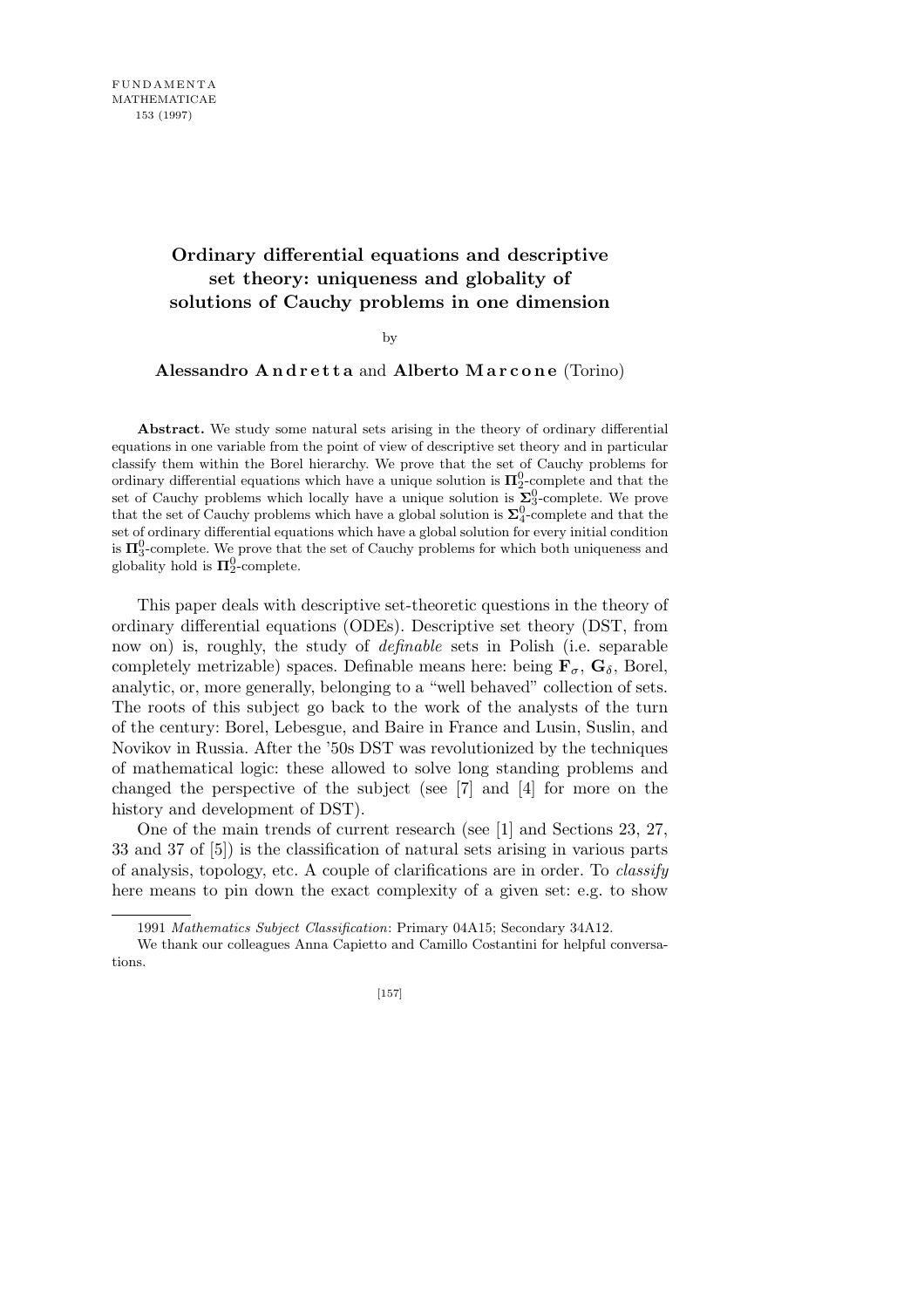that a set *A* is  $\mathbf{F}_{\sigma}$  but not  $\mathbf{G}_{\delta}$ , or that it is analytic (i.e. a continuous image of a Borel set), but not Borel. The second clarification is about the concept of being a *natural* set. This means that the set comes up in actual mathematical practice, rather than being constructed in an *ad hoc* way—of course, this has to do more with the sociology of mathematics than with mathematics itself.

In this paper we study the complexity of the sets of all Cauchy problems for ODEs that have a unique solution, and the ones that have a global solution. (We think that both these sets are natural.) More precisely: given a continuous function  $F : \mathbb{R}^2 \to \mathbb{R}$  and  $(x, y) \in \mathbb{R}^2$ , consider the following Cauchy problem:

$$
\frac{d\varphi}{dt} = F(t, \varphi(t)), \qquad \varphi(x) = y.
$$

Here and below we denote by  $C(\mathbb{R}^2)$  the set of real-valued continuous functions on  $\mathbb{R}^2$  with the compact-open topology. Thus  $C(\mathbb{R}^2)$  is a Fréchet space. Then the set  $U$  of  $(F, x, y)$  such that there exists a unique solution is a dense  $\mathbf{G}_{\delta}$  in  $C(\mathbb{R}^2) \times \mathbb{R}^2$ . Therefore *U* itself is a Polish space. The set  $\mathcal{U}_{\forall}$  of all *F*'s such that for every  $(x, y) \in \mathbb{R}^2$  the solution is unique is also a dense  $\mathbf{G}_{\delta}$ . (Both statements are true also in the case when *F* varies in  $C_{c}(\mathbb{R}^{2})$ , the space of all functions constant at infinity, which is a Banach space; in this case we denote by  $\mathcal{U}^c$  and  $\mathcal{U}^c_\forall$  these sets.) The set  $\mathcal{LU}^c$  of  $(F, x, y)$  such that the solution is *locally* unique is  $\mathbf{G}_{\delta\sigma}$  (i.e.  $\Sigma_3^0$ ). The set  $\mathcal G$  of  $(F, x, y)$  such that there exists a global (i.e. defined on all of  $\mathbb{R}$ ) solution is  $\mathbf{F}_{\sigma\delta\sigma}$  (i.e.  $\Sigma_4^0$ ). The set  $\mathcal{G}_{\forall}$  of all *F*'s such that for every  $(x, y) \in \mathbb{R}^2$  there exists a global solution is  $\mathbf{F}_{\sigma\delta}$  (i.e.  $\Pi_3^0$ ).  $\mathcal{G} \cap \mathcal{U}$  is  $\mathbf{G}_{\delta}$  both in  $C(\mathbb{R}^2) \times \mathbb{R}^2$  and in  $\mathcal{U}$ ; similarly,  $\mathcal{G}_{\forall} \cap \mathcal{U}_{\forall}$  is  $\mathbf{G}_{\delta}$  both in  $C(\mathbb{R}^2)$  and in  $\mathcal{U}_{\forall}$ .

It is worth noticing that the natural sets which appear for the first time in the Borel hierarchy at the fourth level are quite rare (and are usually **Π**<sup>0</sup><sub>4</sub>-complete), while there are no natural examples which appear for the first time at the fifth level (see [5], Section 23). To the best of our knowledge  $\mathcal{G}$  is the first example of a natural set which is  $\Sigma^0_4$ -complete (and thus Borel but not  $\Pi_4^0$ ).

Since all the sets mentioned above are contained in a topological vector space  $(C(\mathbb{R}^2), C_c(\mathbb{R}^2))$ , or their product with  $\mathbb{R}^2$ ) it is natural to ask whether they inherit the vector space structure. It will follow from our results that none of them (as well as their sections such as  $\mathcal{U}_{(x,y)}$ , the set of elements of  $C(\mathbb{R}^2)$  such that  $(F, x, y) \in U$  does. Actually, it follows from standard descriptive set-theoretic results (and from our classification results) that none of them is even a group.

We will confine ourselves to ODEs in one dimension but it will follow from our proofs that the results regarding uniqueness we obtain can be extended without any effort to finite systems of ODEs, i.e. to ODEs in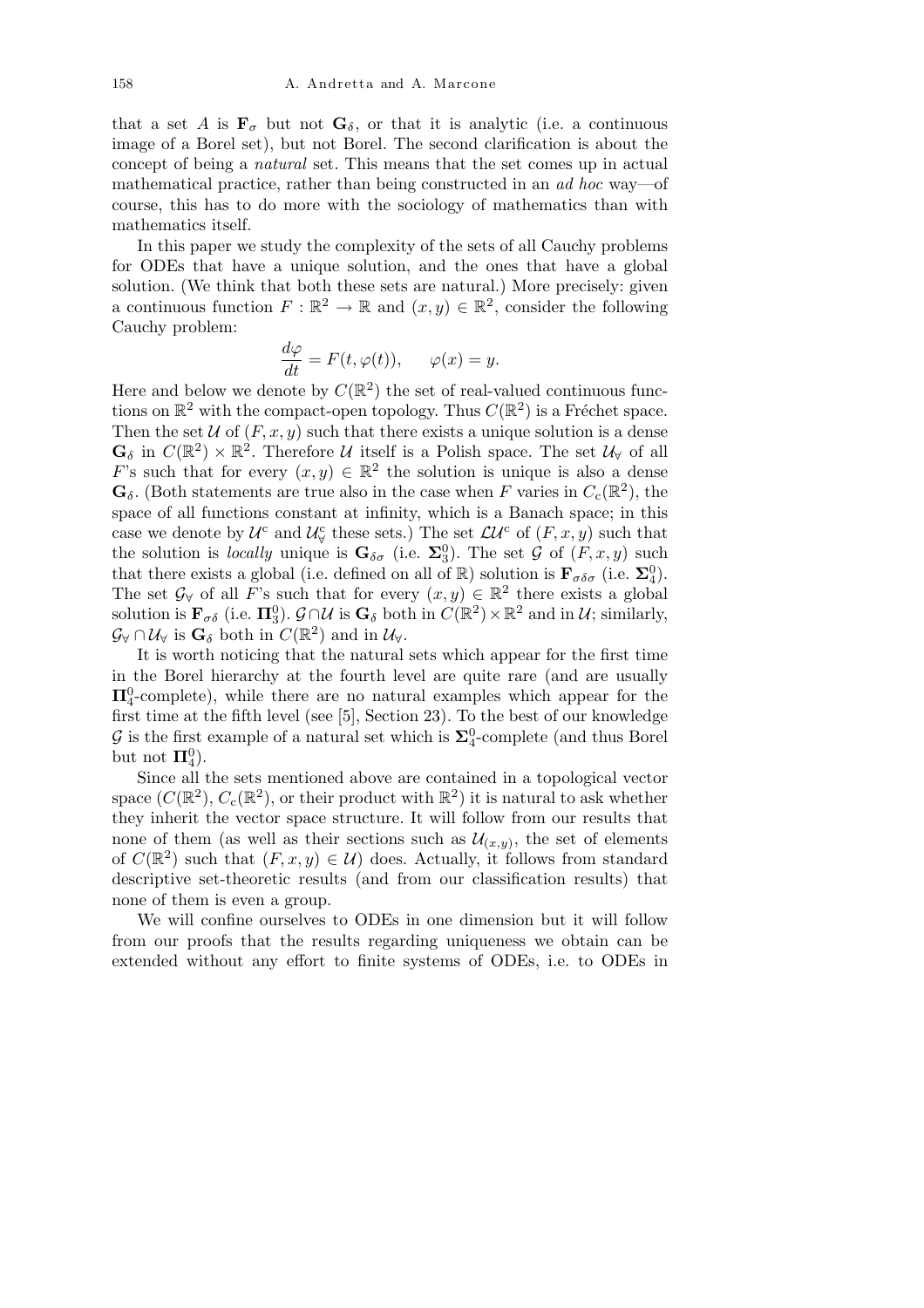finite-dimensional Banach spaces. In contrast with this, the proofs of our upper bounds for the complexity of  $\mathcal G$  and  $\mathcal G_\forall$  rely heavily on the order structure of  $\mathbb R$  and hence admit no obvious generalizations to the finitedimensional case. Indeed, the analogues of  $\mathcal{G}$  and  $\mathcal{G}_{\forall}$  in dimension two are respectively  $\Sigma_1^1$ -complete and  $\Pi_1^1$ -complete and hence not Borel. These results will be proved in a forthcoming paper. Similarly, considering ODEs in infinite-dimensional Banach spaces leads to several new difficulties (e.g. the failure of the Cauchy/Peano existence theorem) which we will not tackle in this paper.

Several papers have dealt with the uniqueness problem for regular ODEs as well as ODEs in Banach spaces, equations with a non-continuous *F*, and functional differential equations ([8], [6], [3]) from a viewpoint somewhat similar to ours. The paper of Orlicz shows that  $\mathcal{U}^{\mathbf{c}}_{\forall}$  is comeager when we restrict ourselves to bounded continuous *F*'s. By inspecting the proof one can see that it shows also that the set is  $\mathbf{G}_{\delta}$  dense. The other papers deal with larger function spaces but they focus on Baire category and prove only that the appropriate analogue of  $\mathcal{U}_{\forall}$  is a comeager set—it *contains* a dense  $\mathbf{G}_{\delta}$  set. Our other results do not seem to have siblings in the existing literature.

ODEs have been studied with the techniques of mathematical logic from a different viewpoint by Simpson in [9]: the goal there was to classify the Cauchy/Peano and the Ascoli–Arzelà theorems according to their axiomatic strength.

We tried to make the paper accessible to both logicians and analysts. In Section 1 we briefly introduce the terminology and techniques of DST that will be used in the sequel. The reader who already knows the basics of the subject can safely skip this section and refer back to it when needed. In Section 2 we start to deal with ODEs by introducing some techniques and proving some basic facts that will be used several times in the rest of the paper. Sections 3, 4 and 5 study the complexity of sets related to three of the basic properties of Cauchy problems for ODEs, respectively uniqueness of solutions, local uniqueness of solutions and existence of solutions defined on the whole real line.

**1. Descriptive set theory.** The purpose of this section is to get the reader acquainted with some standard concepts and results of DST which will be used in the rest of the paper. All the facts that will be quoted without proof can be found in [5].

**1.1.** *Polish spaces*. A topological space *X* is *Polish* if it is separable and completely metrizable, i.e. admits a compatible complete metric. For example separable Banach spaces, metrizable compact spaces, countable discrete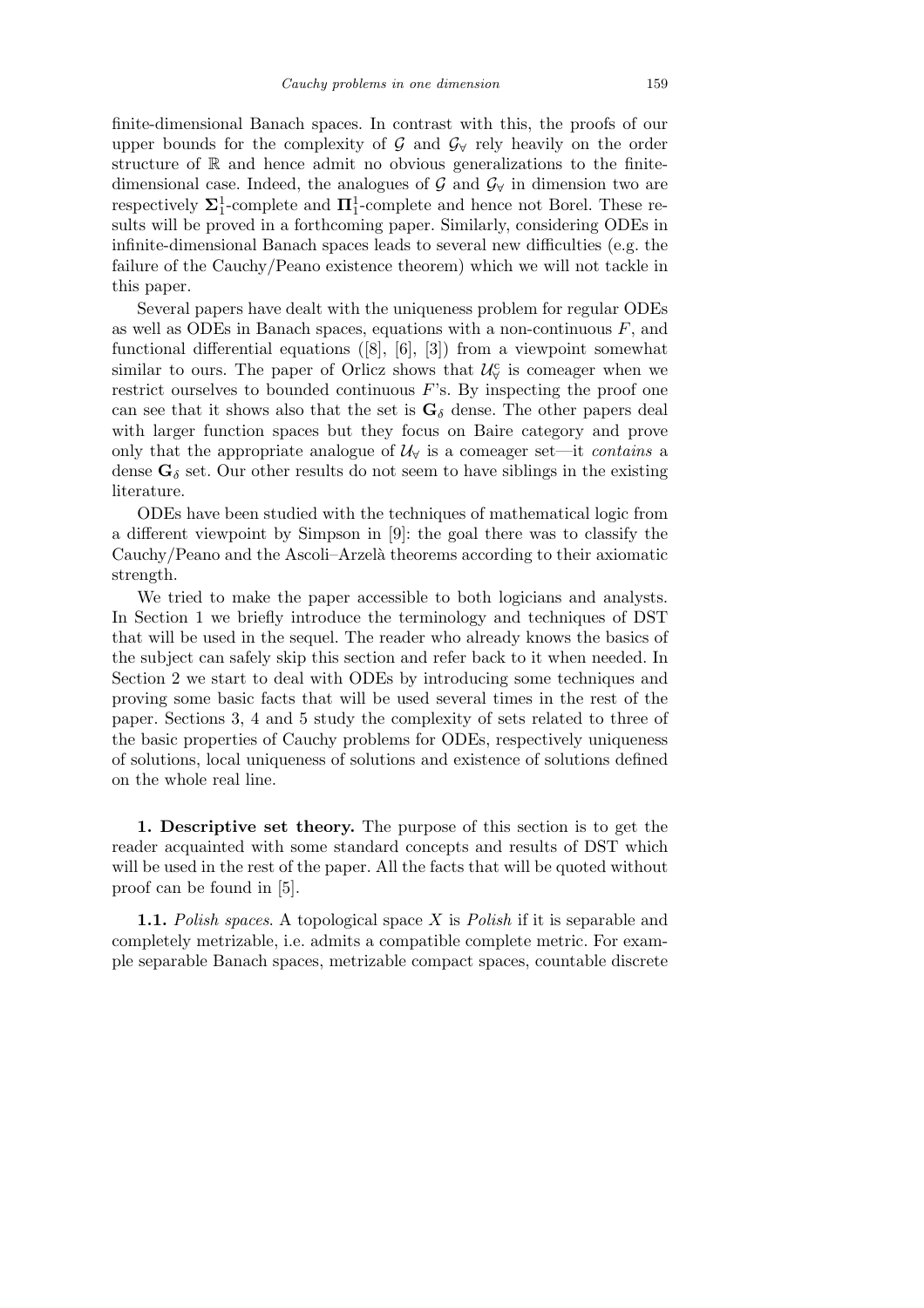spaces are Polish. A subspace *A* of a Polish space *X* is Polish (with the relative topology) if and only if *A* is  $\mathbf{G}_{\delta}$  (i.e. a countable intersection of open sets) in *X*. The class of Polish spaces is closed under countable products; in particular, giving the discrete topology to  $2 = \{0, 1\}$  and to N, the Cantor space  $C = 2^{\mathbb{N}}$  and the Baire space  $\mathcal{N} = \mathbb{N}^{\mathbb{N}}$  are Polish. The former is homeomorphic to Cantor's 1/3-set, the latter is homeomorphic to  $\mathbb{R} \setminus \mathbb{Q}$ .

For *X* a topological Hausdorff space  $\mathbf{F}(X)$  and  $\mathbf{K}(X)$  are the collections of all closed, resp. compact, subsets of *X*. We can endow  $F(X)$  with a compact topology, the so-called *Fell topology*, which is generated by the sets of the form

$$
\{F \in \mathbf{F}(X) \mid F \cap K = \emptyset \& F \cap U_1 \neq \emptyset \& \dots \& F \cap U_n \neq \emptyset\},\
$$

with  $K \in K(X)$  and  $U_1, \ldots, U_n$  open in *X*. If *X* is locally compact and second countable the Fell topology is Polish. If *d* is a compatible metric on *X* we can endow  $\mathbf{F}(X) \setminus \{\emptyset\}$  with the *Wijsman topology*, i.e. the topology generated by the maps  $\mathbf{F}(X) \setminus \{ \emptyset \} \to \mathbb{R}, F \mapsto d(x, F)$ , for  $x \in X$ . If *d* is such that closed and bounded subsets are compact (e.g. if  $X = \mathbb{R}^n$  with the usual metric), then the Wijsman topology coincides with the Fell topology restricted to  $\mathbf{F}(X) \setminus \{\emptyset\}$ . If *X* is compact with compatible metric  $d \leq 1$ the Fell topology on  $\mathbf{F}(X)$  is the more familiar *Vietoris topology* on  $\mathbf{K}(X)$ , generated by the Hausdorff distance

$$
d^{H}(K, L) = \max(\max\{d(x, K) \mid x \in L\}, \max\{d(x, L) \mid x \in K\}).
$$

For more on the various topologies on  $\mathbf{F}(X)$  see [2].

A basic way of classifying subsets of a Polish space (or even just of a topological space)  $X$  according to their "smallness" is provided by Baire category. A subset of *X* is *nowhere dense* if its closure has empty interior, *meager* (or of the *first category*) if it is the countable union of nowhere dense sets, *non-meager* (or of the *second category*) if it is not meager, *comeager* (or *residual*) if its complement with respect to *X* is meager. The Baire category theorem asserts that no open set in a Polish space is meager or, equivalently, that the intersection of countably many dense open subsets of a Polish space is dense.

Most Polish spaces we will deal with will also have some natural algebraic structure compatible with the topology: mostly they are Fréchet spaces and hence Polish groups. A subgroup of a Polish group which is Polish is necessarily closed. Hence a  $\mathbf{G}_{\delta}$  subset of a Polish group which is not closed is not a subgroup. Moreover, a non-meager Borel subgroup of a Polish group is Polish and hence a non-meager Borel subset of a Polish group which is not closed is not a subgroup.

**1.2.** *The Borel hierarchy*. For *X* a Polish space (or even just a topological space) we can define the collection of Borel subsets of  $X$ ,  $\mathbf{B}(X)$ . Although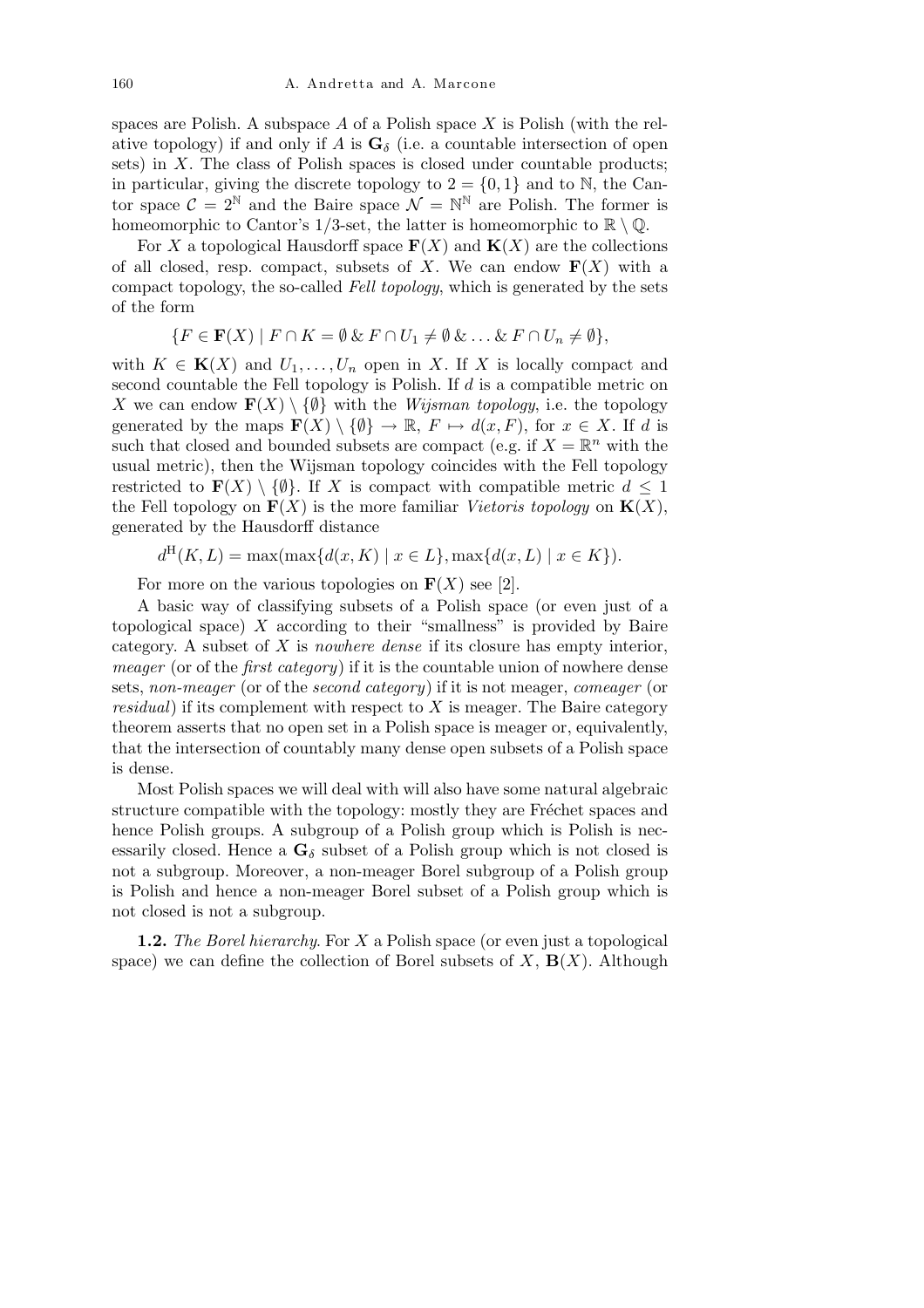$\mathbf{B}(X)$  is a reasonable playground for most constructions in analysis, it lacks an important closure property—it is not closed under Borel or even continuous images. A subset A of a Polish space X is *analytic* if  $A = f(B)$  for some Borel set *B* in a Polish space *Y* and some Borel function  $f: Y \to X$ . In fact,  $f$  can be taken to be continuous and  $B = Y$ . Analytic sets are also called *Suslin spaces* or  $\Sigma_1^1$  sets;  $\Sigma_1^1(X)$  is the collection of all analytic subsets of *X*. Although  $\Sigma_1^1(X)$  contains  $B(X)$ , and is closed under Borel images, countable intersections and countable unions, it is not closed under complements. The complement of an analytic set is called *coanalytic* or **Π**<sup>1</sup> 1 and we have the class  $\Pi_1^1(X)$  of all coanalytic subsets of X. Let us agree that  $\Delta_1^1(X) = \Sigma_1^1(X) \cap \Pi_1^1(X)$ . A basic theorem of Lusin says that for *X* a Polish space,  $\mathbf{B}(X) = \mathbf{\Delta}_1^1(X)$ .

The elements of **B**(*X*) are classified in a hierarchy. Let  $\Sigma_1^0(X)$  be the collection of open sets of *X*, let  $\Pi_1^0(X)$  be the collection of closed sets of *X*, and let  $\Delta_1^0(X)$  be the collection of clopen sets of *X*, i.e.  $\Delta_1^0(X)$  =  $\mathbf{\Sigma}^0_1(X) \cap \mathbf{\Pi}^0_1(X)$ . Next, let

$$
\Sigma_{n+1}^{0}(X) = \Big\{ \bigcup_{i \in \mathbb{N}} A_i \mid A_i \in \mathbf{\Pi}_{n}^{0}(X) \Big\},
$$
  

$$
\Pi_{n+1}^{0}(X) = \{ X \setminus A \mid A \in \Sigma_{n+1}^{0}(X) \},
$$
  

$$
\Delta_{n+1}^{0}(X) = \Sigma_{n+1}^{0}(X) \cap \Pi_{n+1}^{0}(X).
$$

Thus  $\Sigma_2^0(X)$  is just  $\mathbf{F}_{\sigma}(X)$  (i.e. the collection of countable unions of closed subsets of *X*),  $\Pi_2^0(X)$  is  $\mathbf{G}_{\delta}(X)$ ,  $\Sigma_3^0(X)$  is  $\mathbf{G}_{\delta\sigma}(X)$ ,  $\Pi_3^0(X)$  is  $\mathbf{F}_{\sigma\delta}$ , and so on. If *X* is Polish then  $\Delta_n^0(X) \subseteq \Sigma_n^0(X), \Pi_n^0(X) \subseteq \Delta_{n+1}^0(X)$ . Moreover, if *X* is uncountable the inclusions are proper. (If *X* is countable then every subset is  $\Sigma_2^0$ .) We should also point out that if *X* is Polish and uncountable, then the classes  $\mathbf{\Sigma}_n^0(X)$ ,  $\mathbf{\Pi}_n^0(X)$ ,  $\mathbf{\Delta}_n^0(X)$  do not exhaust  $\mathbf{B}(X)$ . In fact,  $\mathbf{\Sigma}_\alpha^0(X)$ ,  $\Pi^0_\alpha(X)$ ,  $\Delta^0_\alpha(X)$  can be defined for every countable ordinal  $1 \leq \alpha < \omega_1$ , so **i**  $\mathbf{a} \cdot \mathbf{a} \cdot \mathbf{a} \cdot \mathbf{a}$  (*x*) can be defined for every countable ordinal  $1 \leq \alpha < \omega_1$ , so that these classes form a hierarchy and  $\mathbf{B}(X) = \bigcup_{\alpha} \mathbf{\Sigma}_{\alpha}^0(X) = \bigcup_{\alpha} \mathbf{\Pi}_{\alpha}^0(X) =$  $\alpha$   $\Delta^0_\alpha$ (*X*).

Now that we have defined this zoo of sets it is natural to seek a criterion to establish that, say, a certain Borel subset *A* of a Polish space *X* is a true  $\Sigma_n^0$  set, i.e. it is  $\Sigma_n^0$  but not  $\Pi_n^0$ . In other words, we have to establish an upper bound for the complexity of *A* and then show that no lower complexity is possible. Computing the upper bound in most (but not all!) cases is a fairly trivial matter and in any case can be achieved only by studying the original definition of the set at hand and/or some equivalent definition. We now turn to a powerful technique to establish lower bounds. Let **Γ** denote either  $\Sigma_n^0$ , or  $\Pi_n^1$ , or  $\Pi_1^1$ . An easy inspection shows that **Γ** is closed under continuous preimages. We introduce the following terminology: for  $A \subseteq X$ ,  $B \subseteq Y$ , with *X*, *Y* Polish, we say that *B* is *Wadge reducible* to *A* (in symbols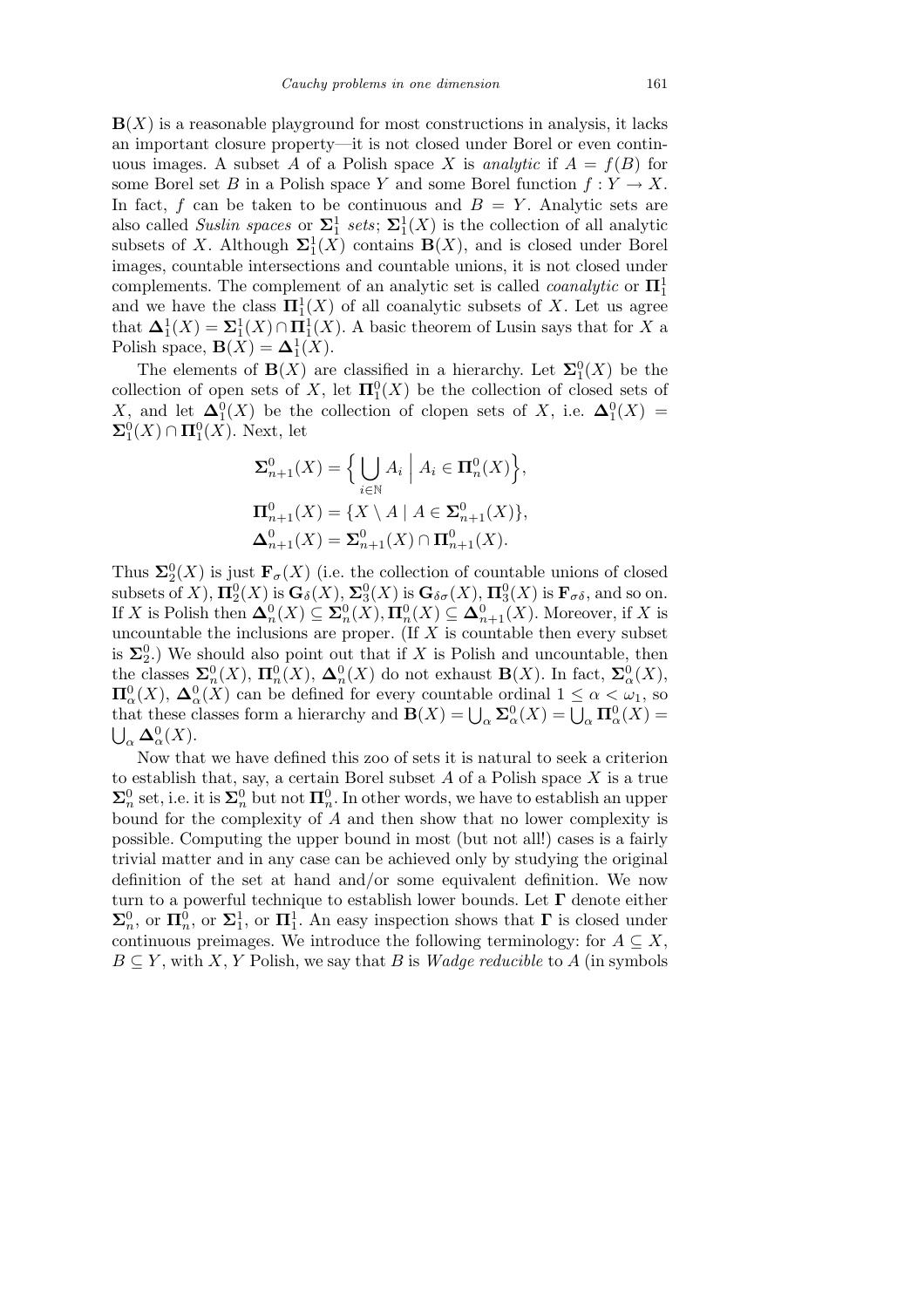$B \leq_W A$  if there is a continuous  $f: Y \to X$  such that  $B = f^{-1}(A)$ . We say that  $A \subseteq X$  is  $\Gamma$ -*hard* if for every Polish space *Y* and every  $B \in \Gamma(Y)$ we have  $B \leq_{\text{W}} A$ . If *A* is **Γ**-hard then  $X \setminus A$  cannot be in **Γ** and hence **Γ** is a lower bound for the complexity of *A*. If a **Γ**-hard set  $A \subseteq X$  happens to be also in  $\Gamma(X)$  we say that *A* is  $\Gamma$ -*complete*. In this case we have pinned down the complexity of *A*.

A very useful technique for showing that a set  $A \subseteq X$  (*X* Polish) is **Γ**-hard is the following: choose a Polish space *Y* , a known **Γ**-complete set  $B \subseteq Y$  and show that  $B \leq_W A$ . To apply this technique we need an array of examples of **Γ**-complete sets; the following list provides some examples which will turn out to be useful in this paper. Details and proofs (together with more examples) can be found in Section 23 of [5]. Sections 27 and 33 of the same book contain many examples of  $\Sigma_1^1$ - and  $\Pi_1^1$ -complete sets.

EXAMPLES 1.1.  $\forall^{\infty}n$  and  $\exists^{\infty}n$  abbreviate respectively "for all but finitely many *n*" and "for infinitely many *n*".

| $Q_2 = {\alpha \in \mathcal{C} \mid \forall^{\infty} n \alpha(n) = 0}$                                                   | is $\Sigma^0_2$ -complete;                |
|--------------------------------------------------------------------------------------------------------------------------|-------------------------------------------|
| $N_2 = \{ \alpha \in \mathcal{C} \mid \exists^{\infty} n \alpha(n) = 0 \}$                                               | is $\Pi^0_2$ -complete;                   |
| $S_3 = \{ \alpha \in 2^{\mathbb{N} \times \mathbb{N}} \mid \exists n \exists^{\infty} m \alpha(n,m) = 0 \}$              | is $\Sigma_3^0$ -complete;                |
| $P_3 = \{ \alpha \in 2^{\mathbb{N} \times \mathbb{N}} \mid \forall n \; \forall^{\infty} m \; \alpha(n,m) = 1 \}$        | is $\Pi^0_3$ -complete;                   |
| $S_4 = \{ \alpha \in 2^{\mathbb{N} \times \mathbb{N}} \mid \forall^{\infty} n \ \forall^{\infty} m \ \alpha(n,m) = 0 \}$ | is $\Sigma_4^0$ -complete;                |
| $\ell^1 = \{(x_n) \in [0,1]^{\mathbb{N}} \mid \sum x_n < +\infty\}$                                                      | is $\mathbf{\Sigma}^0_2\text{-complete.}$ |

If we are dealing with  $\mathbf{F}_{\sigma}$ 's or  $\mathbf{G}_{\delta}$ 's we can also resort to the Baire category theorem to prove  $\Sigma_2^0$ - or  $\Pi_2^0$ -completeness. Indeed, the intersection of two dense  $\mathbf{G}_{\delta}$ 's is non-empty and thus if *A* and its complement  $X \setminus A$  are both dense A cannot be both  $\mathbf{G}_{\delta}$  and  $\mathbf{F}_{\sigma}$ ; establishing that one of the two possibilities holds in this case will therefore rule out the other. Notice also that an  $\mathbf{F}_{\sigma}$  with dense complement is meager.

**1.3.** *Sets of uniqueness*. We will now review a few descriptive set-theoretic results that will be used in the sequel. The first theorem, in some sense, motivated much of the present paper. For a proof see e.g. [5], p. 123.

THEOREM 1.2 (Lusin). *Suppose X* and *Y* are Polish spaces and  $B \subseteq$  $X \times Y$  *is Borel. Then*  $U = \{x \in X \mid \exists! y \ (x, y) \in B\} \in \mathbf{\Pi}^1_1(X)$ *.* 

This result gives an upper bound on the complexity of *U*. Sharper upper bounds can be obtained by putting restrictions on *B*. Let us call a space  $\mathbf{K}_{\sigma}$  if it is a countable union of compact sets. An important theorem by Arsenin and Kunugui (see [5], p. 297) asserts that if for all  $y \in Y$  the section  $B_y = \{x \in X \mid (x, y) \in B\}$  is  $\mathbf{K}_{\sigma}$ , then  $\text{proj}_X(B)$  is Borel and hence *U* is also Borel.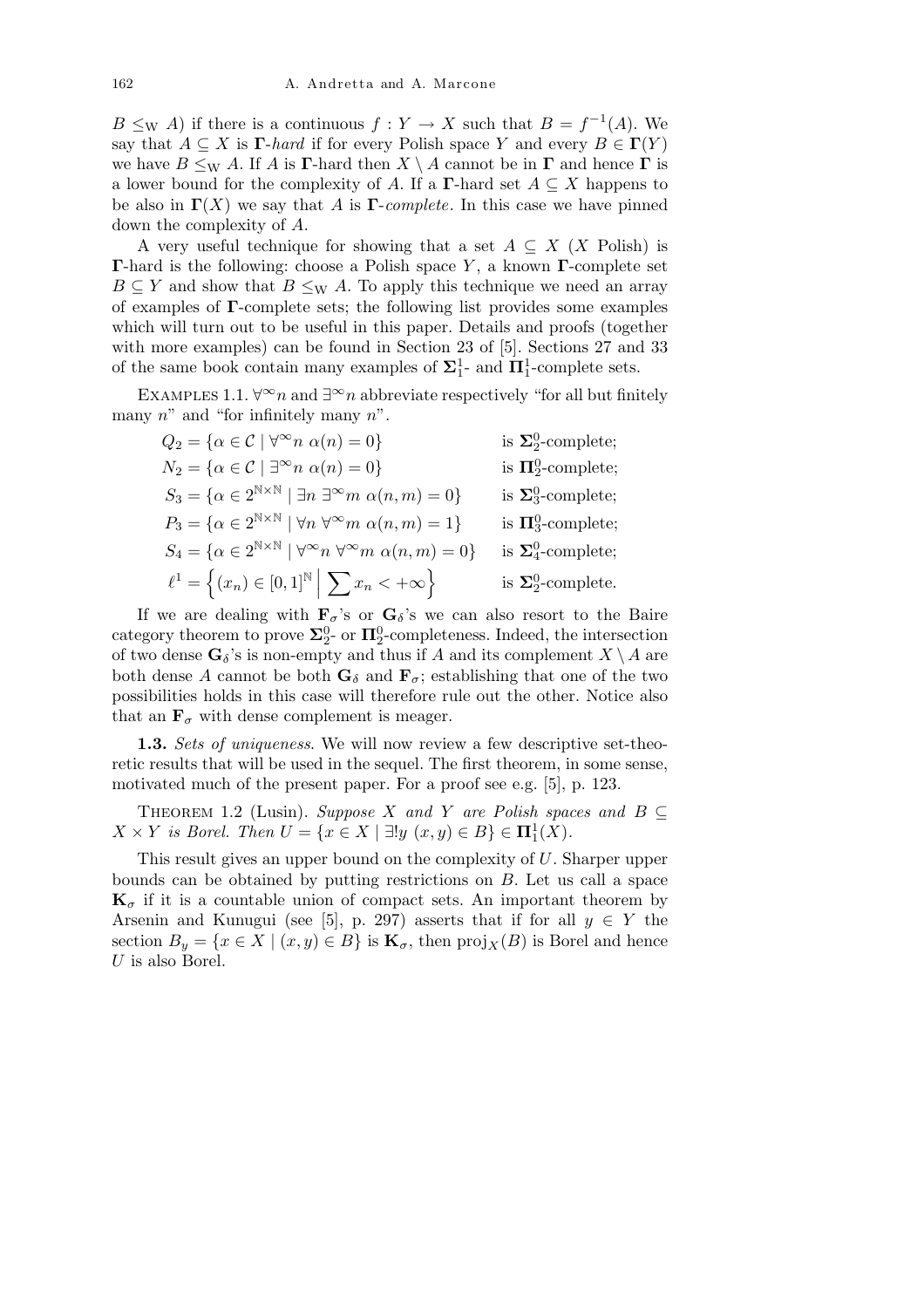We can gain even more control on the complexity of  $proj_X(B)$  and *U* if we assume that *Y* itself is  $\mathbf{K}_{\sigma}$ .

LEMMA 1.3. Let *X* be Polish and *Y* metrizable and  $\mathbf{K}_{\sigma}$ . If  $F \subseteq X \times Y$  $i$ *s*  $\Sigma_2^0$  *then*  $proj_X(F)$  *is also*  $\Sigma_2^0$ *.* 

Proof. First suppose *F* is closed. Let  $Y =$ S  $K_n$  with  $K_n$  compact and let  $F_n = F \cap (X \times K_n)$ . As  $\text{proj}_X(F) = \bigcup_n \text{proj}_X(F_n)$ , it is enough to show that each  $proj_X(F_n)$  is closed in *X*. Let  $x_i \in proj_X(F_n)$  be such that  $x_i \to x$ . Pick  $y_i \in K_n$  such that  $(x_i, y_i) \in F_n$ . By compactness of  $K_n$  we can find a subsequence  $(y_{i_k})_k$  converging to some  $y \in K_n$ . By the closure of  $F_n$ we have  $\lim_{k\to\infty}(x_{i_k}, y_{i_k}) = (x, y) \in F_n$ , so  $x \in \text{proj}_X(F_n)$ . Thus  $\text{proj}_X(F_n)$ is closed. S

The general case follows from the preceding case and from  $proj_X$ The general case follows from the preceding case and from  $\text{proj}_X(\bigcup_i F_i)$  $= \bigcup_i \text{proj}_X(F_i).$ 

The result is false if we replace "*F* is  $\Sigma_2^{0}$ " with "*F* is  $\Pi_2^{0}$ ": every  $\Sigma_1^1$ subset of *X* is the projection of a  $\Pi_2^0$  subset of  $X \times Y$ , where *Y* is the Cantor space.

THEOREM 1.4. Let *X* and *Y* be Polish with *Y*  $\mathbf{K}_{\sigma}$ . Let  $F \subseteq X \times Y$  be  $\Sigma^0_2$ . Then  $U = \{x \in X \mid \exists! y \in Y \ (x, y) \in F\}$  is  $D_2(\Sigma^0_2)$ , *i.e. the difference of two*  $\Sigma^0_2$  *sets. Moreover*, *if*  $proj_X(F) = X$ *, then U is*  $\Pi^0_2$ *.* 

P r o o f. Let

$$
M = \{ x \in X \mid \exists y_1, y_2 \in Y \ [y_1 \neq y_2 \ \& \ (x, y_1) \in F \ \& \ (x, y_2) \in F \} \}.
$$

Then  $M = \text{proj}_X$ S.  $\epsilon$ <sup>ε</sup>∈Q<sup>+</sup>  $S$ <sup>ε</sup>) where

$$
S_{\varepsilon} = \{(x, y_1, y_2) \in X \times Y^2 \mid d(y_1, y_2) \ge \varepsilon \& (x, y_1) \in F \& (x, y_2) \in F\}
$$

and *d* is a compatible metric on *Y*.  $Y^2$  is  $\mathbf{K}_{\sigma}$ , being the product of two  $\mathbf{K}_{\sigma}$ 's, and *a* is a compatible metric on *Y*. *Y* is  $\mathbf{R}_{\sigma}$ , being the product of two  $\mathbf{R}_{\sigma}$  s,<br>and  $S_{\varepsilon}$  is  $\Sigma_2^0$  in  $X \times Y^2$ . Therefore  $\bigcup_{\varepsilon \in \mathbb{Q}^+} S_{\varepsilon}$  is  $\Sigma_2^0$ . By Lemma 1.3 both *M* and  $\text{proj}_X(F)$  are in  $\Sigma_2^0(X)$ . Hence  $U = \text{proj}_X(F) \setminus M \in D_2(\Sigma_2^0)(X)$ .

If  $proj_X(F) = X$  then  $U = X \setminus M \in \mathbf{\Pi}^0_2(X)$ .

**1.4.** *Functional Polish spaces*. In order to study ordinary differential equations with the techniques of descriptive set theory we will need to consider spaces of functions defined on  $\mathbb{R}^2$ . These spaces are obviously interesting in their own right and in a forthcoming paper we will prove in detail and in greater generality some of the facts we just mention here.

For every *n* let  $K_n = [-n, n] \times [-n, n]$ , so that every compact subset of  $\mathbb{R}^2$  is contained in some  $K_n$ . We define a metric on  $C(\mathbb{R}^2)$ , the set of continuous functions from  $\mathbb{R}^2$  to  $\mathbb{R}$ , by setting, for each  $F, G \in C(\mathbb{R}^2)$  and  $n \in \mathbb{N}$ ,

$$
d_n(F,G) = \frac{\|(F-G)|K_n\|_{\infty}}{1 + \|(F-G)|K_n\|_{\infty}},
$$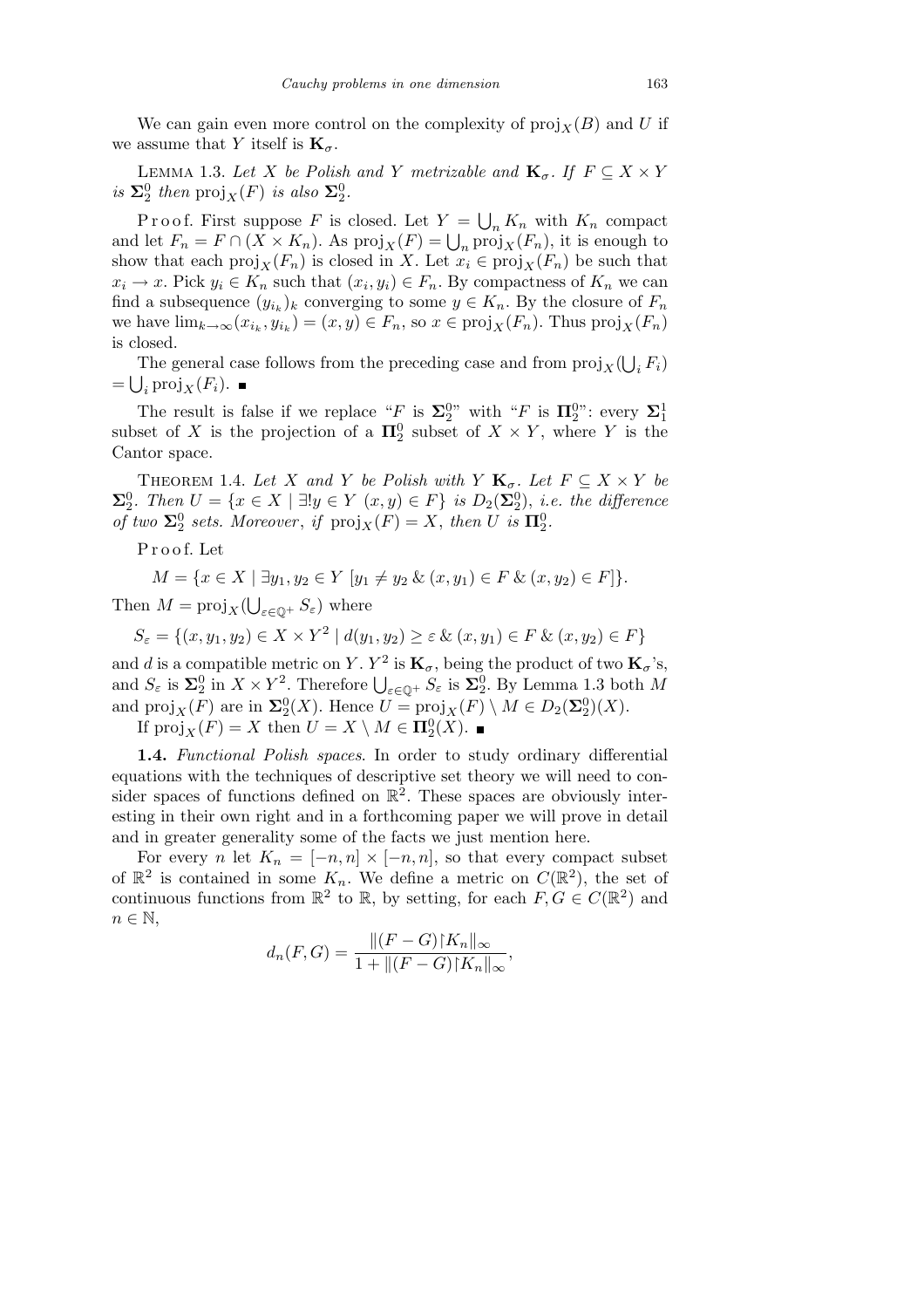so that  $d_n(F, G) < 1$ , and then defining

$$
d(F,G) = \sum_{n=1}^{\infty} \frac{d_n(F,G)}{2^n}.
$$

This metric induces the *compact-open topology*:  $\lim_{k\to\infty} F_k = F$  if and only if  $F_k$  converges to  $F$  uniformly on each  $K_n$  and hence on every compact subset of X. It is straightforward to check that  $C(\mathbb{R}^2)$  equipped with this metric is a Polish space.

For various purposes different subspaces of  $C(\mathbb{R}^2)$  will turn out to be useful; in general, they are not Polish with the topology they inherit from  $C(\mathbb{R}^2)$ , but some of them are Polish with appropriate topologies which exploit their peculiarities.

For example, let  $C_{00}(\mathbb{R}^2) = \{F \in C(\mathbb{R}^2) \mid F \text{ has compact support}\}\$ equipped with the sup metric and let  $C_0(\mathbb{R}^2)$  be the completion of  $C_{00}(\mathbb{R}^2)$ .  $C_0(\mathbb{R}^2)$  is Polish (with the sup metric as a complete compatible metric) and its elements are the *functions vanishing at infinity*.

 $C_{00}(\mathbb{R}^2)$  is  $\Sigma_2^0$ -complete both as a subset of  $C(\mathbb{R}^2)$  and as a subset of  $C_0(\mathbb{R}^2)$ , while  $C_0(\mathbb{R}^2)$  is  $\Pi_3^0$ -complete as a subset of  $C(\mathbb{R}^2)$ .

A generalization of  $C_0(\mathbb{R}^2)$  is given by the following definition.

DEFINITION 1.5. Let  $C_c(\mathbb{R}^2)$  be the set of all  $F \in C(\mathbb{R}^2)$  such that there exists  $L \in \mathbb{R}$  such that for every  $\varepsilon > 0$  there exists *n* such that for every  $(t, u) \in \mathbb{R}^2 \setminus K_n$  we have  $|F(t, u) - L| < \varepsilon$ . The elements of  $C_c(\mathbb{R}^2)$  are called *functions constant at infinity*.

The sup metric can be used to turn  $C_c(\mathbb{R}^2)$  into a Polish space (homeomorphic to  $C_0(\mathbb{R}^2) \times \mathbb{R}$  via the obvious bijection).  $C_c(\mathbb{R}^2)$  has also another natural topology, namely the one inherited from  $C(\mathbb{R}^2)$ , which is not Polish because  $C_c(\mathbb{R}^2)$  is  $\Pi_3^0$ -complete as a subset of  $C(\mathbb{R}^2)$ .

Another interesting subset of  $C(\mathbb{R}^2)$  consists of the functions satisfying the Lipschitz condition. This set is particularly interesting when studying functions that appear in ordinary differential equations because the Lipschitz condition is the best known condition that insures the uniqueness of the solution of these equations. With this in mind we will limit ourselves to the Lipschitz condition in the second variable.

DEFINITION 1.6. Let Lip<sub>2</sub> be the set of functions in  $C(\mathbb{R}^2)$  such that there exists *L* such that for all  $t, u_0, u_1 \in \mathbb{R}$  we have  $|F(t, u_0) - F(t, u_1)|$  $L|u_0 - u_1|$ .

Lip<sub>2</sub> is  $\Sigma_2^0$ -complete as a subset of  $C(\mathbb{R}^2)$ . Moreover,  $C_{00}(\mathbb{R}^2)$ ,  $C_0(\mathbb{R}^2)$ ,  $C_c(\mathbb{R}^2)$ , and Lip<sub>2</sub> are all meager in  $C(\mathbb{R}^2)$ .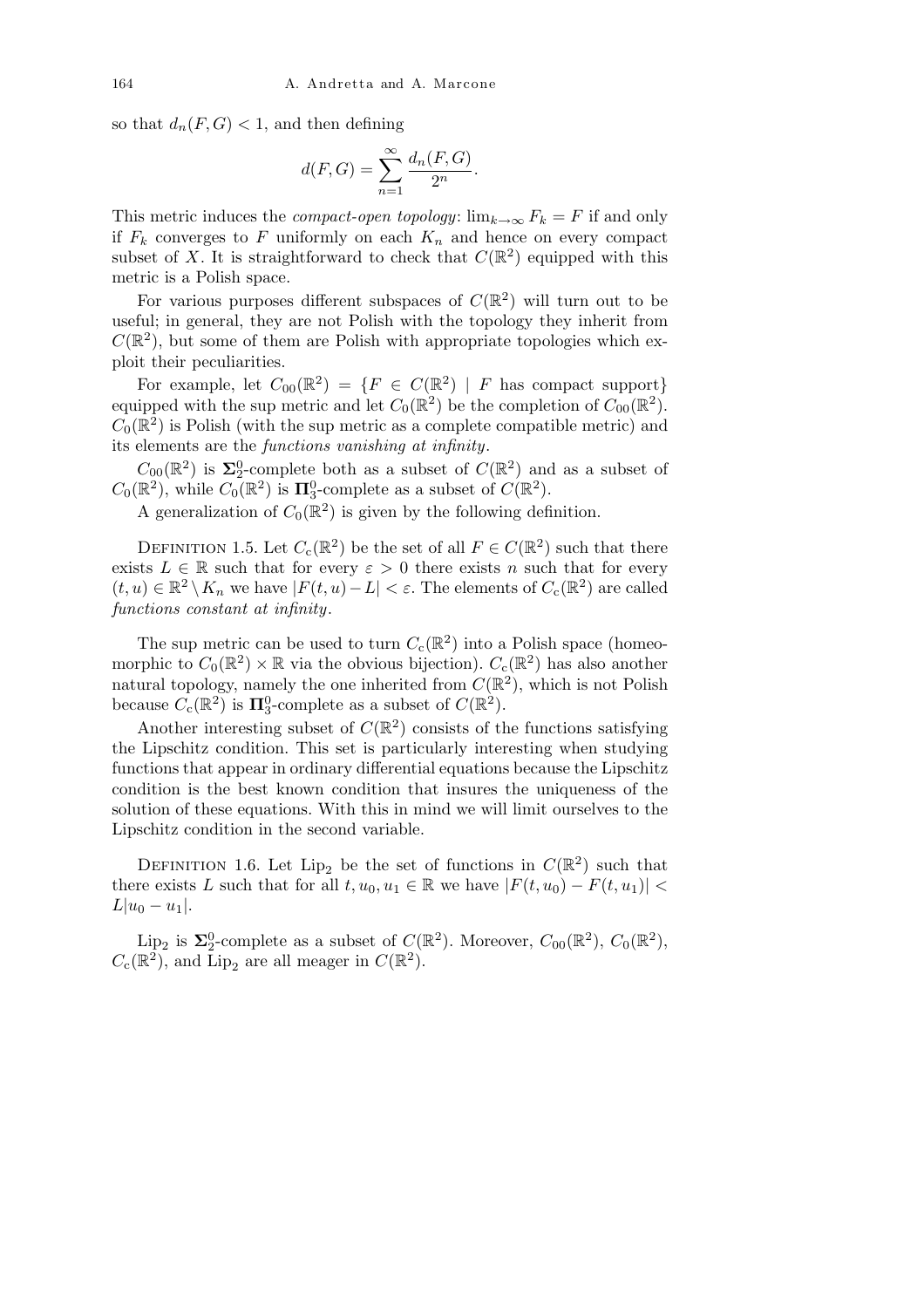**2. Generalities on ordinary differential equations.** In this section we begin the study of ordinary differential equations. A *Cauchy problem* is a triple  $(F, x, y) \in C(\mathbb{R}^2) \times \mathbb{R}^2$  which gives the initial value problem

$$
\varphi'(t) = \frac{d\varphi}{dt} = F(t, \varphi(t)), \qquad \varphi(x) = y.
$$

The Cauchy/Peano theorem asserts that this problem always has a local solution (i.e. a solution  $\varphi$  defined in some neighborhood of *x*). Moreover, if *F* is bounded (and hence, in particular, if it belongs to  $C_c(\mathbb{R}^2)$ , which has the advantage of being Polish with the sup metric) the Cauchy problem always has a global solution, i.e. a solution defined on the whole real line.

We first consider Cauchy problems with  $F \in C_c(\mathbb{R}^2)$ . The solutions of this kind of ordinary differential equations are continuously differentiable functions, i.e. elements of  $C^1(\mathbb{R})$ ; this is obviously a subspace of  $C(\mathbb{R})$  (endowed with the compact-open topology) and is  $\Pi_3^0$ -complete (see [5], p. 183). We could easily give  $C^1(\mathbb{R})$  a Polish topology, but this will not be needed.

DEFINITION 2.1. Let  $S^c$  be the set of all  $(F, x, y, \varphi) \in C_c(\mathbb{R}^2) \times \mathbb{R}^2 \times C(\mathbb{R})$ such that

$$
\varphi \in C^1(\mathbb{R}) \& \forall t \in \mathbb{R} \left[ \varphi'(t) = F(t, \varphi(t)) \right] \& \varphi(x) = y.
$$

If  $F \in C_c(\mathbb{R}^2)$  and  $(x, y) \in \mathbb{R}^2$  let

$$
\mathcal{S}_{F,(x,y)}^{\mathsf{c}} = \{ \varphi \in C(\mathbb{R}) \mid (F, x, y, \varphi) \in \mathcal{S}^{\mathsf{c}} \}.
$$

In other words,  $S_{F,(x,y)}^c$  is the set of all solutions of the Cauchy problem given by  $(F, x, y)$ .

The Cauchy/Peano theorem implies that for every  $F \in C_c(\mathbb{R}^2)$  and  $(x, y) \in \mathbb{R}^2$  we have  $\mathcal{S}_{F,(x,y)}^c \neq \emptyset$ . In general, there is no uniqueness of the solution of the Cauchy problem, and the classical counterexample (which will be exploited in what follows) is given by any function  $F \in C_c(\mathbb{R}^2)$  such that in a neighborhood of  $(0,0)$  we have  $F(t, u) = \sqrt{|u|}$ . For such an  $F$ ,  $S_{F,(0,0)}^c$ includes functions  $\varphi$  that locally satisfy either  $\varphi(t) = 0$  or  $\varphi(t) = \frac{1}{4}t^2$ . In general, if  $S_{F,(x,y)}^c$  is not a singleton then it has the cardinality of the continuum.

The following lemma is our version of the so-called continuous dependence from parameters of solutions of ODEs.

LEMMA 2.2.  $S<sup>c</sup>$  is closed.

Proof. Suppose  $\{(F_n, x_n, y_n, \varphi_n)\}_n$  is a sequence of elements of  $\mathcal{S}^c$  and  $\lim_{n\to\infty}(F_n, x_n, y_n, \varphi_n) = (F, x, y, \varphi).$ 

To check that  $\varphi$  satisfies  $\varphi'(t) = F(t, \varphi(t))$  fix *t* and work in the interval  $I_t = [t - 1, t + 1]$ . The  $\varphi_n$ 's are all  $C^1$  on  $I_t$  and their derivatives, being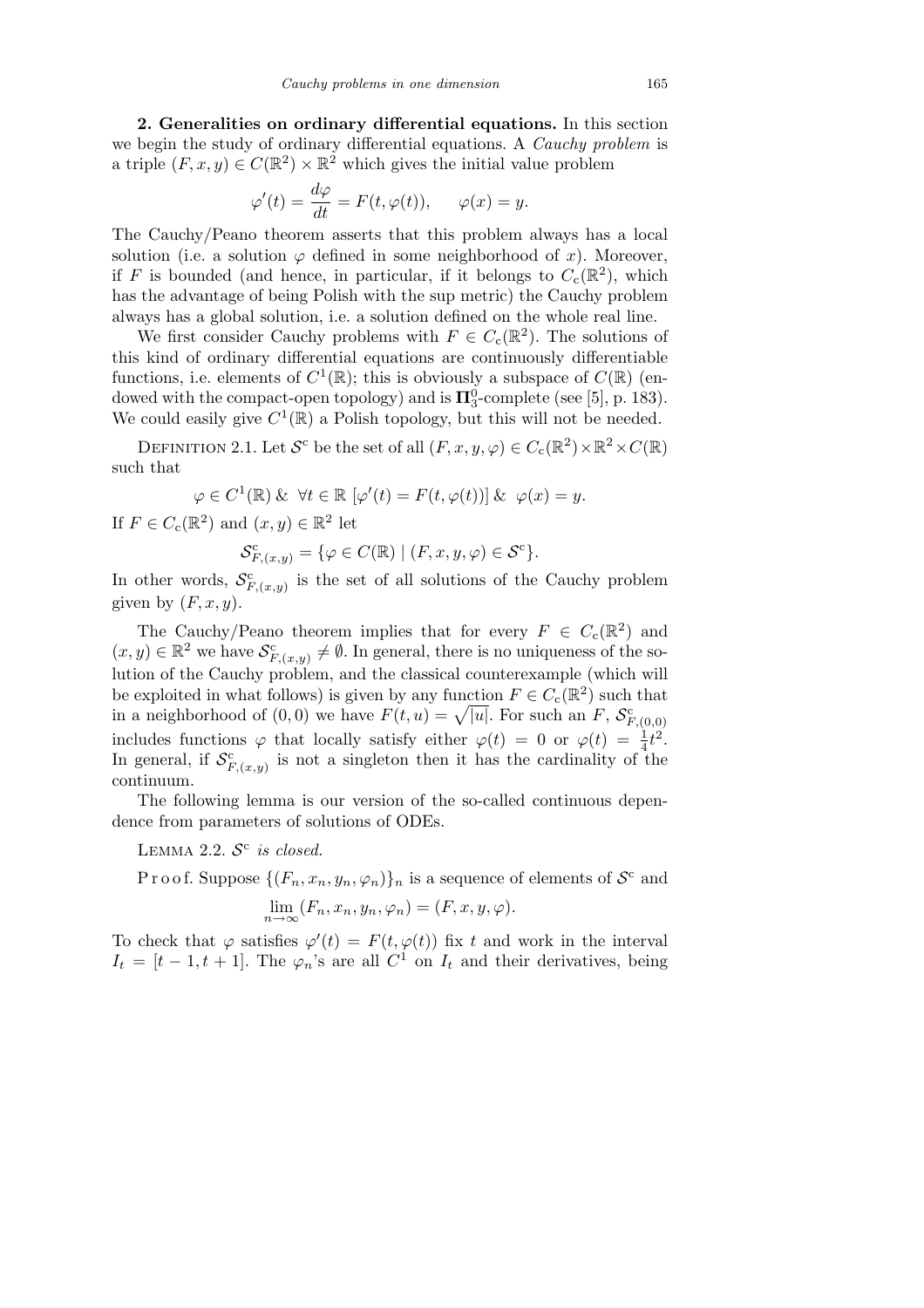$F_n(t, \varphi_n(t))$ , converge uniformly on  $I_t$ . Therefore  $\varphi$  is also  $C^1$  on  $I_t$  and  $\lim_{n\to\infty}\varphi'_n = \varphi'.$  Given  $\varepsilon > 0$ , since *F* is uniformly continuous on  $Q_t =$  $I_t \times [-K-1, K+1]$ , where  $K = ||\varphi|I_t||_{\infty}$ , there exists  $\delta > 0$  such that  $|b - c|$  <  $\delta$  ⇒  $|F(a, b) - F(a, c)|$  <  $\varepsilon/2$  for every  $(a, b), (a, c) \in Q_t$ . If *n* is sufficiently large we have both  $||F_n-F||_{\infty} < \varepsilon/2$  and  $||(\varphi_n-\varphi)|I_t||_{\infty} < \delta$ . For such an *n*, the triangle inequality implies that  $|F_n(t, \varphi_n(t)) - F(t, \varphi(t))| < \varepsilon$ , for every  $t \in I_t$ . This yields

$$
\varphi'(t) = \lim_{n \to \infty} \varphi'_n(t) = \lim_{n \to \infty} F_n(t, \varphi_n(t)) = F(t, \varphi(t)).
$$

To show that  $\varphi(x) = y$ , observe that  $\varphi$  is uniformly continuous and that on some neighborhood of *x* the  $\varphi_n$ 's converge uniformly to  $\varphi$ . Hence for every  $\varepsilon > 0$  if *n* is sufficiently large we see that  $|y_n - y|, |\varphi_n(x_n) - \varphi(x_n)|$ , and  $|\varphi(x_n) - \varphi(x)|$  are all smaller than  $\varepsilon/3$ . Using the triangle inequality and  $\varphi_n(x_n) = y_n$  this yields  $|\varphi(x) - y| < \varepsilon$  and completes the proof that  $(F, x, y, \varphi) \in \mathcal{S}^{\mathsf{c}}$ .

It is not true that for every  $F \in C(\mathbb{R}^2)$  and  $(x, y) \in \mathbb{R}^2$  there exists a global solution of the Cauchy problem given by  $(F, x, y)$ . In fact, in this case the Cauchy/Peano theorem asserts only the existence of a local solution and the classical counterexample is  $F(t, u) = u^2$ , which admits the global solution  $\varphi(t) = 0$  only when  $y = 0$ , while for other initial conditions it has non-global solutions of the form  $\varphi(t) = -(t+c)^{-1}$ .

A solution of a Cauchy problem is called *non-extendible* if its domain is connected and there is no solution properly extending it and having connected domain. An immediate consequence of the Cauchy/Peano theorem is that the domain of a non-extendible solution is an open interval. The continuity of *F* implies that if  $a \in \mathbb{R}$  is a limit of the domain of the non-extendible solution  $\varphi$ , then the vertical line  $t = a$  is an asymptote for the graph of  $\varphi$ . This entails that the graph of any non-extendible solution is a closed subset of  $\mathbb{R}^2$ , i.e. an element of  $\mathbf{F}(\mathbb{R}^2)$ . Hence we can look for solutions of a Cauchy problem in  $\mathbf{F}(\mathbb{R}^2)$  endowed with the Fell topology.

DEFINITION 2.3. Let  $C_{\text{par}}^1(\mathbb{R})$  be the set of all  $C^1$  functions  $\varphi$  defined on an open non-empty interval  $(a, b)$  such that if  $a > -\infty$  then  $\lim_{t \to a^+} \varphi(t) =$  $±∞$  and if  $b < +∞$  then  $\lim_{t\to b^-} φ(t) = ±∞$ .  $C^1_{\text{par}}(\mathbb{R})$  is endowed with the topology obtained by identifying  $\varphi$  with its graph in  $\mathbf{F}(\mathbb{R}^2)$ .

The "par" in  $C_{\text{par}}^1(\mathbb{R})$  stands for "partial".

DEFINITION 2.4. Let *S* be the set of all  $(F, x, y, \varphi) \in C(\mathbb{R}^2) \times \mathbb{R}^2 \times C_{\text{par}}^1(\mathbb{R})$ such that

$$
\forall t \in \text{dom}(\varphi) \, [\varphi'(t) = F(t, \varphi(t))] \& x \in \text{dom}(\varphi) \& \varphi(x) = y.
$$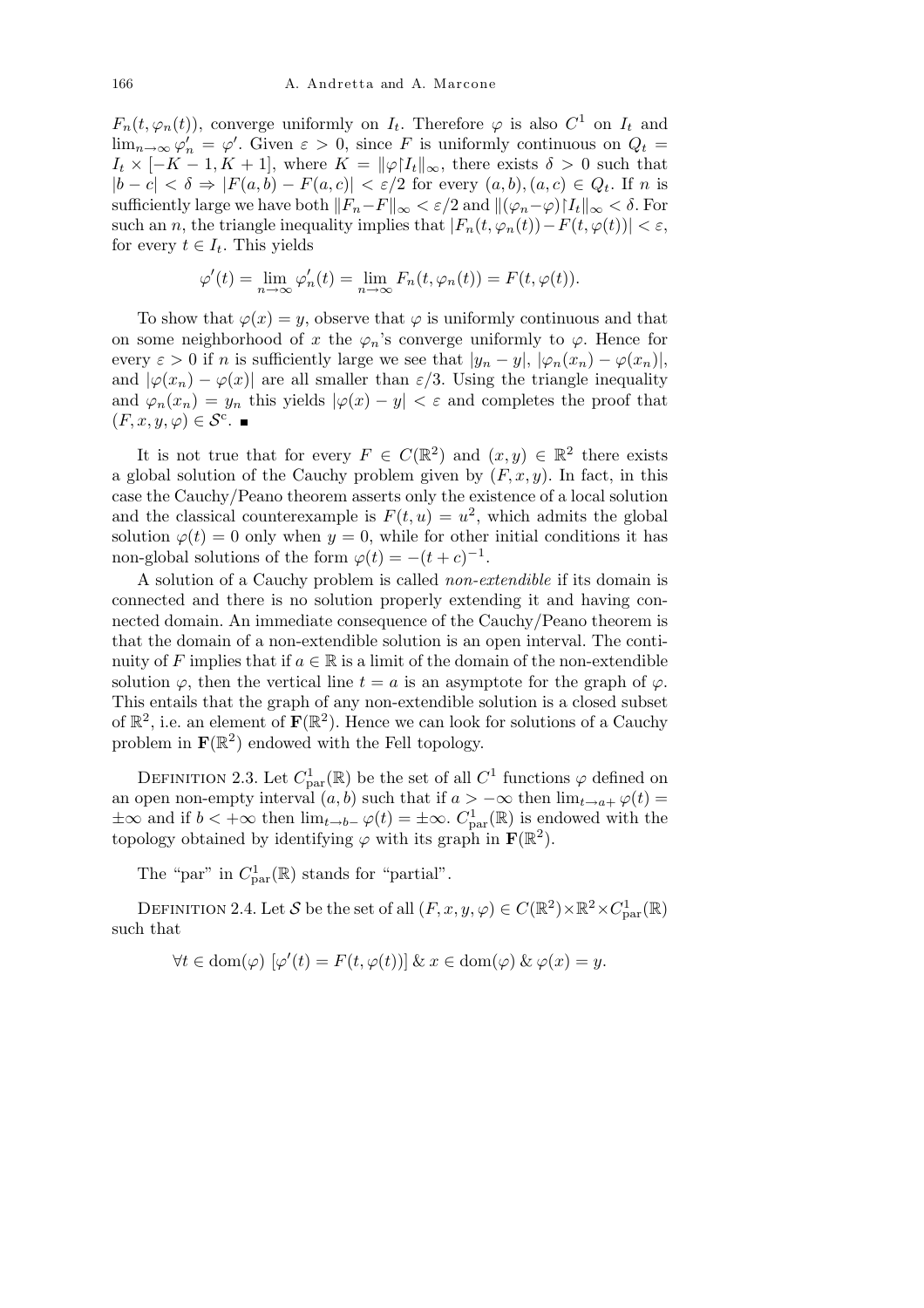If  $F \in C(\mathbb{R}^2)$  and  $(x, y) \in \mathbb{R}^2$  let

$$
\mathcal{S}_{F,(x,y)} = \{ \varphi \in C^1_{\text{par}}(\mathbb{R}) \mid (F, x, y, \varphi) \in \mathcal{S} \}.
$$

In other words,  $S_{F,(x,y)}$  is the set of all non-extendible solutions of the Cauchy problem (*F, x, y*).

The following lemma will turn out to be useful in studying *S*.

LEMMA 2.5. Let  $\{(F_n, x_n, y_n)\}_n$  be a sequence of elements of  $C(\mathbb{R}^2) \times \mathbb{R}^2$ *which converges to*  $(F, x, y)$ *. For every n let*  $\varphi_n \in S_{F_n, (x_n, y_n)}$ *. Then for all but finitely many n we have*  $x \in \text{dom}(\varphi_n)$ *. Moreover*,  $\lim_{n \to \infty} \varphi_n(x) = y$ *.* 

Proof. Suppose, towards a contradiction, that for infinitely many *n*,  $x \notin \text{dom}(\varphi_n)$ ; we can extract a subsequence so that  $x \notin \text{dom}(\varphi_n)$  for every *n*. Since either infinitely often  $x_n > x$  or infinitely often  $x_n < x$  we can suppose the first possibility holds (the other can be dealt with symmetrically); by extracting a subsequence we can assume that for every  $n, x_n > x$ . This implies that there exists  $a_n$  such that  $x \le a_n < x_n$  and  $t = a_n$  is a vertical asymptote for  $\varphi_n$ . By refining our sequence we may assume that for every *n*,

$$
\lim_{t \to a_n+} \varphi_n(t) = -\infty \quad \text{and} \quad x_n - x \le 2^{-2n}.
$$

(The case  $\lim_{t\to a_n+\varphi_n}(t) = +\infty$  is analogous.)

Let  $z_n$  be such that  $a_n < z_n < x_n$ ,  $\varphi_n(z_n) = y_n - 2^{-n}$ , and  $\varphi_n(t) >$  $y_n - 2^{-n}$  if  $z_n < t \leq x_n$ . Let  $u_n$  be such that  $z_n < u_n \leq x_n$ ,  $y_n \leq \varphi_n(u_n) \leq$  $y_n + 2^{-n}$ , and  $\varphi_n(t) < y_n + 2^{-n}$  if  $z_n < t < u_n$ . Since  $\varphi_n$  is  $C^1$ , by the Mean Value Theorem, there exists  $w_n$  such that  $z_n \leq w_n \leq u_n$  and

$$
\varphi'_n(w_n) = \frac{\varphi_n(u_n) - \varphi_n(z_n)}{u_n - z_n} \ge \frac{y_n - (y_n - 2^{-n})}{x_n - x} \ge \frac{2^{-n}}{2^{-2n}} = 2^n
$$

(we used  $x \le a_n \le z_n < u_n \le x_n$  and  $x_n - x \le 2^{-2n}$ ). Hence (using the fact that  $\varphi_n \in \mathcal{S}_{F_n,(x_n,y_n)}$  we have

$$
F_n(w_n, \varphi_n(w_n)) = \varphi'_n(w_n) \ge 2^n.
$$

Therefore  $\lim_{n\to\infty} F_n(w_n,\varphi_n(w_n)) = +\infty$ .

Since  $|y_n - \varphi_n(w_n)| \leq 2^{-n}$  and  $x < w_n \leq x_n$ , we have  $\{(w_n, \varphi_n(w_n))\}_n$  $\rightarrow$   $(x, y)$ . This and  $F_n \rightarrow F$  imply that  $\lim_{n \to \infty} F_n(w_n, \varphi_n(w_n)) = F(x, y)$ , contradicting what was shown above, and proving the first part of the lemma.

We can now suppose that  $\varphi_n(x)$  is defined for every *n* and prove the second part of the lemma similarly. Again we suppose that  $x_n > x$  for every *n*. Assume towards a contradiction that the sequence  $\{\varphi_n(x)\}_n$  does not converge to *y*. Then for some subsequence and some  $\varepsilon > 0$  we can assume that for all *n*,  $\varphi_n(x) \leq y - \varepsilon$  (or the symmetric case with  $\geq$  and  $+$ ) and *y*<sub>n</sub> > *y −*  $\epsilon/2$ . Let  $z_n$  be such that  $\varphi_n(z_n) = y - \epsilon$  and  $\varphi_n(t) > y - \epsilon$  if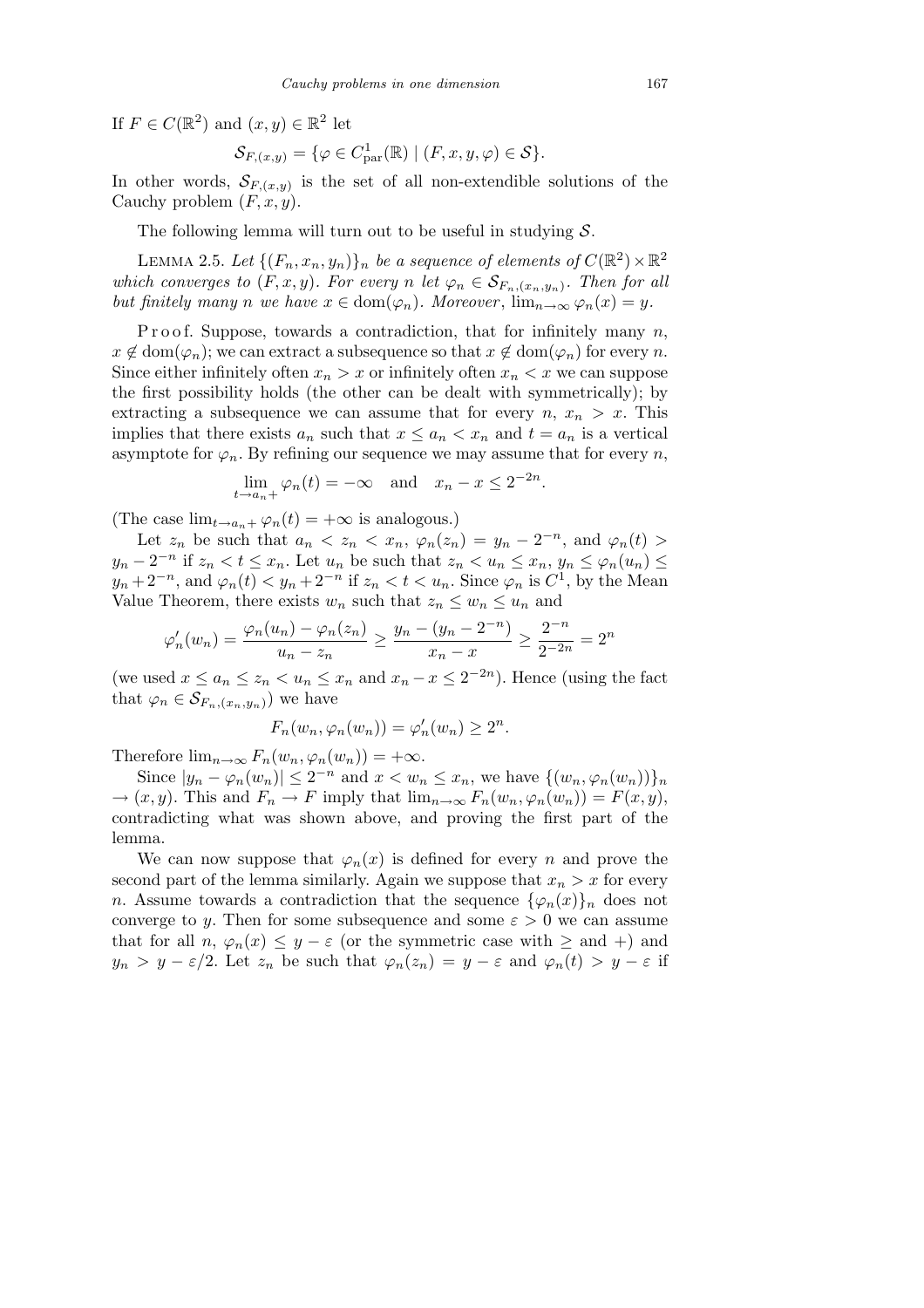$z_n < t \leq x_n$ . As above (using the appropriate  $u_n$ ) there exists  $w_n$  such that  $\varphi_n(w_n) \leq y$  and

$$
F_n(w_n, \varphi_n(w_n)) = \varphi'_n(w_n) \ge \frac{y_n - \varphi_n(z_n)}{x_n - z_n} \ge \frac{\varepsilon}{2(x_n - x)}
$$

*.*

Therefore  $\lim_{n\to\infty} F_n(w_n,\varphi_n(w_n)) = +\infty$  holds also in this case.

Obviously,  $w_n \to x$ , but this time it may not be the case that  $\varphi_n(w_n) \to$ *y*. We can reach a contradiction anyway by noticing that  $y - \varepsilon \leq \varphi_n(w_n) \leq y$ and hence the sequence  $\{\varphi_n(w_n)\}_n$  has an accumulation point.

LEMMA 2.6. *S is closed in*  $C(\mathbb{R}^2) \times \mathbb{R}^2 \times C_{\text{par}}^1(\mathbb{R})$ .

Proof. Suppose  $\{(F_n, x_n, y_n, \varphi_n)\}_n$  is a sequence of elements of S such that

$$
\lim_{n \to \infty} (F_n, x_n, y_n, \varphi_n) = (F, x, y, \varphi)
$$

within  $C(\mathbb{R}^2) \times \mathbb{R}^2 \times C_{\text{par}}^1(\mathbb{R})$ . By Lemma 2.5 we may assume that  $x \in$ dom( $\varphi_n$ ) for every *n* and that  $\lim_{n\to\infty}\varphi_n(x)=y$ . Denote by *Γ* the graph of  $\varphi$  and by  $\Gamma_n$  the graph of  $\varphi_n$ ; these are elements of  $\mathbf{F}(\mathbb{R}^2)$ .

If  $t \in \text{dom}(\varphi)$  then for every  $\varepsilon > 0$  we see that *Γ* intersects the open ball of center  $(t, \varphi(t))$  and radius  $\varepsilon$ . Since  $\Gamma_n \to \Gamma$  in  $\mathbf{F}(\mathbb{R}^2)$ , for all sufficiently large  $n$ 's,  $\Gamma_n$ , has non-empty intersection with the same open ball, i.e. there exists  $t_n \in \text{dom}(\varphi_n)$  such that the distance between  $(t_n, \varphi_n(t_n))$  and  $(t, \varphi(t))$ is less than  $\varepsilon$ . In other words,  $\lim_{n\to\infty}(t_n,\varphi_n(t_n))=(t,\varphi(t))$ . By Lemma 2.5 this entails that for all but finitely many *n*'s,  $t \in \text{dom}(\varphi_n)$  and also that lim<sub>*n*→∞</sub>  $\varphi_n(t) = \varphi(t)$ .

In particular, when  $t = x$  we have  $\varphi(x) = \lim_{n \to \infty} \varphi_n(x) = y$  and hence  $\varphi$  satisfies the initial condition  $(x, y)$ .

Now we need to check that  $\varphi'(t) = F(t, \varphi(t))$  for every  $t \in \text{dom}(\varphi)$ . To this end it suffices to restrict ourselves to some compact set and repeat the argument used in the proof of Lemma 2.2. Let  $\varepsilon > 0$  be such that  $I_t = [t - \varepsilon, t + \varepsilon] \subset \text{dom}(\varphi)$  and let  $Q_t = \{(r, u) \mid r \in I_t \& |\varphi(r) - u| \leq 1\}.$  $Q_t$  is compact and for all but finitely many *n*'s the graph of  $\varphi_n$  restricted to  $I_t$  is contained in  $Q_t$ .

The previous lemma is not entirely satisfactory because  $C(\mathbb{R}^2) \times \mathbb{R}^2 \times$  $C_{\text{par}}^1(\mathbb{R})$  is not a Polish space. By identifying a function with its graph,  $S$ can be also viewed as a subset of the Polish space  $C(\mathbb{R}^2) \times \mathbb{R}^2 \times \mathbf{F}(\mathbb{R}^2)$ ; in this space,  $S$  is not closed, but the elements of its closure which do not belong to it are close to being elements of  $S$ , not only topologically but also from the point of view of the corresponding ODE. Indeed, we are now going to show that if  $(F, x, y, \Gamma)$  belongs to the closure of *S* but not to *S* then *Γ* is the graph of a  $C<sup>1</sup>$  function whose domain is not connected, but which is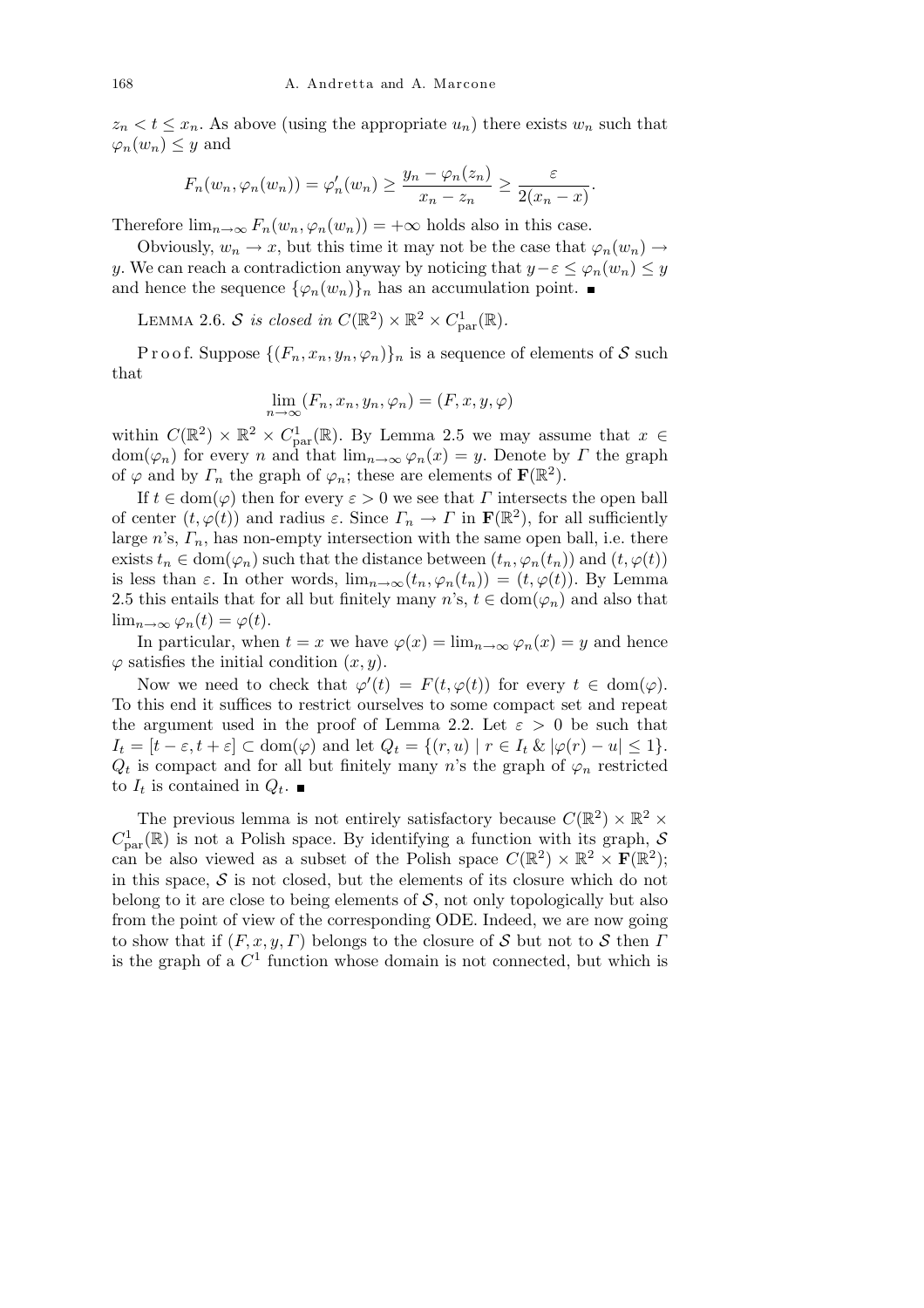otherwise a non-extendible solution of the Cauchy problem given by *F* and (*x, y*).

LEMMA 2.7. Let  $\{(F_n, x_n, y_n, \varphi_n)\}_n$  be a sequence of elements of S and *let*  $\Gamma_n$  *be the graph of*  $\varphi_n$ *. If* 

$$
\lim_{n \to \infty} (F_n, x_n, y_n, \Gamma_n) = (F, x, y, \Gamma)
$$

*within*  $C(\mathbb{R}^2) \times \mathbb{R}^2 \times \mathbf{F}(\mathbb{R}^2)$  *then*  $(x, y) \in \Gamma$ ,  $\Gamma$  *is the graph of a function*  $\varphi$ , and on each connected component of its domain  $\varphi$  *is a non-extendible solution of the ODE*  $\varphi'(t) = F(t, \varphi(t))$ *.* 

P r o o f. First of all notice that  $(x, y) \in \Gamma$  follows immediately from the fact that  $(x_n, y_n) \in \Gamma_n$  for each *n*.

Then we need to show that *Γ* is the graph of a function, i.e. that for each *t* there exists at most one *u* such that  $(t, u) \in \Gamma$ . Let  $u^1$  and  $u^2$  be such that  $(t, u<sup>1</sup>), (t, u<sup>2</sup>) \in \Gamma$ . Since  $\Gamma_n \to \Gamma$  in  $\mathbf{F}(\mathbb{R}^2)$ , we may assume that for every *n* there exist  $t_n^1$  and  $t_n^2$  such that the distance between  $(t_n^i, \varphi_n(t_n^i))$  and  $(t, u^i)$ is less than  $2^{-n}$ . Hence  $(F_n, t_n^i, \varphi_n(t_n^i))$  converges to  $(F, t, u^i)$ . Lemma 2.5 implies  $\lim_{n\to\infty} \varphi_n(t) = u^i$ , which entails  $u^1 = u^2$ .

Let  $\varphi$  be the function with graph *Γ*. The continuity of  $\varphi$  can be established by an argument similar to the one used in the preceding paragraph. To prove that  $\varphi$  is  $C^1$  and satisfies  $\varphi'(t) = F(t, \varphi(t))$  for every  $t \in \text{dom}(\varphi)$ we can argue exactly as in the proof of Lemma 2.2 (indeed, the arguments there were of local character).

To prove that on each connected component of its domain  $\varphi$  is a nonextendible solution it suffices to show that these connected components are indeed open, since it will then follow from the closedness of *Γ* that at the endpoints we have a vertical asymptote. Let  $t \in \text{dom}(\varphi)$ . By Lemma 2.5 for all but finitely many *n* we have  $t \in \text{dom}(\varphi_n)$  and  $\lim_{n \to \infty} \varphi_n(t) = \varphi(t)$ . For every *n* such that  $t \in \text{dom}(\varphi_n)$  let  $\varepsilon_n$  be maximal such that  $(t - \varepsilon_n, t + \varepsilon_n) \subseteq$ dom( $\varphi_n$ ). If  $\varepsilon = \liminf \varepsilon_n$  then clearly  $(t - \varepsilon, t + \varepsilon) \subseteq \text{dom}(\varphi)$  and therefore it suffices to show that  $\varepsilon > 0$ . If  $\varepsilon = 0$ , for the sake of simplicity suppose that for every *n*,  $\lim_{s\to\epsilon_n^-} \varphi_n(t+s) = -\infty$  and argue for a contradiction using the continuity of *F*, as in the proof of Lemma 2.5.  $\blacksquare$ 

The following lemma will be the basic tool for showing the Wadge reducibility of certain sets of sequences to sets of Cauchy problems.

LEMMA 2.8. Let  $x_0, x_1, y_0, y_1$  ∈ ℝ *with*  $x_0 < x_1$  *and*  $y_0 < y_1$  *and let*  $M > 0$ *. There exists a continuous map*  $C \to C([x_0, x_1] \times [y_0, y_1]), \beta \mapsto G_{\beta}$ *such that*:

(1)  $G_{\beta}(t, u) = 0$  whenever  $(t, u)$  belongs to the boundary of the rectangle  $[x_0, x_1] \times [y_0, y_1];$ 

(2)  $0 \leq G_{\beta}(t, u) \leq M$  *for every*  $(t, u) \in [x_0, x_1] \times [y_0, y_1]$ ;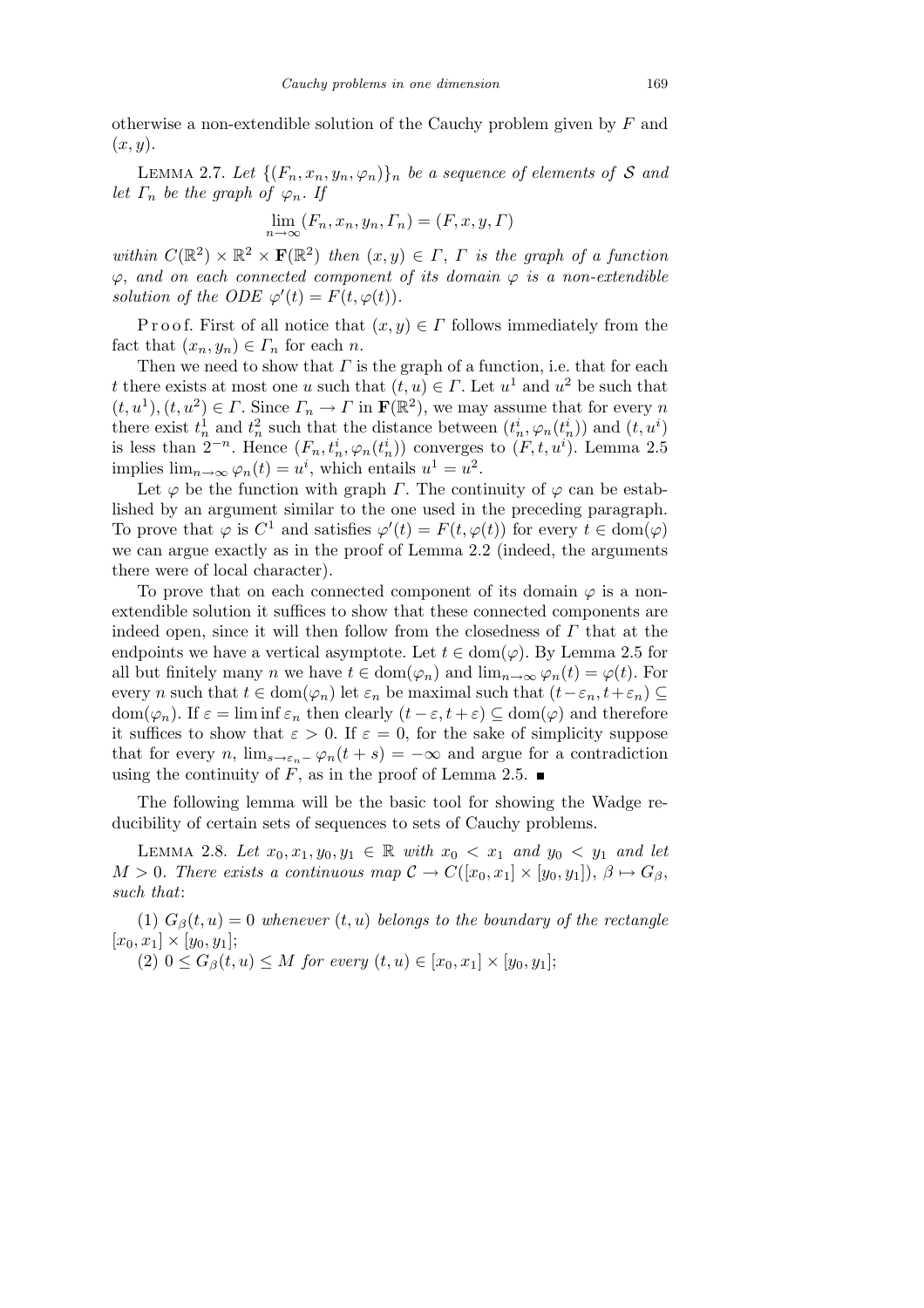(3) *the constant function*  $\varphi(t) = y_0$  *is a solution to*  $(G_\beta, x_0, y_0)$  *on the interval*  $[x_0, x_1]$ ; *any other solution*  $\varphi$  *of this Cauchy problem on the right of*  $x_0$  *is defined on the whole interval*  $[x_0, x_1]$  *and satisfies*  $\varphi(x_1) > y_0$ ;

(4)  $(G_\beta, x_0, y_0)$  *has a unique solution if and only if*  $\beta \in N_2$  (*see* 1.1)*.* 

P r o o f. It suffices to prove the result for  $x_0 = y_0 = 0$  and  $x_1 = y_1 =$  $M = 1$ , since an easy rescaling leads to the general result.

Let  $g: (0,1] \to \mathbb{R}$  be a  $C^1$  function such that: *√*

 $(a) g(t) \geq 0$  $\overline{t}$ )<sup>-1</sup> and  $g(2^{-n}) = \sqrt{2^n}$ ; (b)  $g'(2^{-n}) = -\frac{1}{2}$ 2 *√* 2 <sup>3</sup>*<sup>n</sup>*; (c)  $\int_{2^{-n-1}}^{2^{-n}} g(t) dt = 1.$ 

For every  $\beta \in \mathcal{C}$  we define  $f_{\beta} \in C([0,1])$  by  $\overline{\phantom{a}}$ 

$$
f_{\beta}(t) = \begin{cases} 0 & \text{if } t = 0, \\ \sqrt{t} & \text{if } 2^{-(n+1)} < t \le 2^{-n} \text{ and } \beta(n) = 1, \\ 1/g(t) & \text{if } 2^{-(n+1)} < t \le 2^{-n} \text{ and } \beta(n) = 0, \end{cases}
$$

so that  $0 \leq f_{\beta}(t) \leq$  $\overline{t}$  for every  $t \in [0, 1]$ . By condition (a) we see that for every  $\beta \in \mathcal{C}$ ,  $f_{\beta}$  is continuous and that the map  $\mathcal{C} \to C([0,1])$ ,  $\beta \mapsto f_{\beta}$ , is continuous. By condition (b),  $f_\beta$  is  $C^1$  on the interval  $(0,1]$ . Define  $G_\beta \in$  $C([0,1]^2)$  by setting  $G_\beta(t, u) = f_\beta(u)$ . The map  $C \to C([0,1]^2)$ ,  $\beta \mapsto G_\beta$  is continuous and condition (2) holds.

(3) holds because  $\varphi(t) = 0$  is a solution of the differential equation for every  $\beta \in \mathcal{C}$ . If  $\varphi$  is a non-zero solution then, since  $0 \leq G_{\beta} \leq 1$ ,  $\varphi$  is nondecreasing and satisfies  $\varphi(t) \leq t$ . Hence  $\varphi$  is defined on [0, 1] and  $\varphi(1) > 0$ holds.

To check that (4) holds as well, notice that as  $\int_0^1 dt/\sqrt{t}$  converges, condition (c) above implies that for every  $\beta \in \mathcal{C}$ ,

$$
\int_{0}^{1} \frac{dt}{f_{\beta}(t)} < +\infty \Leftrightarrow \sum_{n} \int_{2^{-n-1}}^{2^{-n}} \frac{dt}{f_{\beta}(t)} < +\infty
$$
\n
$$
\Leftrightarrow \sum_{n, \beta(n)=1} \int_{2^{-n-1}}^{2^{-n}} \frac{dt}{\sqrt{t}} + \sum_{n, \beta(n)=0} \int_{2^{-n-1}}^{2^{-n}} g(t) dt < +\infty
$$
\n
$$
\Leftrightarrow \forall^{\infty} n \ \beta(n) = 1.
$$

Therefore

$$
\int_{0}^{1} \frac{dt}{f_{\beta}(t)} = +\infty \Leftrightarrow \beta \in N_2.
$$

Thus to establish the first part of the lemma it suffices to show that the non-uniqueness of the solution of  $\varphi'(t) = G_{\beta}(t, \varphi(t))$  with initial condition  $\varphi(0) = 0$  is equivalent to the convergence of the integral  $\int_0^1 dt/f_\beta(t)$ .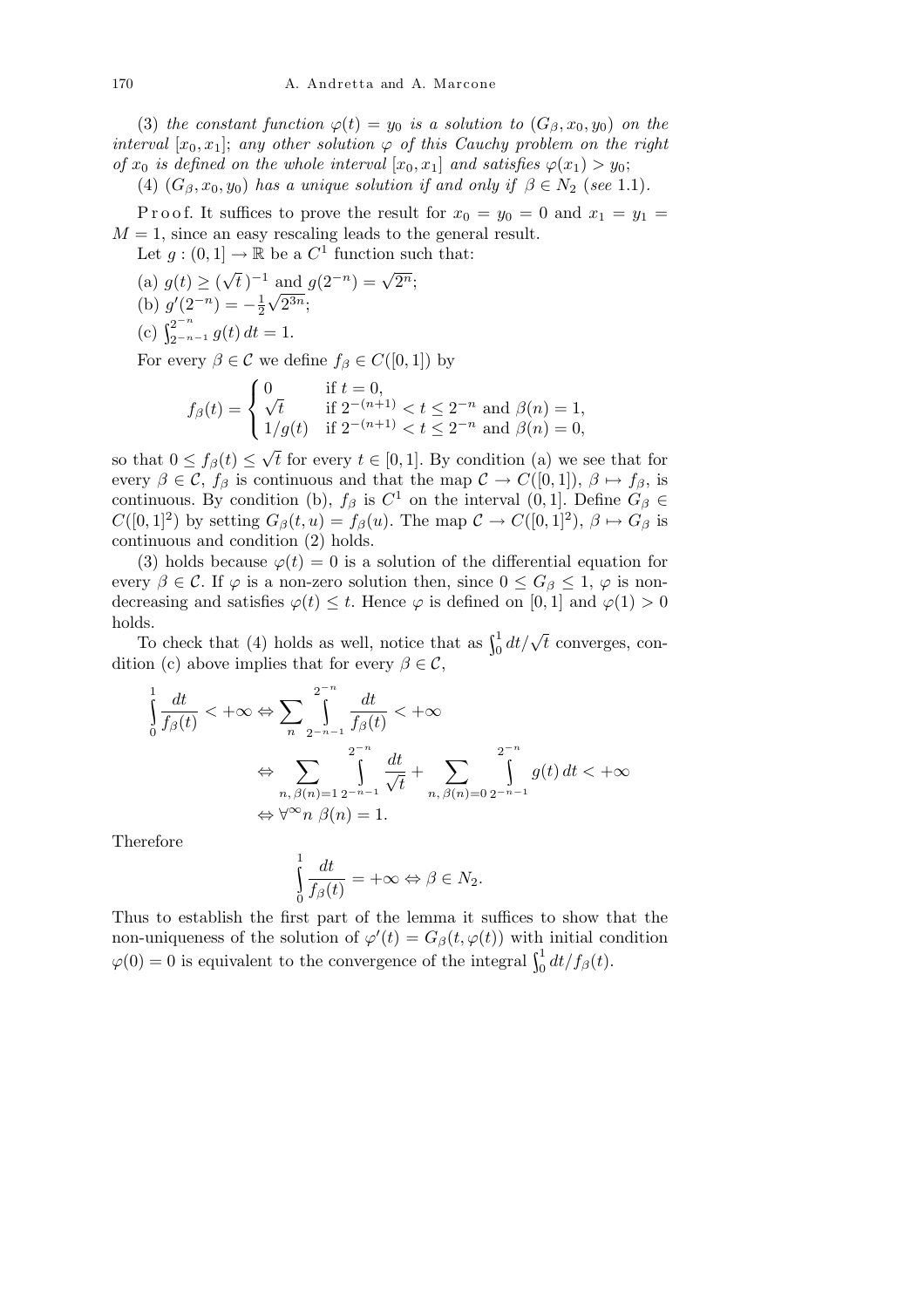Notice that if the equation has solutions different from  $\varphi(t) = 0$  then, since  $G_\beta$  does not depend on the first variable and is positive, there exists at least one solution such that  $\varphi(t) > 0$  whenever  $t > 0$ . For this  $\varphi$  we have  $\varphi'(t)/f_{\beta}(\varphi(t)) = 1$  if  $t > 0$  and hence

$$
\bigcap_{0}^{\varphi(1)}\frac{dt}{f_{\beta}(t)}=\int\limits_{0}^{1}\frac{\varphi'(s)}{f_{\beta}(\varphi(s))}\,ds=1,
$$

which shows that  $\int_0^1 dt/f_\beta(t)$  converges. For the other direction suppose  $\int_0^1 dt/f_\beta(t)$  converges and let  $h(y) = \int_0^y dt/f_\beta(t)$ ; this is a strictly increasing function and hence it has an inverse  $\varphi(t)$  which is also strictly increasing and satisfies  $\varphi(0) = 0$ . Moreover,  $\varphi'(t) = f_\beta(\varphi(t)) = G_\beta(t, \varphi(t))$  and hence *ϕ* is a non-zero solution of the differential equation.

To verify (1) notice that our construction only ensures  $G_\beta = 0$  on the lower side of the square. If we apply this construction to the square  $[1/3, 2/3] \times [0, 1/3]$  we can use the area between the two squares as a "buffer" zone" where  $G_\beta$  is defined to be Lipschitz in the second variable, so that (4) still holds. This can easily be done preserving the continuity both of  $G_\beta$ itself and of the map  $\beta \mapsto G_{\beta}$ . ■

**3. Cauchy problems with a unique solution.** Given a Cauchy problem  $(F, x, y)$  we say that  $(\overline{x}, \overline{y})$  is a *bifurcation point* if and only if for every  $\varepsilon > 0$  there exist two solutions to  $(F, x, y)$  going through  $(\overline{x}, \overline{y})$  which differ at some point of  $(\overline{x} - \varepsilon, \overline{x} + \varepsilon)$ .

**3.1.** *Uniqueness in*  $C_c(\mathbb{R}^2)$ .

DEFINITION 3.1. Let

$$
\mathcal{U}^{\mathsf{c}} = \{ (F, x, y) \in C_{\mathsf{c}}(\mathbb{R}^2) \times \mathbb{R}^2 \mid \exists! \varphi \ (\varphi \in \mathcal{S}_{F,(x,y)}^{\mathsf{c}}) \},
$$
  

$$
\mathcal{M}^{\mathsf{c}} = C_{\mathsf{c}}(\mathbb{R}^2) \times \mathbb{R}^2 \setminus \mathcal{U}^{\mathsf{c}};
$$

i.e.  $U^c$  is the set of Cauchy problems for which there is a unique solution, and  $\mathcal{M}^c$  is its complement.

THEOREM 3.2.  $U^c$  is  $\Pi_2^0$ -complete.

Proof. We show that  $\mathcal{U}^c$  is  $\Pi_2^0$  by showing that  $\mathcal{M}^c$  is  $\Sigma_2^0$ . We have

$$
\mathcal{M}^c = \bigcup_{\varepsilon \in \mathbb{Q}^+} \bigcup_{q \in \mathbb{Q}} D_{q,\varepsilon},
$$

where

$$
D_{q,\varepsilon} = \{ (F, x, y) \mid \exists \varphi_1, \varphi_2 \in \mathcal{S}_{F,(x,y)}^c \; |\varphi_1(q) - \varphi_2(q)| \ge \varepsilon \}.
$$

Thus it suffices to show that  $D_{q,\varepsilon}$  is closed. So suppose that  $\{(F_n, x_n, y_n)\}_n$ is a sequence of elements of  $D_{q,\varepsilon}$  which converges to some  $(F, x, y)$ . We need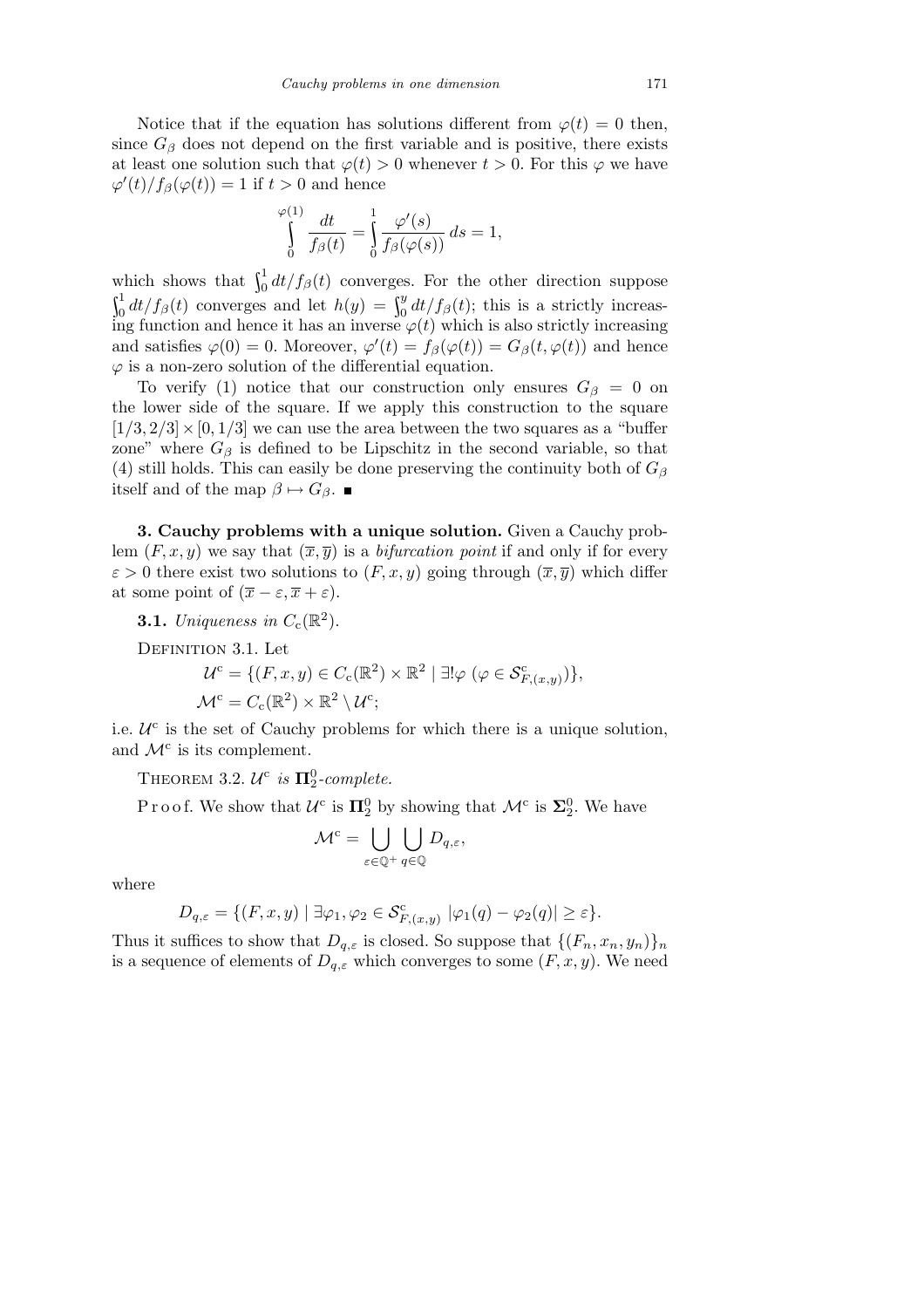to show that  $(F, x, y) \in D_{q,\varepsilon}$ . For every *n* there exist  $\varphi_1^n, \varphi_2^n \in \mathcal{S}_{F_n, (x_n, y_n)}^c$ such that  $|\varphi_1^n(q) - \varphi_2^n(q)| \geq \varepsilon$ . By throwing away finitely many elements of the sequence we can assume that  $||F - F_n||_{\infty} < 1$  and  $|x - x_n|, |y - y_n| < 1$ . Therefore the  $\varphi_i^n$ 's are all  $C^1$  functions with derivative bounded by  $||F||_{\infty} + 1$ and hence they are equicontinuous. They are also pointwise bounded because *|* $\varphi_i^n(t) - y$  | ≤ |*t*−*x*|(||*F*||∞+1). By applying twice the Ascoli–Arzelà theorem we can assume that there exist  $\varphi_1$  and  $\varphi_2$  such that  $\lim_{n\to\infty}\varphi_i^n = \varphi_i$  for  $i = 1, 2$ . Clearly,  $|\varphi_1(q) - \varphi_2(q)| \geq \varepsilon$  and  $\varphi_1, \varphi_2 \in \mathcal{S}_{F,(x,y)}^c$  by the closedness of  $S^c$  (Lemma 2.2).

We prove that  $U^c$  is  $\Pi_2^0$ -hard by showing that  $N_2$  (see 1.1) is Wadge reducible to  $U^c$  by using the technique of Lemma 2.8. It suffices to take  $x_0 = y_0 = 0, x_1 = y_1 = 1, M = 1$  and map  $\beta \in \mathcal{C}$  to  $F_\beta \in C_c(\mathbb{R}^2)$  which extends  $G_{\beta}$  and is zero outside the square  $[0,1]^2$ . Clearly,  $\beta \mapsto (F_{\beta}, 0, 0)$  is continuous and hence  $N_2 \leq_{\rm W} \mathcal{U}^{\rm c}$ .

COROLLARY 3.3.  $\mathcal{U}^c$  *is comeager in*  $C_c(\mathbb{R}^2) \times \mathbb{R}^2$ .

Proof.  $\mathcal{U}^c$  is a dense  $\mathbf{G}_{\delta}$  as it contains all  $(F, x, y)$  with  $F \in \text{Lip}_2$ .

COROLLARY 3.4.  $U^c$  is not a group under the operation of addition and *hence not a vector space.*

Proof.  $C_c(\mathbb{R}^2) \times \mathbb{R}^2 = G$  with the operation of addition is a Polish group. Since  $\mathcal{U}^c \subset G$  is  $\Pi_2^0$  (i.e.  $\mathbf{G}_\delta$ ) but not closed it is not a subgroup.

By inspecting the proof of Theorem 3.2 we can notice that we have also proved:

THEOREM 3.5. For every  $(x, y) \in \mathbb{R}^2$ ,  $\mathcal{U}^c_{(x,y)} = \{F \in C_c(\mathbb{R}^2) \mid \exists ! \varphi \ (\varphi \in$  $S_{F,(x,y)}^c$ ) *is*  $\Pi_2^0$ -*complete.* 

Hence Corollaries 3.3 and 3.4 hold also with  $\mathcal{U}^c_{(x,y)}$  in place of  $\mathcal{U}^c$ ; in particular, for every  $(x, y) \in \mathbb{R}^2$ ,  $\mathcal{U}_{(x, y)}^{\mathsf{c}}$  is not a vector space.

We now move on to study equations that have a unique solution everywhere.

DEFINITION 3.6. Let

$$
\mathcal{U}_{\forall}^{\mathsf{c}} = \{ F \in C_{\mathsf{c}}(\mathbb{R}^2) \mid \forall (x, y) \in \mathbb{R}^2 \ (F, x, y) \in \mathcal{U}^{\mathsf{c}} \},
$$
  

$$
\mathcal{M}_{\exists}^{\mathsf{c}} = C_{\mathsf{c}}(\mathbb{R}^2) \setminus \mathcal{U}_{\forall}^{\mathsf{c}} = \{ F \in C_{\mathsf{c}}(\mathbb{R}^2) \mid \exists (x, y) \in \mathbb{R}^2 \ (F, x, y) \in \mathcal{M}^{\mathsf{c}} \}.
$$

THEOREM 3.7.  $\mathcal{U}_{\forall}^c$  is  $\Pi_2^0$ -complete.

Proof. To see that  $\mathcal{U}^c_\forall$  is  $\Pi^0_2$  it suffices to show that  $\mathcal{M}^c_\exists$  is  $\Sigma^0_2$ . This follows at once from Theorem 3.2 and Lemma 1.3 by noticing that  $\mathbb{R}^2$  is  $\mathbf{K}_{\sigma}$ and  $\mathcal{M}_{\exists}^{\mathsf{c}} = \text{proj}_{C_{\mathsf{c}}(\mathbb{R}^2)}(\mathcal{M}^{\mathsf{c}}).$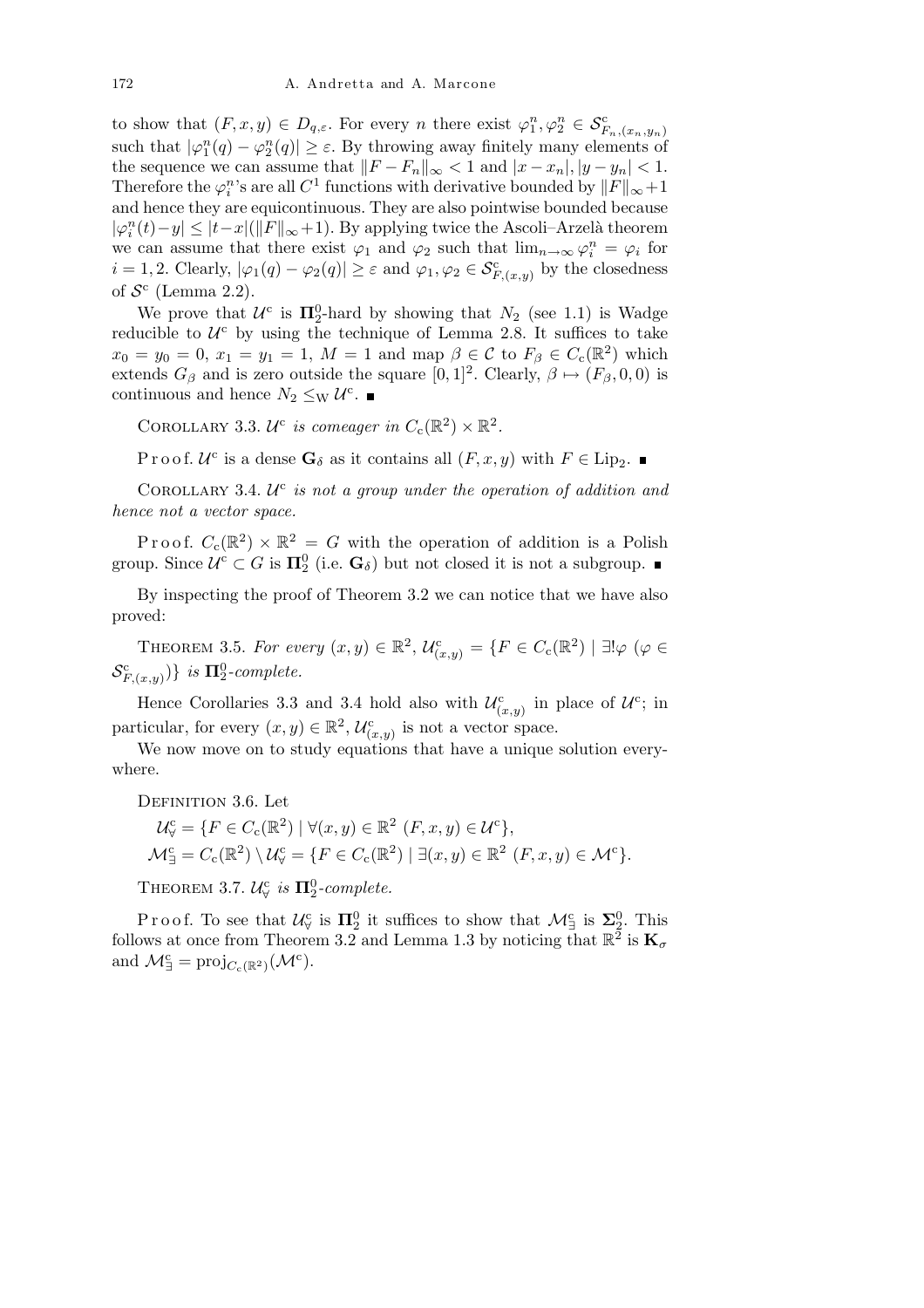To see that  $\mathcal{U}_{\forall}^c$  is  $\Pi_2^0$ -hard inspect the second part of the proof of Theorem 3.2: notice that  $(F_\beta, 0, 0) \in \mathcal{U}^c$  implies  $(F_\beta, x, y) \in \mathcal{U}^c$  for every  $(x, y) \in \mathbb{R}^2$ . Hence  $F_\beta \in \mathcal{U}^c_\forall$  if and only if  $(F_\beta, 0, 0) \in \mathcal{U}^c$  if and only if  $\beta \in \mathbb{N}_2$ .

The following corollaries can be obtained from Theorem 3.7 exactly as Corollaries 3.3 and 3.4 have been obtained from Theorem 3.2.

COROLLARY 3.8 (Orlicz [8]).  $\mathcal{U}_{\forall}^c$  is comeager in  $C_c(\mathbb{R}^2)$ .

COROLLARY 3.9.  $\mathcal{U}_{\forall}^c$  is not a group under the operation of addition and *hence not a vector space.*

We have  $\text{Lip}_2 \cap C_c(\mathbb{R}^2) \subset \mathcal{U}^c_\forall$  and we know that the two sets, as already noticed by Orlicz [8], are quite far apart from the point of view of Baire category: Lip<sub>2</sub> ∩  $C_c(\mathbb{R}^2)$  is meager while  $\mathcal{U}^c_\forall$  is comeager. Still, the next theorem asserts that we cannot find a  $\Delta_2^0$  set containing the former and contained in the latter. In general, if *X* is Polish, **Γ** some class of sets and  $A, B \subseteq X$  are disjoint, we say that *A* and *B* are **Γ**-*inseparable* if there is no  $C \in \Gamma(X)$  with  $A \subseteq C$  and  $B \cap C = \emptyset$ . For any  $n > 1$  there exist disjoint  $\Sigma_n^0$  sets which are  $\Delta_n^0$ -inseparable (see [5], Theorem 22.16); the following theorem exhibits an example of this phenomenon involving natural sets.

THEOREM 3.10. Lip<sub>2</sub>  $\cap C_c(\mathbb{R}^2)$  and  $\mathcal{M}_{\exists}^c$  are  $\Delta_2^0$ -inseparable.

Proof. Lip<sub>2</sub> ∩  $C_c(\mathbb{R}^2)$  is dense in  $C_c(\mathbb{R}^2)$  and we claim that  $\mathcal{M}_{\exists}^c$  is also dense. It is easy to see that for every  $(x, y) \in \mathbb{R}^2$  and every  $z \in \mathbb{R}$  there exists  $G_{(x,y),z} \in C_c(\mathbb{R}^2)$  such that  $G_{(x,y),z}(x,y) = z$  and  $(G_{(x,y),z},x,y) \in \mathcal{M}^c$ . Therefore for any  $F \in C_c(\mathbb{R}^2)$  we can change *F* in a neighborhood of  $(0,0)$ so that it coincides with  $G_{(0,0),F(0,0)}$  there; the functions  $\widetilde{F}$  obtained this way are such that  $(\widetilde{F}, 0, 0) \in \mathcal{M}^c$  and they can be as close as we wish to *F*.

Thus if  $C \in \Delta_2^0(C_c(\mathbb{R}^2))$  contains  $\text{Lip}_2 \cap C_c(\mathbb{R}^2)$  and is disjoint from  $\mathcal{M}_{\exists}^{\mathsf{c}}$ , both *C* and its complement are dense  $\mathbf{G}_{\delta}$ , violating the Baire category theorem.  $\blacksquare$ 

**3.2.** *Uniqueness in*  $C(\mathbb{R}^2)$ . When  $F \in C(\mathbb{R}^2)$ , uniqueness of solutions of Cauchy problems means obviously uniqueness of non-extendible solutions.

DEFINITION 3.11. Let

 $\mathcal{U} = \{ (F, x, y) \in C(\mathbb{R}^2) \times \mathbb{R}^2 \mid \exists ! \varphi \in C^1_{\text{par}}(\mathbb{R}) \ (\varphi \in \mathcal{S}_{F,(x,y)}) \};$  $\mathcal{M} = C(\mathbb{R}^2) \times \mathbb{R}^2 \setminus \mathcal{U}.$ 

THEOREM 3.12.  $\mathcal{U}$  *is*  $\Pi_2^0$ -complete.

P r o o f. We show that  $U$  is  $\Pi_2^0$  by showing that  $\mathcal M$  is  $\Sigma_2^0$ . For any  $q \in \mathbb Q$ ,  $\varepsilon \in \mathbb{Q}^+$  and  $M \in \mathbb{N}$  let  $D_{q,\varepsilon}^M$  be the set of all  $(F, x, y) \in C(\mathbb{R}^2) \times \mathbb{R}^2$  such that there exist  $\varphi_1, \varphi_2 \in \mathcal{S}_{F,(x,y)}$  such that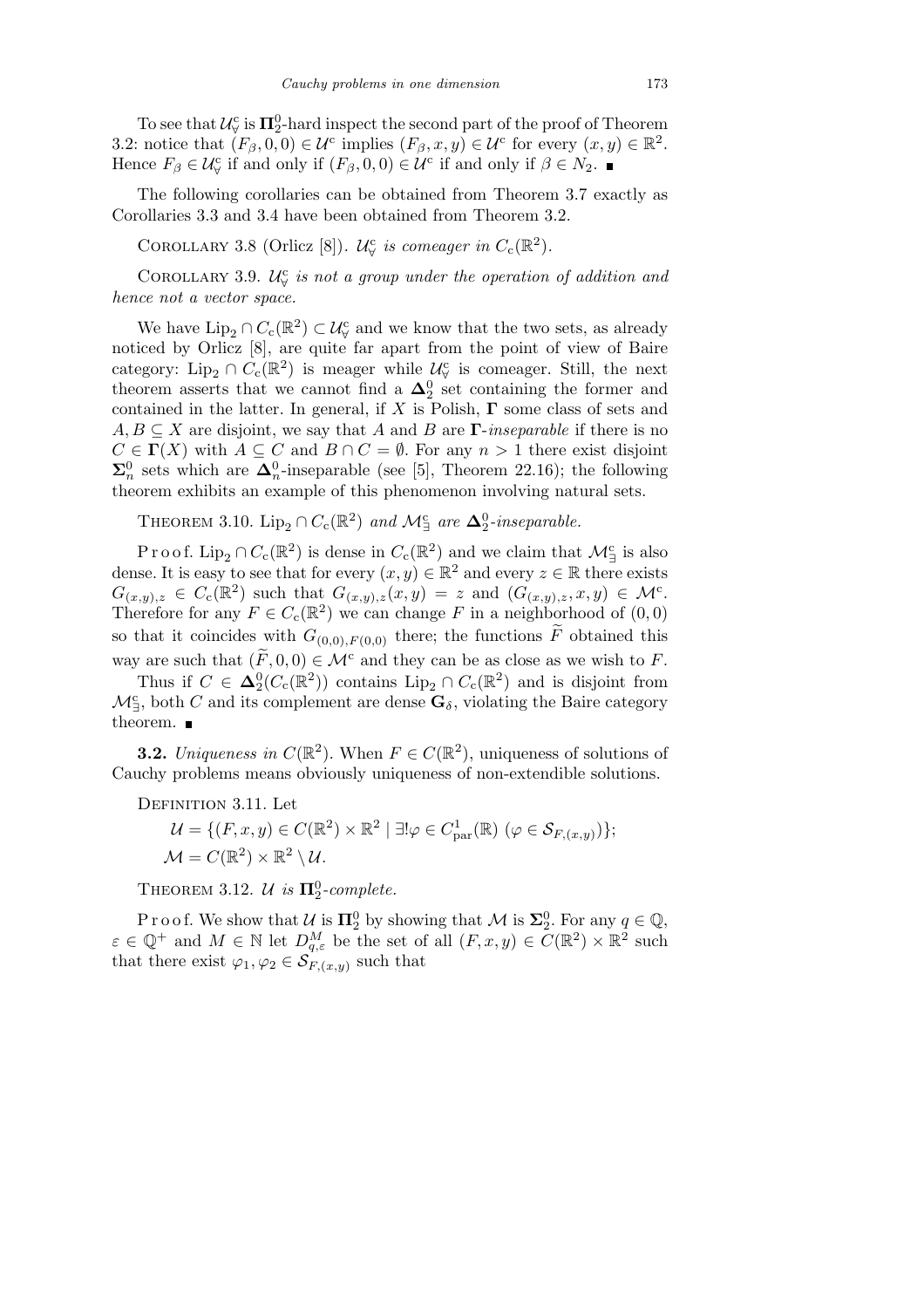$$
q \in \text{dom}(\varphi_1) \cap \text{dom}(\varphi_2) \& |\varphi_1(q) - \varphi_2(q)| \ge \varepsilon
$$
  

$$
\& |\varphi_1| \le |x, q| \le \sqrt{\varepsilon} \quad \text{and} \quad \text{for all } |\varphi_2| \le M
$$

where if  $q \leq x$  we take  $[x, q]$  to mean the interval  $[q, x]$ .

Then we see that  $(F, x, y) \in \mathcal{M}$  is equivalent to

$$
\exists q \in \mathbb{Q} \exists \varepsilon \in \mathbb{Q}^+ \; \exists M \in \mathbb{N} \; (F, x, y) \in D_{q, \varepsilon}^M
$$

and it suffices to show that  $D_{q,\varepsilon}^M$  is closed.

To see this suppose  $\{(F_n, x_n, y_n)\}_n$  is a sequence of elements of  $D_{q,\varepsilon}^M$ converging to some  $(F, x, y)$ . We need to show that  $(F, x, y) \in D_{q,\varepsilon}^M$ .

Either for infinitely many  $n, q < x_n$  or for infinitely many  $n, q > x_n$  and hence we may assume that the same case holds for every *n*: for definiteness say that  $q > x_n$ . For every *n* there exist  $\varphi_1^n, \varphi_2^n \in \mathcal{S}_{F_n,(x_n,y_n)}$  such that  $|\varphi_1^n(q) - \varphi_2^n(q)| \ge \varepsilon$  and  $||\varphi_i^n|[x,q]||_{\infty} \le M$  for every  $i = 1, 2$ .

By applying Lemma 2.5 twice we may assume that for every *n* we have  $x \in \text{dom}(\varphi_1^n) \cap \text{dom}(\varphi_2^n)$  and that  $\lim_{n \to \infty} \varphi_i^n(x) = y$  for  $i = 1, 2$ .

Since  $\mathbf{F}(\mathbb{R}^2)$  is compact we can assume that  $\varphi_i^n \to \Gamma_i$  for  $i = 1, 2$ . By Lemma 2.7,  $\Gamma_i$  is the graph of a function  $\varphi_i^*$  and, since  $\lim_{n\to\infty}\varphi_i^n(x)=y$ ,  $x \in \text{dom}(\varphi_i^*)$ . Let  $\varphi_i$  be the restriction of  $\varphi_i^*$  to the connected component of its domain which contains *x*. Since  $\|\varphi_i^n\|[x,q]\|_{\infty} \leq M$  for every *n*, we also have  $[x,q] \subset \text{dom}(\varphi_i)$  and  $\|\varphi_i\|[x,q]\|_{\infty} \leq M$ .  $|\varphi_i^*(q) - \varphi_2^*(q)| \geq \varepsilon$  is immediate and completes the proof that  $(F, x, y) \in D_{q,\varepsilon}^M$ .

The second part of the proof of Theorem 3.2 shows also that  $\mathcal{U}$  is  $\Pi_2^0$ hard. In fact, the map used there has range contained in the set of functions with support on the square  $[0,1]^2$ ; for these functions the topology of  $C(\mathbb{R}^2)$ coincides with that of  $C_c(\mathbb{R}^2)$  and hence the map  $\beta \mapsto F_\beta$  is continuous also from  $C$  to  $C(\mathbb{R}^2)$ .

The following corollary can be obtained from Theorem 3.12 exactly as Corollaries 3.3 and 3.4 have been obtained from Theorem 3.2.

COROLLARY 3.13. *U is comeager in*  $C(\mathbb{R}^2) \times \mathbb{R}^2$ . *U is not a group under the operation of addition and hence not a vector space.*

Also in this case by inspecting the proof of Theorem 3.12 we can notice that we have also proved:

THEOREM 3.14. *For every*  $(x, y) \in \mathbb{R}^2$ ,  $\mathcal{U}_{(x,y)} = \{F \in C_c(\mathbb{R}^2) \mid \exists! \varphi \ (\varphi \in$  $\mathcal{S}_{F,(x,y)}$ ) *is*  $\Pi_2^0$ -*complete.* 

Hence Corollary 3.13 holds also with  $\mathcal{U}_{(x,y)}$  in place of  $\mathcal{U}$ ; in particular, for every  $(x, y) \in \mathbb{R}^2$ ,  $\mathcal{U}_{(x, y)}$  is not a vector space.

Moreover, if  $\mathcal{U}_{\forall} = \{F \in C(\mathbb{R}^2) \mid \forall (x, y) \in \mathbb{R}^2 \ (F, x, y) \in \mathcal{U}\}\$ and  $\mathcal{M}_{\exists} =$  $C(\mathbb{R}^2) \setminus \mathcal{U}_{\forall}$  we can obtain the following results exactly as we obtained 3.7 through 3.10.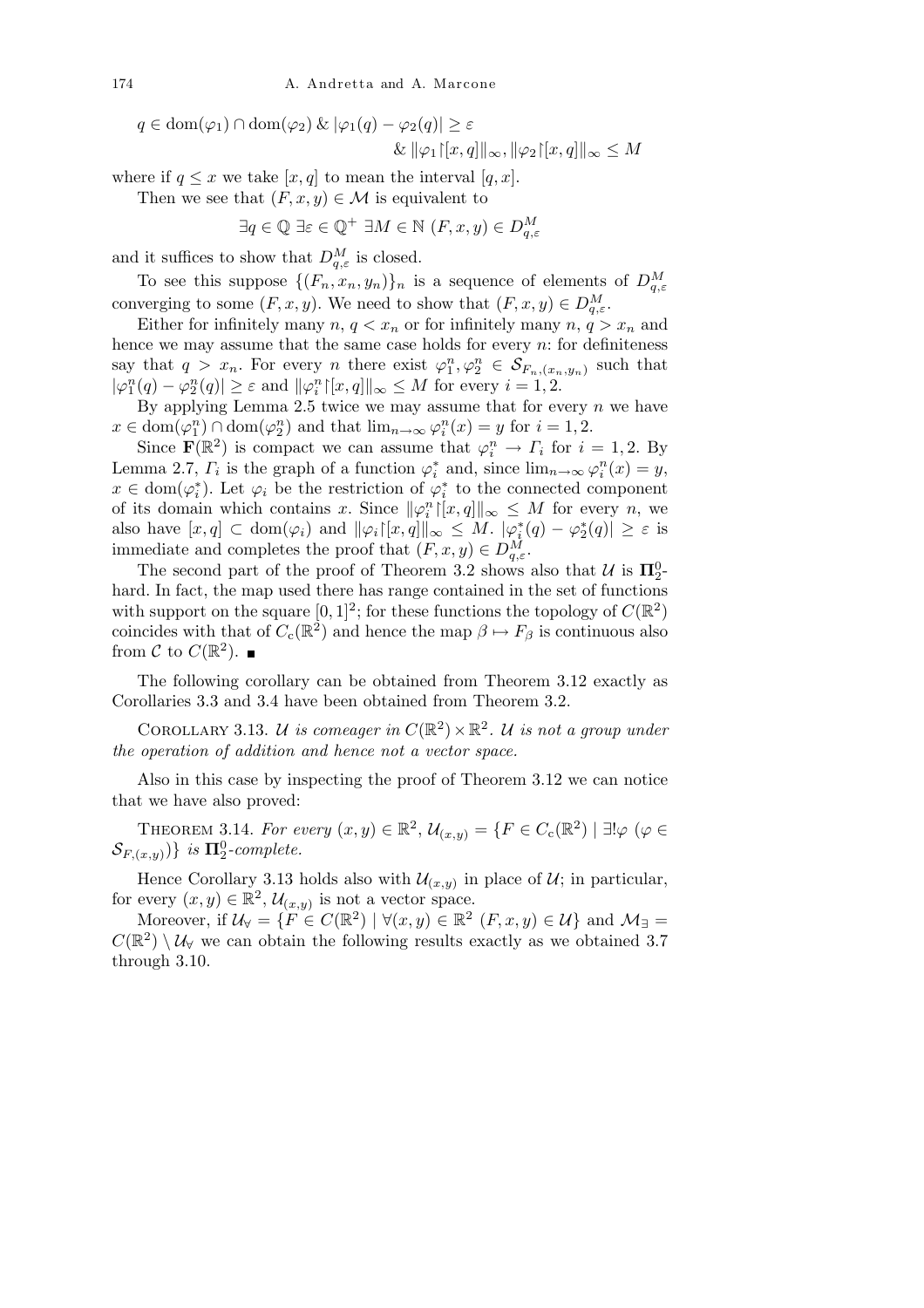THEOREM 3.15.  $\mathcal{U}_{\forall}$  *is*  $\Pi_2^0$ -complete.

COROLLARY 3.16.  $\mathcal{U}_{\forall}$  *is comeager in*  $C(\mathbb{R}^2)$ .  $\mathcal{U}_{\forall}$  *is not a group under the operation of addition and hence not a vector space.*

THEOREM 3.17. Lip<sub>2</sub> and  $\mathcal{M}_{\exists}$  are  $\Delta_2^0$ -inseparable.

**4. Cauchy problems with a locally unique solution.** A problem connected with that of uniqueness is that of local uniqueness.

DEFINITION 4.1. Let  $\mathcal{L}U^c$  be the set of all  $(F, x, y) \in C_c(\mathbb{R}^2) \times \mathbb{R}^2$  such that

 $\exists \varepsilon > 0 \ \forall \varphi, \psi \in \mathcal{S}_{F,(x,y)}^c \ \forall t \ (|t-x| < \varepsilon \Rightarrow \varphi(t) = \psi(t)).$ 

In other words,  $(F, x, y) \in \mathcal{L}U^c$  if and only if  $(x, y)$  is not a bifurcation point for the Cauchy problem (*F, x, y*).

Notice that our restriction to  $C_c(\mathbb{R}^2)$  in this case does not detract from generality: in fact, as the name suggests, when studying local uniqueness only the "local" behavior of *F* around  $(x, y)$  is relevant and thus any  $F \in$  $C(\mathbb{R}^2)$  can be replaced by a  $G \in C_c(\mathbb{R}^2)$  which coincides with *F* in a neighborhood of  $(x, y)$ .

THEOREM 4.2.  $\mathcal{L}U^c$  is  $\Sigma_3^0$ -complete.

P r o o f.  $(F, x, y) \in \mathcal{L} \mathcal{U}^c$  is equivalent to

$$
\exists \varepsilon \in \mathbb{Q}^+ \,\,\forall \delta \in \mathbb{Q}^+ \,\,\forall q \in \mathbb{Q} \,\,(|q - x| < \varepsilon \Rightarrow (F, x, y) \notin D_{q, \delta}),
$$

where  $D_{q,\delta}$  has been defined in the first part of the proof of Theorem 3.2. In that proof we showed that  $D_{q,\delta}$  is closed and hence  $\mathcal{L}U^c$  is  $\Sigma_3^0$ .

To show that  $\mathcal{L}U^c$  is  $\Sigma_3^0$ -hard we will prove that  $S'_3 \leq_W \mathcal{L}U^c$  where  $S_3' = \{ \alpha \in 2^{N \times N} \mid \forall^{\infty} n \exists^{\infty} m \alpha(n,m) = 0 \}.$  This is not one of the standard  $\Sigma_3^0$ -complete sets but is a variant of  $S_3$  (see 1.1) which can be easily Wadge reduced to it.

If  $\alpha \in 2^{\mathbb{N} \times \mathbb{N}}$  we need to define  $F_{\alpha} \in C_{c}(\mathbb{R}^{2})$ . We pick  $a_{n}$ 's and  $b_{n}$ 's such that  $0 < b_{n+1} < a_n < b_n < 1$  and  $\lim a_n = \lim b_n = 0$ . Let  $T_n =$  $[a_n, b_n] \times [0, 1]$ . We define  $F_\alpha = 0$  outside  $\bigcup_n T_n$ . For every *n* we denote by  $\beta_n$  the element of *C* defined by  $\beta_n(m) = \alpha(n,m)$ . By Lemma 2.8 for every *n* there exists a continuous function  $G_n$  defined on  $T_n$ , satisfying  $||G_n||_{\infty} \leq 2^{-n}$ ,  $G_n = 0$  on the boundary of  $T_n$  and such that the Cauchy problem  $(G_n, a_n, 0)$  has a unique solution if and only if  $\beta_n \in N_2$ .  $F_\alpha$  coincides with  $G_n$  on  $T_n$ . The map  $\alpha \mapsto F_\alpha$  is continuous because  $||G_n||_{\infty} \to 0$ . This fact also ensures the continuity of  $F_\alpha$  at  $(0, u)$  for any  $u \in [0, 1]$ .

The fact that  $\alpha \in S'_3$  is equivalent to  $(F_\alpha, 0, 0) \in \mathcal{LU}^c$  follows easily from the construction.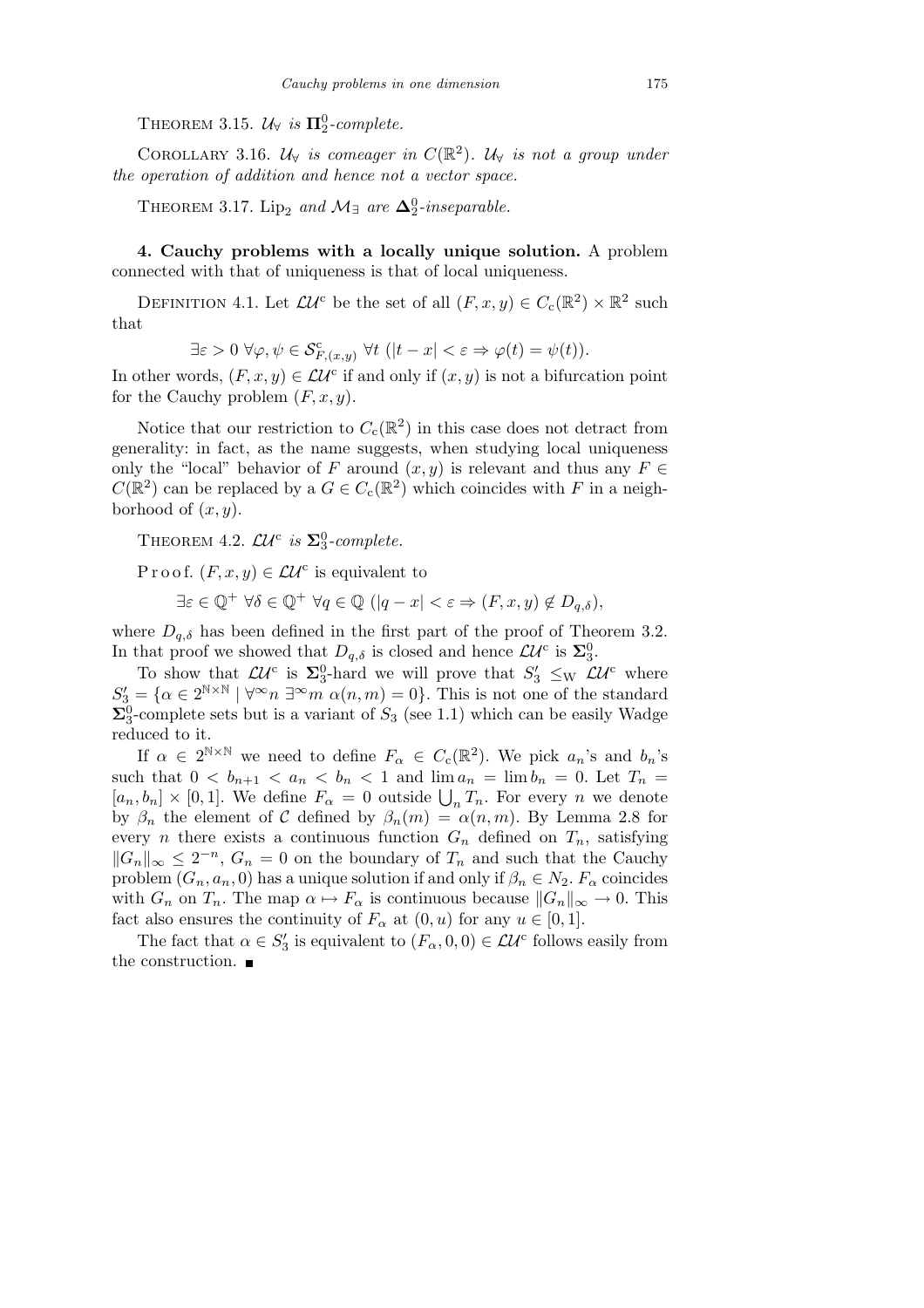COROLLARY 4.3.  $LU^c$  is comeager and not a group under the operation *of addition*, *and hence not a vector space.*

P r o o f. The first assertion follows from  $U^c \subset \mathcal{L}U^c$  and Corollary 3.3. The second assertion follows from the first by the fact that  $\mathcal{L}U^c$  is Borel and by the property of Borel non-meager subgroups mentioned in Section 1.1.

Our proofs establish also the following theorem:

THEOREM 4.4. *For every*  $(x, y) \in \mathbb{R}^2$ ,  $\mathcal{LU}_{(x, y)}^c = \{F \in C_c(\mathbb{R}^2) \mid (F, x, y) \}$ *∈ LU*<sup>c</sup> *} is* **Σ**<sup>0</sup> 3 *-complete*, *comeager and not a subgroup.*

In this case it does not make sense to study the set of differential equations such that for every  $(x, y) \in \mathbb{R}^2$  we have a Cauchy problem in  $\mathcal{L}U^c$ : indeed, this set obviously coincides with  $\mathcal{U}_{\forall}^{\mathsf{c}}$ .

## **5. Cauchy problems with global solutions**

DEFINITION 5.1. Let

$$
\mathcal{G} = \{ (F, x, y) \in C(\mathbb{R}^2) \times \mathbb{R}^2 \mid \exists \varphi \in \mathcal{S}_{F,(x,y)} \; (\text{dom}(\varphi) = \mathbb{R}) \},
$$

i.e.  $\mathcal G$  is the set of Cauchy problems which have a global solution.

DEFINITION 5.2. Let  $\mathcal{G}_{\forall} = \{F \in C(\mathbb{R}^2) \mid \forall (x, y) \in \mathbb{R}^2 \ (F, x, y) \in \mathcal{G}\}.$ 

To simplify a bit the notation it will be convenient to study the following two sets in place of *G*.

DEFINITION 5.3. Let

 $\mathcal{G}^+ = \{ (F, x, y) \in C(\mathbb{R}^2) \times \mathbb{R}^2 \mid \exists \varphi \in \mathcal{S}_{F,(x,y)} \ (\text{dom}(\varphi) \supset [x, +\infty)) \},$ 

i.e.  $G^+$  is the set of Cauchy problems which have a solution with domain unbounded above.

 $\mathcal{G}^-$  is defined similarly with  $(-\infty, x]$  in place of  $[x, +\infty)$  and is the set of Cauchy problems which have a solution with domain unbounded below.

 $\mathcal{G}^+$  and  $\mathcal{G}^-$  are homeomorphic via the map  $(F, x, y) \mapsto (G, -x, y)$ , where  $G(t, u) = -F(-t, u)$ , and  $\mathcal{G} = \mathcal{G}^+ \cap \mathcal{G}^-$ . Therefore to establish upper bounds for the complexity of  $\mathcal G$  it suffices to establish upper bounds for the complexity of  $\mathcal{G}^+$  (the classes we use to classify the complexity of sets are closed under homeomorphisms and finite intersections).

**5.1.** *Globality in presence of uniqueness*. We begin the study of *G* by considering the set  $\mathcal{G} \cap \mathcal{U}$ , i.e. the existence of global solutions of the Cauchy problem when uniqueness holds as well. In this case the study is simpler than in the general case and the complexity of  $\mathcal{G} \cap \mathcal{U}$  is lower than that of  $\mathcal{G}$ .

The study of  $\mathcal{G} \cap \mathcal{U}$  can be carried on in two different Polish spaces: in  $C(\mathbb{R}^2) \times \mathbb{R}^2$ , but also in *U*, since we showed in Theorem 3.12 that the latter is  $G_\delta$  in a Polish space. The results we will obtain are not affected by the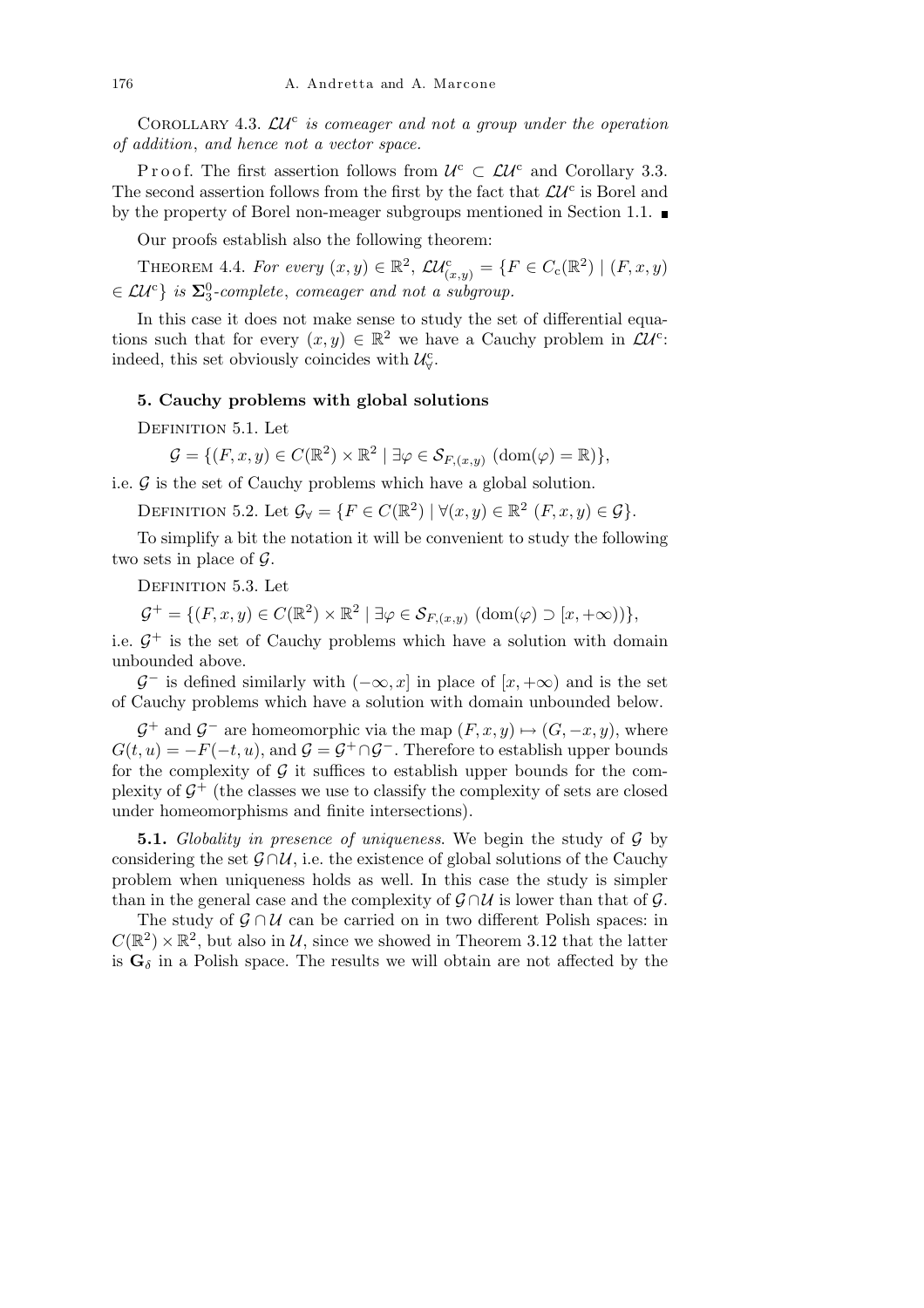setting we choose and, for the sake of definiteness, we study *G∩U* as a subset of *U*.

THEOREM 5.4.  $\mathcal{G} \cap \mathcal{U}$  *is*  $\Pi_2^0$ -complete in  $\mathcal{U}$ .

P r o o f. We begin by showing that  $\mathcal{G} \cap \mathcal{U}$  is  $\Pi_2^0$ . By the remarks after Definition 5.3 it suffices to show that  $\mathcal{G}^+ \cap \mathcal{U}$  is  $\Pi_2^0$ . We will actually show that  $\mathcal{U} \setminus \mathcal{G}^+$  is  $\Sigma_2^0$ .

Notice that  $(F, x, y) \in \mathcal{U} \backslash \mathcal{G}^+$  if and only if the unique element of  $\mathcal{S}_{F,(x,y)}$ has a vertical asymptote to the right of *x*. Therefore  $(F, x, y) \in \mathcal{U} \setminus \mathcal{G}^+$  is equivalent to the existence of  $q \in \mathbb{Q}$  such that for all  $M \in \mathbb{N}$ ,

$$
x + 1 \le q \& \exists r \in \mathbb{R} \exists \varphi \in \mathcal{S}_{F,(x,y)} \ (x \le r \le q \& r \in \text{dom}(\varphi) \& |\varphi(r)| \ge M).
$$

We will show that, for any  $q \in \mathbb{Q}$  and  $M \in \mathbb{N}$ , the set  $R_{q,M}$  of  $(F, x, y)$ satisfying the above condition is closed in *U*.

Suppose that  $\{(F_n, x_n, y_n)\}_n$  is a sequence of elements of  $R_{q,M}$  which converges to  $(F, x, y)$ . For every *n* let  $\varphi_n$  and  $r_n$  witness  $(F_n, x_n, y_n) \in$  $R_{q,M}$ . By extracting a subsequence we may assume that there exists  $r =$  $\lim_{n\to\infty} r_n$ . Let  $\Gamma_n$  be the graph of  $\varphi_n$ . As  $\mathbf{F}(\mathbb{R}^2)$  is compact we may assume that  $\Gamma_n \to \Gamma \in \mathbf{F}(\mathbb{R}^2)$ . By Lemma 2.7,  $\Gamma$  is either the graph of a function in  $\mathcal{S}_{F,(x,y)}$  or a disjoint union of graphs of functions one of which is in  $\mathcal{S}_{F,(x,y)}$ . In any case let  $\varphi \in \mathcal{S}_{F,(x,y)}$  be the function with graph contained in *Γ*. If  $r \notin \text{dom}(\varphi)$  then  $\varphi$  has a vertical asymptote between *x* and *r*. Hence there exists  $\widetilde{r}$  that together with  $\varphi$  witnesses  $(F, x, y) \in R_{q,M}$ . If  $r \in \text{dom}(\varphi)$ then  $\Gamma_n \to \Gamma$  implies that we can apply Lemma 2.5 and deduce that for all but finitely many *n*'s,  $r \in \text{dom}(\varphi_n)$  and  $\lim_{n\to\infty} \varphi_n(r) = \varphi(r)$ . Since  $\varphi_n \to \varphi$  uniformly on compact sets,  $|\varphi(r)| \geq M$ , so that *r* and  $\varphi$  witness that  $(F, x, y) \in R_{q,M}$ .

We now prove that  $\mathcal{G} \cap \mathcal{U}$  is  $\Pi_2^0$ -hard in  $\mathcal{U}$ . We will show that the complement of  $\ell^1$  (see 1.1) is Wadge reducible to  $\mathcal{G} \cap \mathcal{U}$ . Given  $(x_n) \in [0,1]^{\mathbb{N}}$ let, for every  $n, y_n = x_n + 2^{-n} > 0$ , so that  $(x_n) \in \ell^1$  if and only if er<br>Ier  $y_n < +\infty$ . Let now  $\varphi_{(x_n)}$  be a  $C^1$  function with positive derivative defined  $\sum y_n < +\infty$ . Let now  $\varphi_{(x_n)}$  be a C  $\cdot$  function with positive derivative defined<br>on  $(-\infty, \sum y_n)$  such that  $\lim_{t\to-\infty} \varphi_{(x_n)}(t) = -\infty$  and for every  $m \in \mathbb{N}$  we<br>have  $\alpha$ .  $(\sum^m y_n)$  and  $\sum^m y_n$  is a hijection ha have  $\varphi_{(x_n)}(\sum_{n=0}^m y_n) = m$ . In particular,  $\varphi_{(x_n)}$  is a bijection between its domain and R and hence has an inverse  $\psi_{(x_n)}$  defined on R. Let  $F_{(x_n)} \in C(\mathbb{R}^2)$ be defined by

$$
F_{(x_n)}(t, u) = \varphi'_{(x_n)}(\psi_{(x_n)}(u)).
$$

Since  $\partial F_{(x_n)}/\partial u = 1$  we have  $F_{(x_n)} \in \text{Lip}_2$  and hence for every  $(x, y) \in$  $\mathbb{R}^2$  the Cauchy problem  $(F_{(x_n)}, x, y)$  has a unique solution: this solution is  $\varphi$ (*x<sub>n</sub>*)</sub>(*t* + *c*) for some *c* ∈ ℝ (depending on (*x, y*)). Hence ( $F$ (*x<sub>n</sub>*), 0, 0) ∈ *U* for every  $(x_n)$  and

 $(F_{(x_n)}, 0, 0) \in \mathcal{G} \cap \mathcal{U} \Leftrightarrow \varphi_{(x_n)}$  is defined on  $\mathbb{R} \Leftrightarrow \sum y_n = +\infty \Leftrightarrow (x_n) \notin \ell^1$ .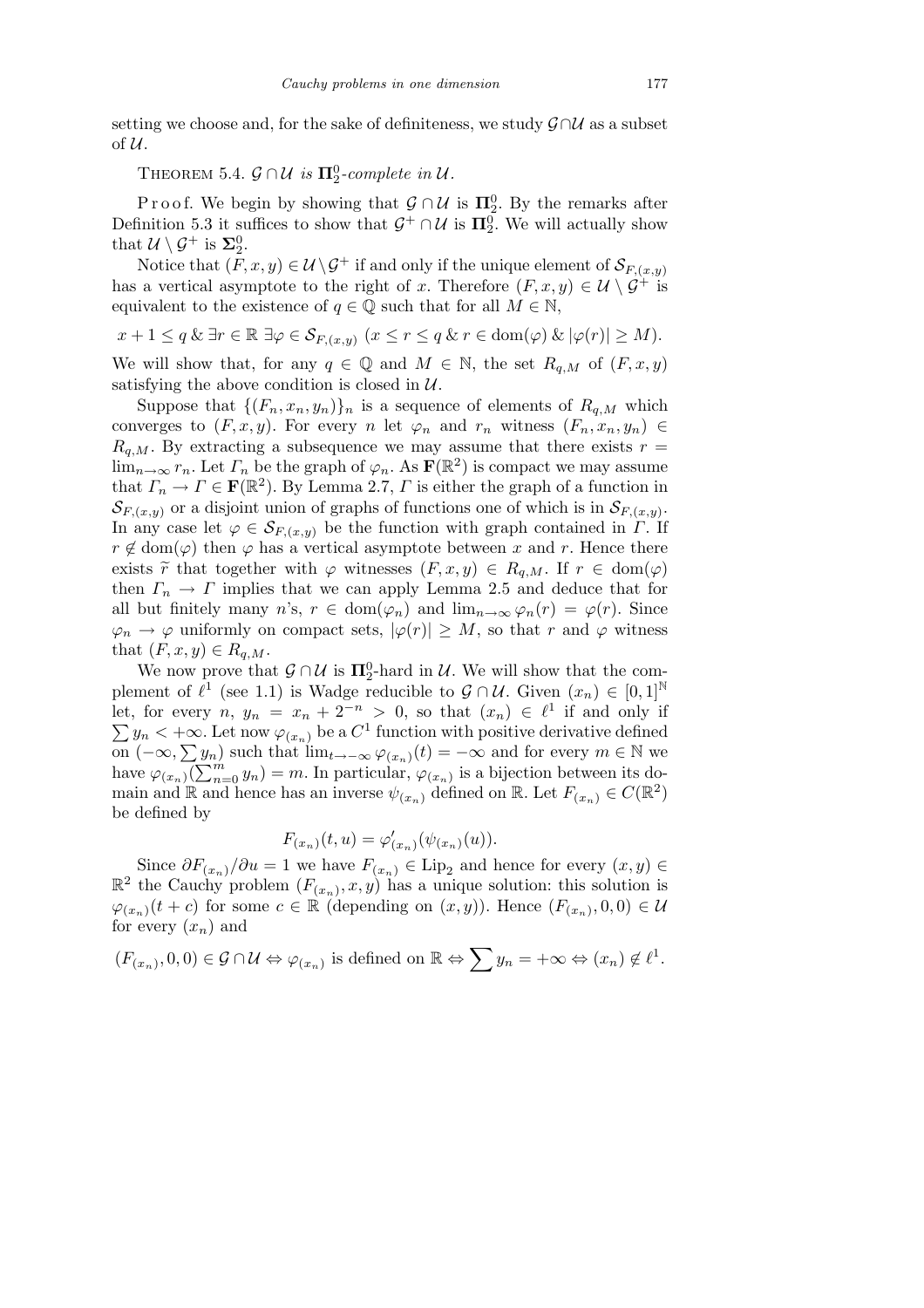It is easy to see that we can arrange things so that the map  $(x_n) \mapsto F_{(x_n)}$ is continuous.  $\blacksquare$ 

Our proof shows that for every  $(x, y) \in \mathbb{R}^2$ ,  $(\mathcal{G} \cap \mathcal{U})_{(x,y)}$  is  $\Pi_2^0$ -complete in  $\mathcal{U}_{(x,y)}$ . As we mentioned before, our result holds also if we consider  $\mathcal{G} \cap \mathcal{U}$ as a subset of  $C(\mathbb{R}^2) \times \mathbb{R}^2$ : in fact, a  $\Pi_2^0$  subset of a  $\Pi_2^0$  set (in this case  $\mathcal{U}$ ) is  $\Pi_2^0$  and a  $\Pi_2^0$ -hard subset of any set is  $\Pi_2^0$ -hard.

Moreover, we can study  $\mathcal{G} \cap (C^1(\mathbb{R}^2) \times \mathbb{R}^2)$  inside  $C^1(\mathbb{R}^2) \times \mathbb{R}^2$ :  $C^1(\mathbb{R}^2)$ moreover, we can study  $\mathcal{G} \cap (\mathbb{R}^2) \times \mathbb{R}^2$  inside  $C^2(\mathbb{R}^2) \times \mathbb{R}^2$ :  $C^2(\mathbb{R}^2)$ <br>is a Polish space by identifying *F* with  $(F, \frac{\partial F}{\partial t}, \frac{\partial F}{\partial u})$  and taking the product topology of the compact-open topologies on three copies of  $C(\mathbb{R}^2)$ . The proofs of the results above show that  $\mathcal{G} \cap (C^1(\mathbb{R}^2) \times \mathbb{R}^2)$  is  $\Pi_2^0$ -complete in  $C^1(\mathbb{R}^2)\times\mathbb{R}^2$ .

COROLLARY 5.5.  $\mathcal{G}_{\forall} \cap \mathcal{U}_{\forall}$  *is*  $\Pi_2^0$ -complete (*either in*  $\mathcal{U}_{\forall}$  *or in*  $C(\mathbb{R}^2)$ );  $G ∩ U$ ,  $(G ∩ U)_{(x,y)}$ ,  $G$ <sup>γ</sup>  $∩ U$ √,  $G$ ,  $G_{(x,y)}$  *and*  $G$ <sup> $\forall$ </sup> *are not groups under the operation of addition and hence not vector spaces*; *G ∩U and G are comeager*  $in C(\mathbb{R}^2) \times \mathbb{R}^2$ ;  $(\mathcal{G} \cap \mathcal{U})_{(x,y)}, \mathcal{G}_{(x,y)}, \mathcal{G}_{\forall} \cap \mathcal{U}_{\forall}$  and  $\mathcal{G}_{\forall}$  are comeager in  $C(\mathbb{R}^2)$ .

P r o o f. The fact that  $\mathcal{G}_{\forall} \cap \mathcal{U}_{\forall}$  is  $\Pi_2^0$  follows from Theorem 5.4 exactly as the first part of Theorem 3.7 followed from Theorem 3.2. The fact that  $\mathcal{G}_{\forall} \cap \mathcal{U}_{\forall}$  is  $\Pi_2^0$ -hard in both  $\mathcal{U}_{\forall}$  and  $C(\mathbb{R}^2)$  follows from the proof of Theorem 5.4: the map  $(x_n) \mapsto F_{(x_n)}$  shows that the complement of  $\ell^1$  (see 1.1) is Wadge reducible to  $\mathcal{G}_{\forall}$  by a map whose range is contained in  $\mathcal{U}_{\forall}$ . This proves both results at once.

It is easy to see that  $G$  is dense within  $U$  and therefore Corollary 3.13 shows that  $\mathcal{G} \cap \mathcal{U}$  is comeager in  $C(\mathbb{R}^2) \times \mathbb{R}^2$ ; a similar argument shows that  $\mathcal{G}_{\forall} \cap \mathcal{U}_{\forall}$  is comeager in  $C(\mathbb{R}^2)$ . The results about  $\mathcal{G}$  and  $\mathcal{G}_{\forall}$  follow immediately, since any set which contains a comeager set is comeager.

The assertions about the algebraic structures are immediate by the usual arguments (see Corollaries 3.4 and 4.3) and depend on the fact that all the sets are Borel in the appropriate space (for  $\mathcal{G}, \mathcal{G}_{(x,y)}$  and  $\mathcal{G}_{\forall}$  this will be proved in the next subsections).

**5.2.** *Globality everywhere*. Before studying  $G$  let us consider  $G_Y$ , which turns out to be of lower complexity.

THEOREM 5.6.  $\mathcal{G}_{\forall}$  *is*  $\Pi_3^0$ -complete in  $C(\mathbb{R}^2)$ .

Proof. We begin by showing that  $\mathcal{G}_{\forall}$  is  $\Pi_3^0$ . First of all notice that  $F \in \mathcal{G}_{\forall}$  if and only if

(1) 
$$
\forall (x, y) \in \mathbb{R}^2 \; \exists \varphi \in \mathcal{S}_{F,(x,y)} \; (\text{dom}(\varphi) \supset [x-1, x+1]).
$$

In fact, if (1) holds then  $\varphi_1 \in \mathcal{S}_{F,(x,y)}$  defined on  $[x-1,x+1]$  can be connected to  $\psi_1 \in \mathcal{S}_{F,(x+1,\varphi_1(x+1))}$  defined on  $[x+1,x+2]$  and symmetrically on the left side to get  $\varphi_2 \in \mathcal{S}_{F,(x,y)}$  defined on  $[x-2,x+2]$ . Iterating this procedure we get  $\varphi \in \mathcal{S}_{F,(x,y)}$  defined on R.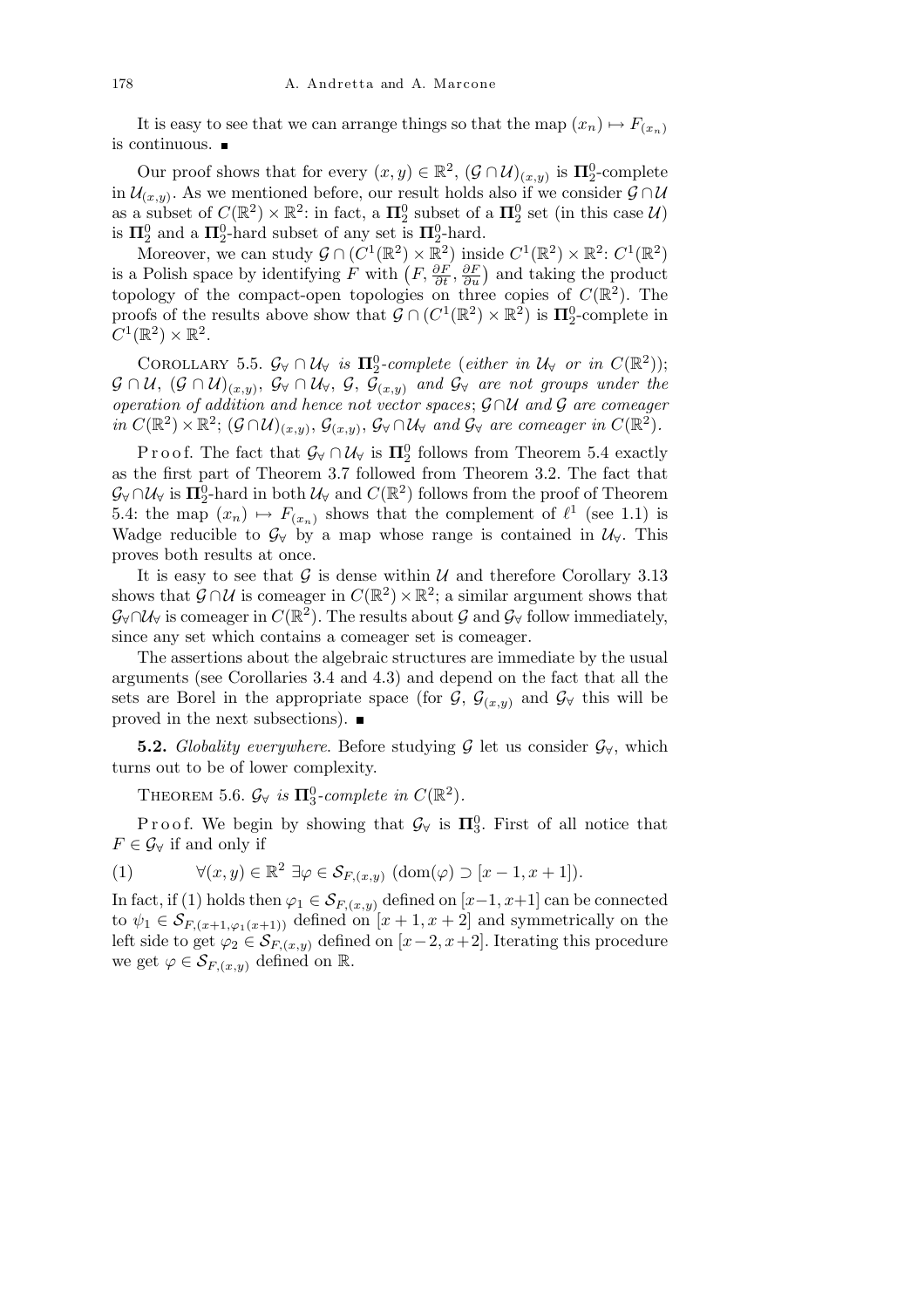Now observe that condition (1) is in turn equivalent to

(2) 
$$
\forall (q,r) \in \mathbb{Q}^2 \; \exists \varphi \in \mathcal{S}_{F,(q,r)} \; (\text{dom}(\varphi) \supset [q-1,q+1]).
$$

To see this suppose (2) holds. For any  $(x, y) \in \mathbb{R}^2$  let  $\varphi \in \mathcal{S}_{F,(x,y)}$ . Let *q* ∈ ℚ be such that  $\varphi$ (*q*) is defined and *x* ≤ *q*; let *r*<sub>0</sub>, *r*<sub>1</sub> ∈ ℚ be such that  $r_0 \leq \varphi(q) \leq r_1$ . By our hypothesis for  $i = 0, 1$  there exists  $\varphi_i \in \mathcal{S}_{F,(q,r_i)}$ with dom $(\varphi_i) \supset [q-1, q+1]$ . Then either for every  $t \in [q, x+1]$  we have  $\varphi_0(t) \leq \varphi(t) \leq \varphi_1(x)$  (and in this case dom( $\varphi$ ) *p* [x, x + 1]) or for some  $s \in [q, x + 1]$  and  $i < 2$  we have  $\varphi(s) = \varphi_i(s)$ . In the latter case we have  $\varphi'(s) = F(s, \varphi(s)) = F(s, \varphi_i(s)) = \varphi'_i(s)$  and we can define  $\psi$  by setting

$$
\psi(t) = \begin{cases} \varphi(t) & \text{if } t \le s, \\ \varphi_i(t) & \text{if } t > s, \end{cases}
$$

so that  $\psi \in \mathcal{S}_{F,(x,y)}$  and dom $(\psi) \supset [x,q+1] \supseteq [x,x+1]$ . A symmetrical argument shows that we can assume dom $(\varphi) \supset [x-1,x]$ . Therefore (2) implies that we can assume dom( $\varphi$ )  $\supset$  [ $x$  – 1,  $x$  + 1] and hence that (1) holds.

Since  $\exists \varphi \in \mathcal{S}_{F,(q,r)}$   $(\text{dom}(\varphi) \supset [q-1, q+1])$  is equivalent to  $\exists M \in \mathbb{N}$  $F \in E_M$ , where  $F \in E_M$  if and only if

$$
\exists \varphi \in \mathcal{S}_{F,(q,r)} \left( \|\varphi\| [q-1, q+1] \|_{\infty} \le M \right)
$$

it suffices to show that  $E_M$  is closed. This can be done by the usual argument (see e.g. the first part of the proof of Theorem 3.12).

We now show that  $\mathcal{G}_{\forall}$  is  $\Pi_3^0$ -hard in  $C(\mathbb{R}^2)$ . With any  $\alpha \in 2^{\mathbb{N} \times \mathbb{N}}$  we will associate  $F_{\alpha} \in C(\mathbb{R}^2)$  in such a way that

$$
\exists^{\infty} n \; \beta_n \notin N_2 \Leftrightarrow F_{\alpha} \in \mathcal{G}_{\forall},
$$

where  $\beta_n(m) = \alpha(n, m)$ . This suffices to prove our result because

$$
P_3' = \{ \alpha \in 2^{\mathbb{N} \times \mathbb{N}} \mid \exists^{\infty} n \; \forall^{\infty} m \; \alpha(n,m) = 1 \} = \{ \alpha \in 2^{\mathbb{N} \times \mathbb{N}} \mid \exists^{\infty} n \; \beta_n \notin N_2 \}
$$

is  $\Pi_3^0$ -complete; this is not one of the standard  $\Pi_3^0$ -complete sets but is a variant of  $P_3$  (see 1.1) which can be easily Wadge reduced to it.

Consider the vertical semi-strip  $B = [-1, 2] \times (-\infty, 1]$ . We will define  $F_\alpha$ on *B* so that it is equal to 0 on its boundary and set  $F_\alpha = 0$  outside *B*.

Pick  $x_i^n, y_i^n$  for  $i = 1, 2$  and  $n \in \mathbb{N}$  so that

(a)  $x_0^0 = y_1^0 = 0;$ (b)  $x_0^n < x_1^n < x_0^{n+1} < 1$  and  $\lim_{n \to \infty} x_0^n = 1$ ; (c)  $y_1^n > y_0^n > y_1^{n+1}$  and  $\lim_{n \to \infty} y_0^n = -\infty$ .

Let  $T_n = [x_0^n, x_1^n] \times [y_0^n, y_1^n]$  and  $T =$  $\overline{\phantom{a}}$  $T_n$ <sup>*T<sub>n</sub>*. The behavior of  $F_\alpha$  does not</sup> depend on *α* outside *T*.

On the interval  $[y_0^n, y_1^n]$  we fix a strictly descending sequence  $u_0^n =$  $y_1^n, u_1^n, u_2^n, \ldots$  which converges to  $y_0^n$ . Outside *T* we draw  $C^1$  curves in the plane according to the following rules (see Figure 1):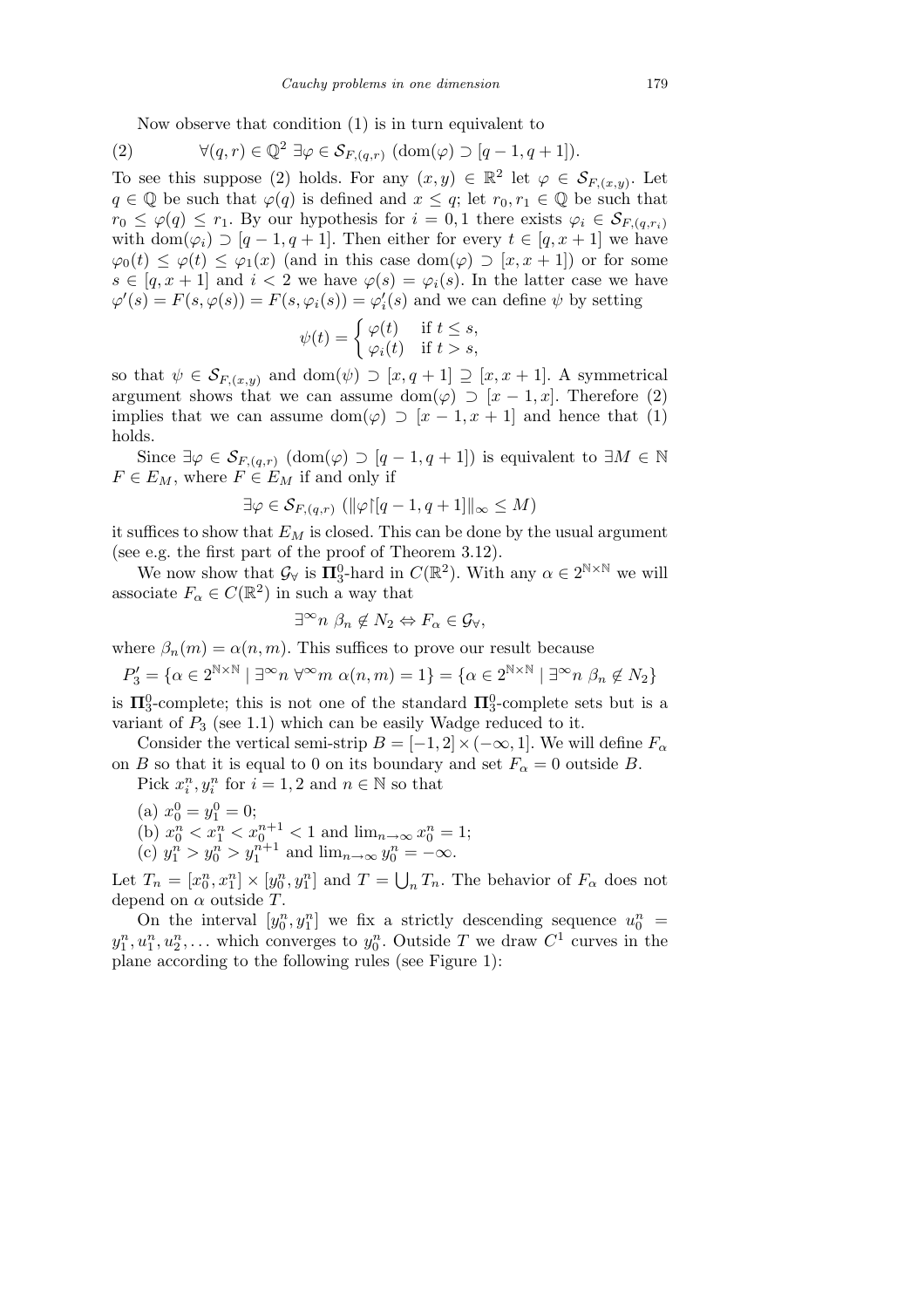- two distinct curves never intersect;
- the curve  $\varphi_0^n$  starts with slope 0 from  $(x_1^n, y_1^n)$ , the upper right corner of  $T_n$ , and reaches some point  $(2, \varphi_0^n(2))$  on the right side of *B*, with slope 0;
- the curve  $\varphi_{i+1}^n$  starts with slope 0 from  $(x_1^n, u_{i+1}^n)$  on the right side of  $T_n$  and reaches  $(x_0^{n+1}, u_i^{n+1})$  on the left side of  $T_{n+1}$ , with slope 0;
- the curve  $\psi^n$  starts with slope 0 from  $(x_1^n, y_0^n)$ , the lower right corner of  $T_n$ , and reaches  $(x_0^{n+1}, y_0^{n+1})$ , the lower left corner of  $T_{n+1}$ , with slope 0.



 $F_{\alpha}$  is defined on  $\mathbb{R}^2 \setminus T$  so that all these curves are (portions of) solutions of the differential equation given by  $F_\alpha$ . Moreover, there are no solutions of that differential equation which pass through one point on the curve  $\psi^n$ and then move to the right of it. Similarly, there are no solutions which pass through one point on the curve  $\varphi_1^n$  and then move to the right of it. Define  $F_\alpha$  on the left of the vertical "barrier" consisting of the  $\psi^n$ 's, so that through each point left of this barrier there exists a solution of the differential equation which reaches some point on this barrier. We furthermore want that  $F_{\alpha} = 0$  on the boundary of each  $T_n$ . All this can be attained by defining  $F_{\alpha}$ on the union of the graphs of the curves, on appropriate neighborhoods to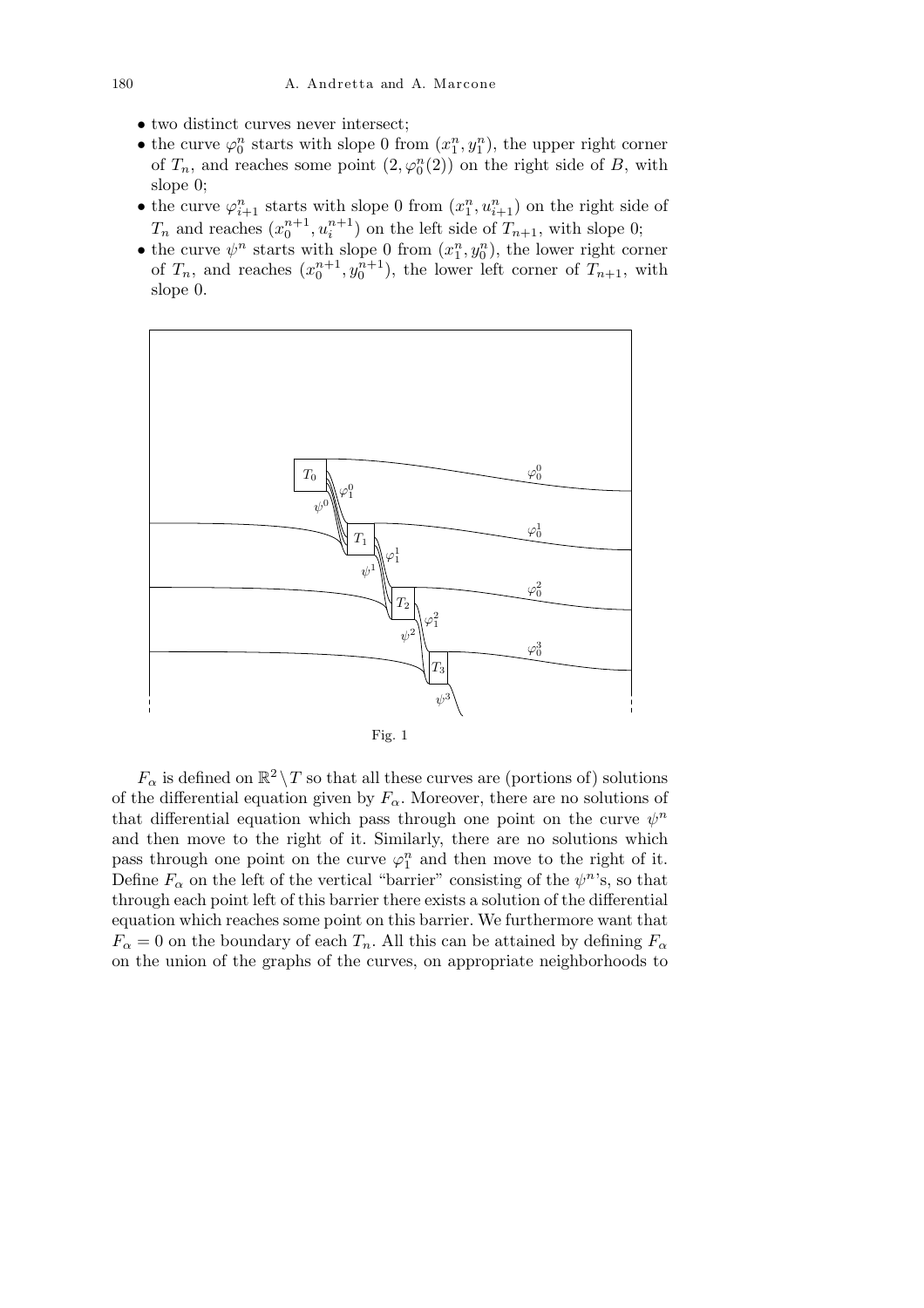the right of the  $\psi^n$ 's and of the  $\varphi_1^n$ 's, on the portion of the plane to the left of the barrier, and on the boundaries of the  $T_n$ 's, in the appropriate way and then using the Tietze extension theorem.

Now that we explained how to define  $F_\alpha$  outside  $T$  and the behavior of its solutions in that portion of the plane, we define  $F_\alpha$  inside each  $T_n$  using Lemma 2.8 (with  $M = 1$  and  $\beta = \beta_n$ ). This completes the construction of  $F_{\alpha}$  on  $T_n$ .

We claim that, regardless of  $\alpha$ , for any  $n$  and  $u \in (y_0^n, y_1^n]$  we have  $(F_{\alpha}, x_1^n, u) \in \mathcal{G}^+$ . To prove this it suffices to show that there exists a solution through  $(x_1^n, u)$  which reaches the right side of *B*. Notice that either  $u =$  $y_1^n$ , so that  $\varphi_0^n$  witnesses  $(F_\alpha, x_1^n, u) \in \mathcal{G}^+$ , or there exists *i* such that  $u \in$  $[u_{i+1}^n, u_i^n]$ . We proceed by induction on *i*. Suppose for every  $j \leq i, n$  and  $u \in [u_{j+1}^n, u_j^n]$  we have  $(F_\alpha, x_1^n, u) \in \mathcal{G}^+$ . If  $u \in [u_{i+1}^n, u_i^n]$  then there exists a solution through  $(x_1^n, u)$  whose graph lies between  $\varphi_{i+1}^n$  and  $\varphi_i^n$ . If this solution does not reach the boundary of *B* (and hence witnesses  $(F_{\alpha}, x_1^n, u) \in$  $G^+$ ) it reaches the left side of  $T_{n+1}$  at some point  $(x_0^{n+1}, v)$  with  $v \ge u_i^{n+1}$ . So it suffices to show that  $(F_{\alpha}, x_0^{n+1}, v) \in \mathcal{G}^+$ . Since  $F_{\alpha}$  is non-negative inside  $T_{n+1}$  there exists a solution through  $(x_0^{n+1}, v)$  which exits  $T_{n+1}$  on the right side at  $(x_1^{n+1}, w)$  with  $w \ge v \ge u_i^{n+1}$ . Now it suffices to show that  $(F_{\alpha}, x_1^{n+1}, w) \in \mathcal{G}^+$ . Since  $w \in [u_{j+1}^{n+1}, u_j^{n+1}]$  for some  $j < i$  this follows from the induction hypothesis.

We are now ready to show that  $F_{\alpha} \in \mathcal{G}_{\forall}$  if and only if  $\alpha \in P'_{3}$ .

If  $\exists^{\infty} n$ ,  $\beta_n \notin N_2$ , for infinitely many *n*'s multiplicity occurs at the lower left corner  $(x_0^n, y_0^n)$  of  $T_n$ . If  $(x, y)$  lies to the left of the barrier there exists a solution of the differential equation that leads to the barrier before some  $T_{n_0}$ . By hypothesis, for some  $n > n_0$  multiplicity occurs and hence after following  $\psi^{n_0}, \psi^{n_0+1}, \dots, \psi^{n-1}$  to reach the lower left corner  $(x_0^n, y_0^n)$  of  $T_n$ we have at least one solution which exits  $T_n$  at  $(x_1^n, u)$  with  $u \in (y_0^n, y_1^n]$ . By the claim we proved above,  $(F_{\alpha}, x_1^n, u) \in \mathcal{G}^+$  and hence  $(F_{\alpha}, x, y) \in \mathcal{G}$ . The argument to show that we have global solutions also for points lying to the right of our barrier is simpler. Therefore  $F_\alpha \in \mathcal{G}_\forall$ .

Now suppose that for all but finitely many *n*'s we have  $\beta_n \in N_2$ . Let  $n_0$ be such that for every  $n \geq n_0$  we have  $\beta_n \in N_2$  and consider the Cauchy problem given by  $(F_{\alpha}, x_0^{n_0}, y_0^{n_0})$ . Since in each  $T_n$  to the right of the initial condition we have uniqueness, the only solution goes through the various  $\psi^n$ and hence has a vertical asymptote at  $t = 1$ . Therefore  $(F_{\alpha}, x_0^{n_0}, y_0^{n_0}) \notin \mathcal{G}$ and hence  $F_{\alpha} \notin \mathcal{G}_{\forall}$ .

**5.3.** *Globality of solutions to Cauchy problems*. We now turn to *G*. The existence of arbitrarily long solutions of a Cauchy problem does not, in general, suffice to ensure the existence of a global solution of that problem. For example, we can construct an *F* such that  $S_{F,(-1,0)} \supset \{ \varphi_n \mid n \in \mathbb{N} \}$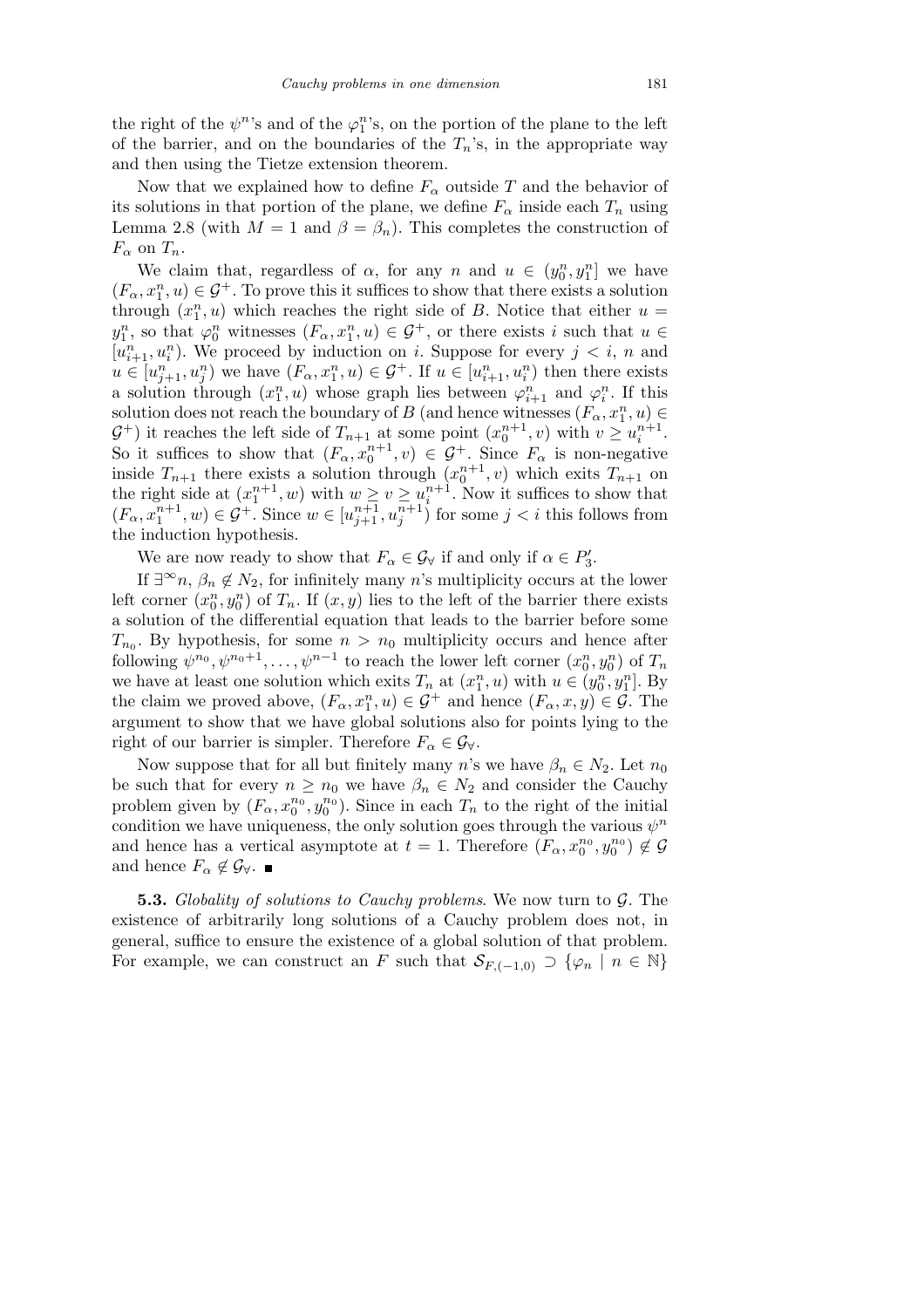with dom $(\varphi_n) = (-\infty, n)$ ,  $\lim_{t \to 0^-} \varphi_0(t) = -\infty$ , and  $\lim_{t \to n^-} \varphi_n(t) = +\infty$ when  $n \geq 1$ , so that the Cauchy problem given by  $(F, -1, 0)$  has no global solutions (see Figure 2).



LEMMA 5.7.  $\mathcal{G}$  *is*  $\Sigma_4^0$ -hard.

P r o o f. We will show that  $S_4$  (see 1.1) is Wadge reducible to  $\mathcal G$ . Given  $\alpha \in 2^{\mathbb{N} \times \mathbb{N}}$  we will define  $F_{\alpha}$  so that  $\alpha \in S_4$  if and only if  $(F_{\alpha}, -1, 0) \in \mathcal{G}$ .

As in the proof of Theorem 5.6,  $F_{\alpha}$  will be independent of  $\alpha$  outside a countable union of rectangles  $T = \bigcup_n T_n$ , but now  $T_n = [n + 1/4, n + 3/4]$  $\times$  [0, 1/2]. Outside *T* we draw  $C^1$  curves in the plane according to the following rules (see Figure 3):

- the curve  $\chi$  starts from ( $-1,0$ ) and has  $t=0$  as vertical asymptote to +*∞*;
- the curve  $\chi^n$  starts from the point  $(-2^{-n}, \chi(-2^{-n}))$  on  $\chi$ , and reaches  $(n+1/4, 0)$ , the lower left corner of  $T_n$ , with slope 0;
- the curve  $\psi^n$  starts with slope 0 from  $(n+3/4, 0)$ , the lower right corner of  $T_n$ , and has  $t = n + 1$  as vertical asymptote to  $-\infty$ ;
- the curve  $\varphi_i^n$  starts with slope 0 from  $(n+3/4, 2^{-i+1})$  on the right side of  $T_n$  and reaches  $(n + 1 + 1/4, 0)$ , the lower left corner of  $T_{n+1}$ , with slope 0; at this point it merges with  $\chi^{n+1}$  and the other  $\varphi_j^n$ 's.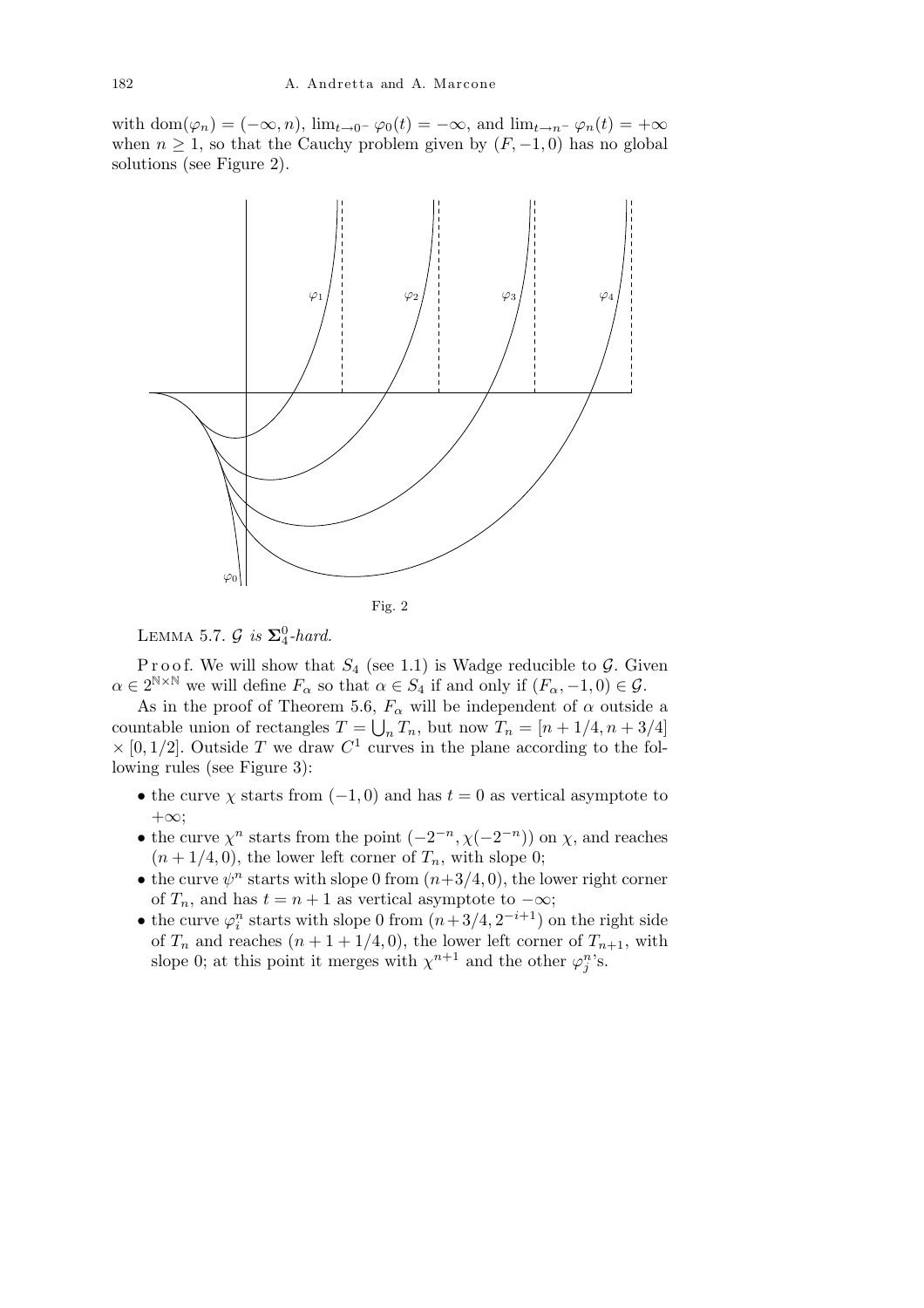

Obviously, all these curves should be arranged so that at their intersections they have the same slope and so that the function describing their derivatives is continuous; this, in particular, requires that  $\varphi_i^n \to \psi^n$  pointwise on the interval  $[n+3/4, n+1]$ .

Now we define  $F_\alpha$  on  $\mathbb{R}^2 \setminus T$  by requiring that all these curves are (portions of) solutions of the differential equation given by  $F_\alpha$ . We make sure we avoid the existence of solutions of the differential equation which pass through one point on the curve  $\psi^n$  and then move to the right of it. Similarly, there should be no bifurcation points on the  $\chi^{n}$ 's or the  $\varphi^{n}_{i}$ 's. There should also be a solution moving from (*−*1*,* 0) to the left to *−∞*. This can be attained as in the proof of Theorem 5.6.

The definition of  $F_\alpha$  within each  $T_n$  follows again the same ideas employed in the proof of Theorem 5.6 and we are left with showing that this construction actually works.

First suppose that  $\alpha$  is such that  $\forall^{\infty} n \ \forall^{\infty} m \ \alpha(n,m) = 0$ . This means that for all but finitely many *n*'s we have multiplicity within  $T_n$ . Let  $n_0$  be such that this happens for every  $n \geq n_0$ . From  $(-1,0)$  follow  $\chi$  until  $\chi^{n_0}$ splits and follow the latter to  $(n_0+1/4, 0)$ . Now avoid the possibility of being led to an asymptote by  $\psi^{n_0}$  by exiting from  $T_{n_0}$  above some  $\varphi_i^{n_0}$ . This can be repeated for all the following  $T_n$ 's thereby constructing a global solution of the Cauchy problem.

If *α* is such that for infinitely many *n*'s we have local uniqueness within  $T_n$ , then no matter which  $\chi^{n_0}$  we will pick to avoid being led to a vertical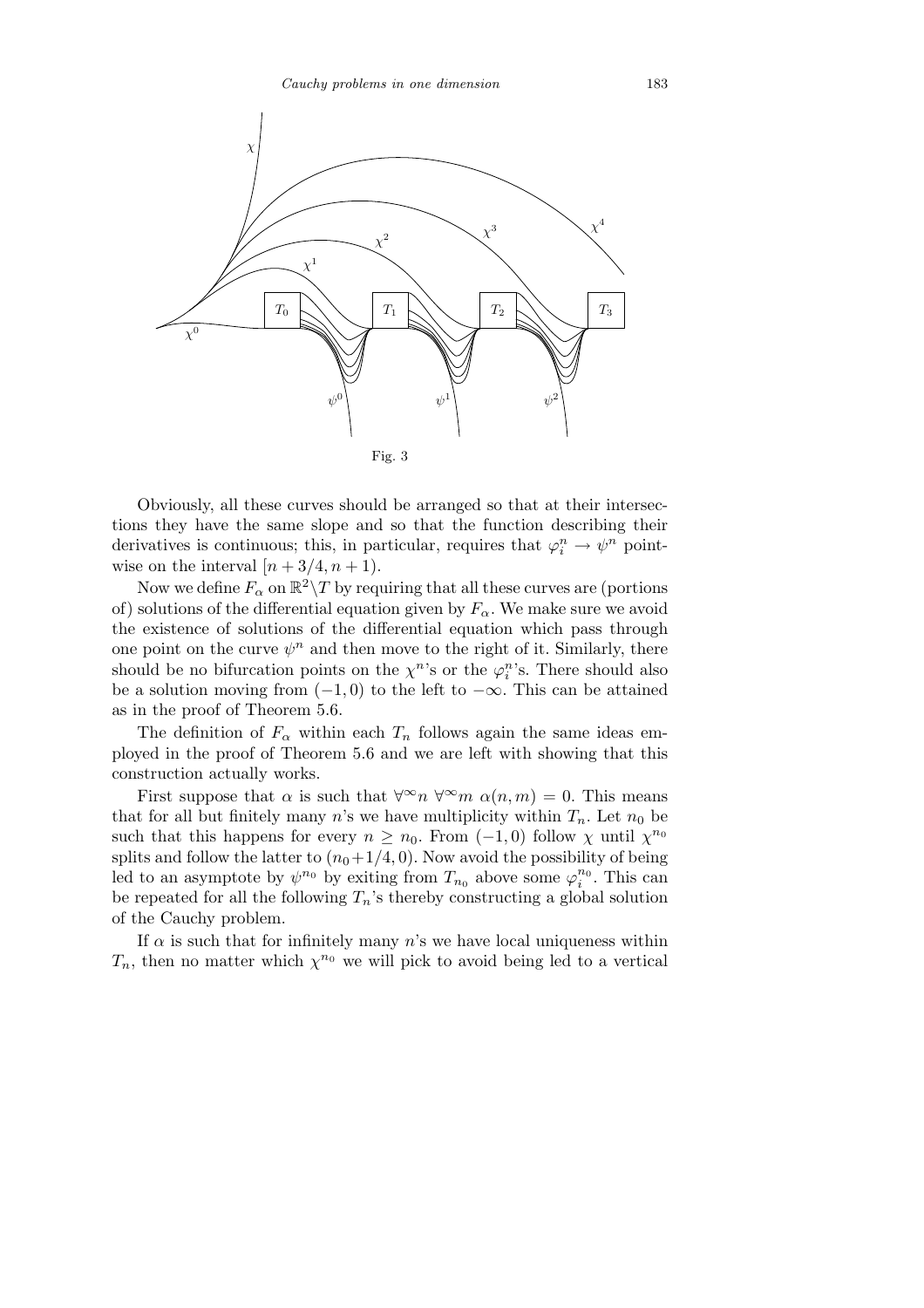asymptote by  $\chi$ , we will be led to some other vertical asymptote by  $\psi^n$ where  $n \geq n_0$  is the first such that uniqueness holds in  $T_n$ .

Notice that Lemma 5.7 and Theorem 5.6 show that the complexities of *G* and *G<sup>∀</sup>* are different. Contrast this with the fact that the complexities of *U* and  $U_V$  are the same (Theorems 3.12 and 3.15).

Our proof shows also that for every  $(x, y) \in \mathbb{R}^2$ ,  $\mathcal{G}_{(x,y)}$  is  $\Sigma_4^0$ -hard.

The obstacle to the existence of a global solution of the Cauchy problem whose solutions are depicted in Figure 2 is that  $\lim_{n\to\infty} \varphi_n(0) = -\infty$ , i.e. the  $\varphi_n$ 's drop arbitrarily low. The next lemma shows that if this does not happen then a global solution does exist. Let us first introduce some helpful notation and prove an easy proposition.

DEFINITION 5.8. If  $F \in C(\mathbb{R}^2)$  and  $(x, y) \in \mathbb{R}^2$  let

$$
\mathcal{S}^+_{F,(x,y)} = \{ \varphi \upharpoonright [x, +\infty) \mid \varphi \in \mathcal{S}_{F,(x,y)} \}.
$$

In other words,  $S_F^+$  $F_{F,(x,y)}^+$  is the set of  $\varphi \in C^1([x,b))$  for some *b* such that  $x < b \leq +\infty$  satisfying  $\varphi(x) = y$ ,  $\varphi'(t) = F(t, \varphi(t))$  for every  $t \in [x, b)$  (in *x* we are considering the right derivative), and which are non-extendible to the right.

DEFINITION 5.9. If  $\{\varphi_n\}_n$  is a sequence of real-valued functions defined DEFINITION 3.9. If  $\{\varphi_n\}_n$  is a sequence of real-valued functions defined<br>on subsets of  $\mathbb{R}$  let  $\inf_n \varphi_n$  be the function defined on a subset of  $\bigcup_n \text{dom}(\varphi_n)$ by  $\inf_n \varphi_n(t) = \inf \{ \varphi_n(t) \mid t \in \text{dom}(\varphi_n) \}$  (the function is defined only if the inf is greater then  $-\infty$ ).

DEFINITION 5.10. If  $\varphi$  is a real-valued function defined on an interval in R and  $b = \sup(\text{dom}(\varphi))$  we denote  $\lim_{t \to b^-} \varphi(t)$  by  $\lim_{t \to c^-} \varphi$ .

DEFINITION 5.11. If  $\varphi$  and  $\psi$  are two real-valued functions defined on subsets of R we write  $\varphi \leq \psi$  if  $\varphi(t) \leq \psi(t)$  whenever  $t \in \text{dom}(\varphi) \cap \text{dom}(\psi)$ . We also define two functions  $\varphi \lor \psi$  and  $\varphi \land \psi$  with domain dom( $\varphi$ ) $\cup$ dom( $\psi$ ). Both functions coincide with  $\varphi$  on dom $(\varphi) \$ dom $(\psi)$  and with  $\psi$  on dom $(\psi)$ dom( $\varphi$ ). If  $t \in \text{dom}(\varphi) \cap \text{dom}(\psi)$  then  $(\varphi \vee \psi)(t) = \max(\varphi(t), \psi(t))$  and  $(\varphi \wedge \psi)(t) = \min(\varphi(t), \psi(t)).$ 

PROPOSITION 5.12. *If*  $F \in C(\mathbb{R}^2)$ ,  $(x, y) \in \mathbb{R}^2$  and  $\varphi, \psi \in \mathcal{S}_{F,(x,y)}^+$  are *such that*  $dom(\varphi) \subseteq dom(\psi)$  *then*:

- (1)  $\lim_{+} \varphi \neq -\infty$  *implies*  $\varphi \land \psi \in \mathcal{S}_{F,(x,y)}^{+}$ ;
- (2)  $\lim_{+} \varphi \neq +\infty$  *implies*  $\varphi \vee \psi \in \mathcal{S}_{F,(x,y)}^{+}$ .

Proof. The condition on  $\lim_{+\infty} \varphi$  ensures that  $\varphi \wedge \psi$  (resp.  $\varphi \vee \psi$ ) is continuous. The fact that whenever  $\varphi(t) = \psi(t)$  we also have  $\varphi'(t) = \psi'(t)$ immediately yields the conclusion.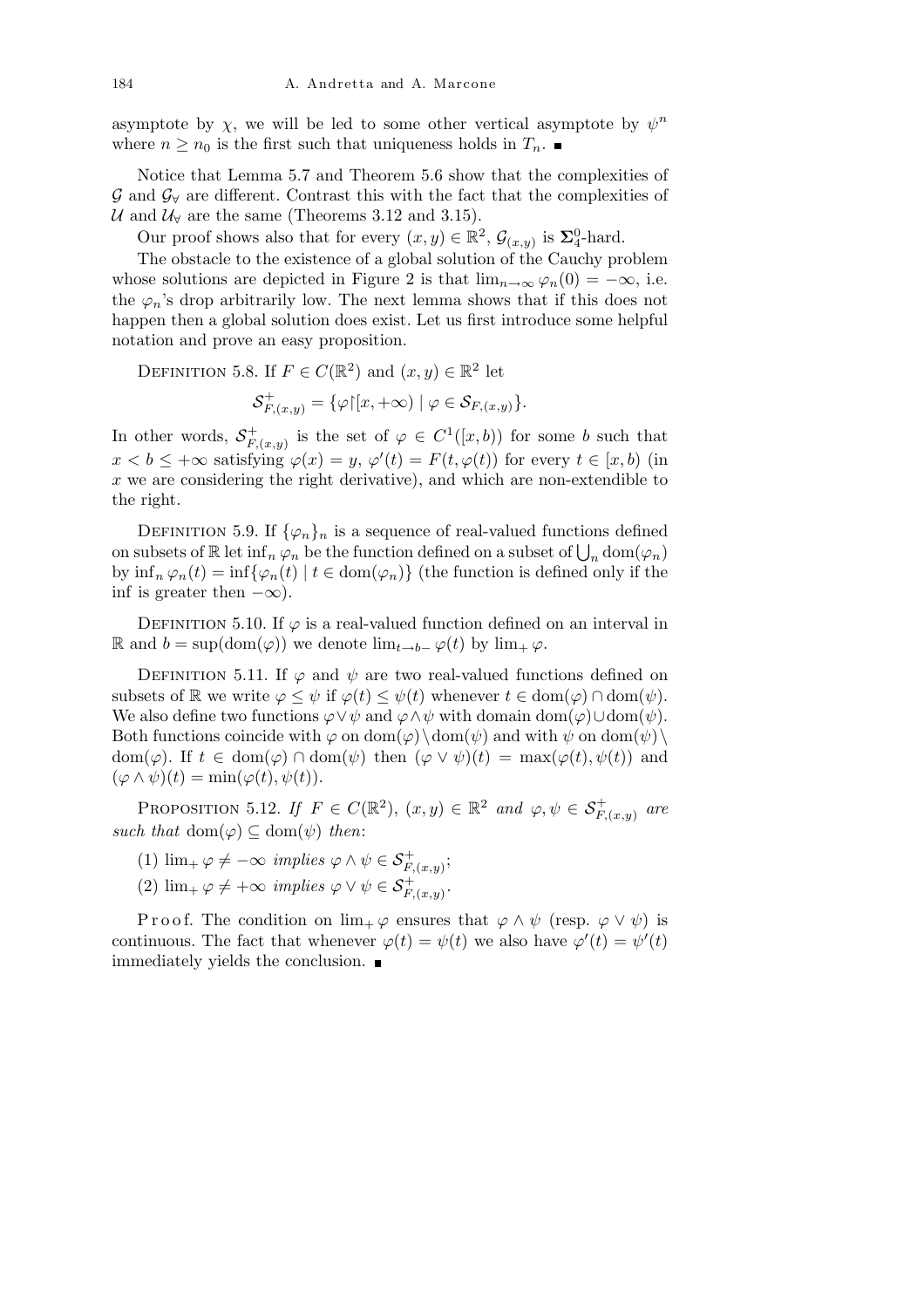The next lemma gives a way to build new solutions of an ODE out of old ones.

LEMMA 5.13. Let  $(F, x, y) \in C(\mathbb{R}^2) \times \mathbb{R}^2$  and let  $\{\varphi_n\}_n$  be a sequence of *elements of*  $S_F^+$  $F_{F,(x,y)}^+$  *such that*  $\lim_{x \to \infty} f(x) \neq -\infty$  *for every n. Let*  $T \in (x, +\infty]$ *be such that*:

(1) [*x, T*) *⊆* S  $_n \text{dom}(\varphi_n);$ 

(2) *for every*  $t \in [x, T)$  *we have*  $\inf_n \varphi_n(t) > -\infty$ ;

(3) *if*  $T < +\infty$ , *then*  $\inf_n \varphi_n(T) = -\infty$ .

*Then*  $\inf_n \varphi_n$   $\vert [x,T) \in S^+_{F,(x,y)}$ . In particular, if  $T = +\infty$  then  $\inf_n \varphi_n \in$  ${\cal S}^+_{\scriptscriptstyle F}$  $F_{r}(x,y)$ .

P r o o f. Replacing  $\varphi_n$  by  $\varphi_0 \wedge \ldots \wedge \varphi_n$  (and using Proposition 5.12) we may assume that  $dom(\varphi_n) \subseteq dom(\varphi_{n+1})$  and  $\varphi_n \geq \varphi_{n+1}$ . Therefore the graph of  $\inf_n \varphi_n$  is the limit within  $\mathbf{F}(\mathbb{R}^2)$  of the graphs of the  $\varphi_n$ 's. The conclusion follows by Lemma 2.7.

We now define two subsets of  $\mathcal{G}^+$ .

DEFINITION 5.14. For  $(F, x, y) \in C(\mathbb{R}^2) \times \mathbb{R}^2$  let  $(F, x, y) \in \mathcal{H}_-$  if and only if there are  $N, h \in \mathbb{N}$  such that

$$
\forall n \; \exists \varphi_n \in \mathcal{S}_{F,(x,y)}^+ \ ([x, x + N + n] \subseteq \text{dom}(\varphi_n) \ \& \ \|\varphi_n\|[x, x + N]\|_{\infty} \leq h)
$$

and

 $\neg \exists \varphi \in \mathcal{S}_{F,(x,y)}^{+}([x,x+N] \subseteq \text{dom}(\varphi) \& \|\varphi\| [x,x+N] \|_{\infty} \leq h \& \lim_{+\varphi = -\infty}.$ 

In other words,  $(F, x, y) \in \mathcal{H}$ <sup>*-*</sup> if and only if there exists a rectangle of base  $[x, x + N]$  and height  $[-h, h]$  such that  $(F, x, y)$  admits partial solutions of arbitrary length which are trapped inside the rectangle, but no solution trapped inside the rectangle has a vertical asymptote going to *−∞*.

 $\mathcal{H}_+$  is defined analogously by asking that no solution trapped inside the rectangle has a vertical asymptote going to  $+\infty$ .

Lemma 5.15. *H<sup>−</sup> ∪ H*<sup>+</sup> *⊆ G*<sup>+</sup>*.*

Proof. By the symmetry of the definitions of  $H$ <sub>−</sub> and  $H$ <sub>+</sub> it suffices to prove  $\mathcal{H}_-\subseteq \mathcal{G}^+$ . Let  $(F, x, y) \in \mathcal{H}_-\$  and  $N, h$  and  $\{\varphi_n\}_n$  be as in the definition.

We claim that  $\inf{\varphi_n(t) \mid t \in \text{dom}(\varphi_n)}$  >  $-\infty$  for every  $t \in [x, +\infty)$ . If  $t \in [x, x + N]$  this follows from the fact that  $\varphi_n(t) \geq -h$  for every *n*. Suppose now, towards a contradiction, that  $t > x + N$  is such that inf{ $\varphi_n(t) | t \in \text{dom}(\varphi_n)$ } = −∞. Lemma 5.13 implies that for some  $T \leq t$ ,  $\varphi = \inf_n \varphi_n \upharpoonright [x, T)$  is an element of  $S_F^+$ *F,*(*x,y*) satisfying [*x, x* + *N*] *⊂* dom(*ϕ*),  $\|\varphi\|[x, x + N]\|_{\infty} \leq h$ , and  $\lim_{x \to \infty} \varphi = -\infty$ . This contradicts  $(F, x, y) \in \mathcal{H}$ and proves the claim.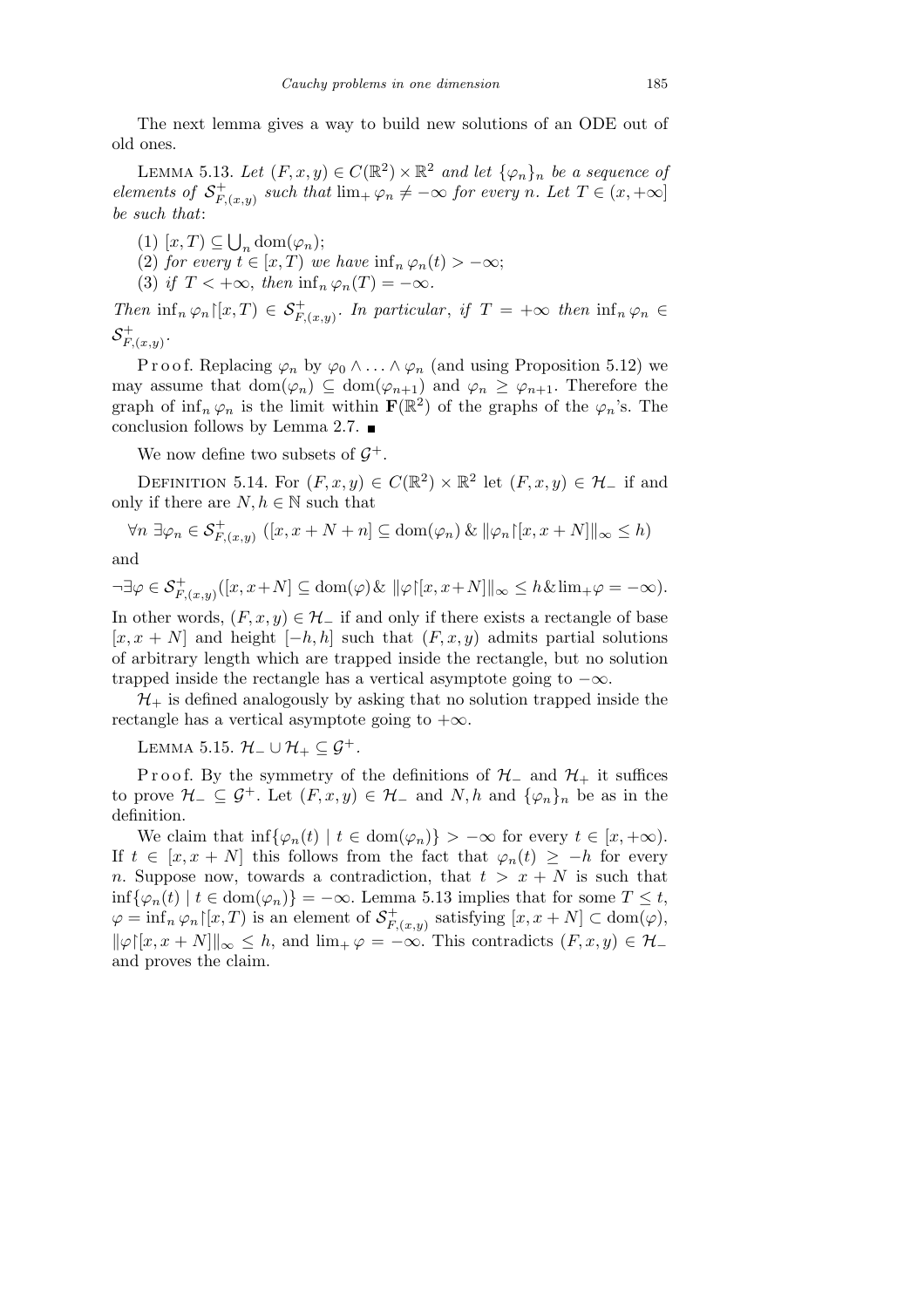The claim and Lemma 5.13 imply that  $(F, x, y) \in \mathcal{G}^+$ .

We now define another subset of  $\mathcal{G}^+$ .

DEFINITION 5.16. For  $(F, x, y) \in C(\mathbb{R}^2) \times \mathbb{R}^2$  let  $(F, x, y) \in \mathcal{H}_{\infty}$  if and only if for all *n* there exist  $\varphi_n, \psi_n \in \mathcal{S}_{F,(x,y)}^+$  such that

 $[x, x + n] \subseteq \text{dom}(\varphi_n) \cap \text{dom}(\psi_n) \& \lim_{+} \varphi_n = +\infty \& \lim_{+} \psi_n = -\infty.$ 

In other words,  $(F, x, y) \in \mathcal{H}_{\infty}$  if and only if the Cauchy problem admits both partial solutions of arbitrary length such that  $\lim_{x \to \infty} \varphi = +\infty$  and partial solutions of arbitrary length such that  $\lim_{+} \psi = -\infty$ .

LEMMA 5.17.  $\mathcal{H}_{\infty} \subseteq \mathcal{G}^+$ .

Proof. Suppose  $(F, x, y) \in \mathcal{H}_{\infty}$  and let  $\{\varphi_n\}_n$  and  $\{\psi_n\}_n$  witness this. If the domain of some  $\varphi_n$  or  $\psi_n$  is unbounded above we are done. Otherwise let  $b_n$  and  $d_n$  be such that  $dom(\varphi_n) = [x, b_n)$  and  $dom(\psi_n) = [x, d_n)$ . We can suppose that  $b_n \leq d_n < b_{n+1}$  for every *n*. We define inductively two sequences  $\{\widetilde{\varphi}_n\}_n$  and  $\{\widetilde{\psi}_n\}_n$  of elements of  $S_F^+$  $F_{F,(x,y)}$  as follows:

$$
\widetilde{\varphi}_0 = \varphi_0; \qquad \widetilde{\psi}_0 = \varphi_0 \wedge \psi_0; \n\widetilde{\varphi}_{n+1} = \widetilde{\psi}_n \vee (\widetilde{\varphi}_n \wedge \varphi_{n+1}); \qquad \widetilde{\psi}_{n+1} = \widetilde{\varphi}_{n+1} \wedge (\widetilde{\psi}_n \vee \psi_{n+1}).
$$

Using Proposition 5.12 a straightforward induction shows that

- (a) dom $(\widetilde{\varphi}_n) = \text{dom}(\varphi_n)$  and  $\text{dom}(\widetilde{\psi}_n) = \text{dom}(\psi_n);$
- $\widetilde{\varphi}_n \geq \widetilde{\varphi}_{n+1} \geq \widetilde{\psi}_{n+1} \geq \widetilde{\psi}_n;$
- (c)  $\lim_{+} \widetilde{\varphi}_n = +\infty$  and  $\lim_{+} \widetilde{\psi}_n = -\infty$ ;
- (d)  $\widetilde{\varphi}_n, \widetilde{\psi}_n \in \mathcal{S}_{F,(x,y)}^+$ .

If  $t > x$  let *N* be such that  $t < x + N$ ; for every *n* such that  $t \in$ dom $(\widetilde{\varphi}_n)$  we have  $\widetilde{\varphi}_n(t) \ge \widetilde{\psi}_N(t)$ . Hence  $\inf{\{\widetilde{\varphi}_n(t) \mid t \in \text{dom}(\widetilde{\varphi}_n)\}} >$ *−∞* and we can apply Lemma 5.13 to obtain  $\tilde{\varphi} = \inf_n \tilde{\varphi}_n \in S^+_{F,(x,y)}$ . As dom $(\widetilde{\varphi}) = \bigcup_n \text{dom}(\widetilde{\varphi}_n) = \bigcup_n \text{dom}(\varphi_n) \supseteq \bigcup_n [x, x + n]$  it follows that dom( $\widetilde{\varphi}$ ) = [x, +∞). Therefore (*F, x, y*)  $\in \mathcal{G}^+$ . ■

 $H$ <sup>*−*</sup> ∪  $H$ <sup>*+*</sup> and  $H$ <sup>*∞*</sup> show two different ways in which a Cauchy problem can have a solution with domain unbounded above. These are actually the only possible ways this can happen.

 $T$ HEOREM 5.18.  $\mathcal{G}^+ = \mathcal{H}_- \cup \mathcal{H}_+ \cup \mathcal{H}_\infty$ .

P r o o f. Lemmas 5.15 and 5.17 show that  $\mathcal{H}_-\cup\mathcal{H}_+\cup\mathcal{H}_\infty\subset\mathcal{G}^+$ , so we need to prove only the reverse inclusion.

Let  $(F, x, y) \in \mathcal{G}^+$  and define

$$
B^+ = \{b \mid \exists \varphi \in \mathcal{S}^+_{F,(x,y)} \ (\text{dom}(\varphi) = [x,b) \& \ \lim_{+} \varphi = +\infty\} \cup \{x\},
$$
  

$$
B^- = \{b \mid \exists \varphi \in \mathcal{S}^+_{F,(x,y)} \ (\text{dom}(\varphi) = [x,b) \& \ \lim_{+} \varphi = -\infty\} \cup \{x\}
$$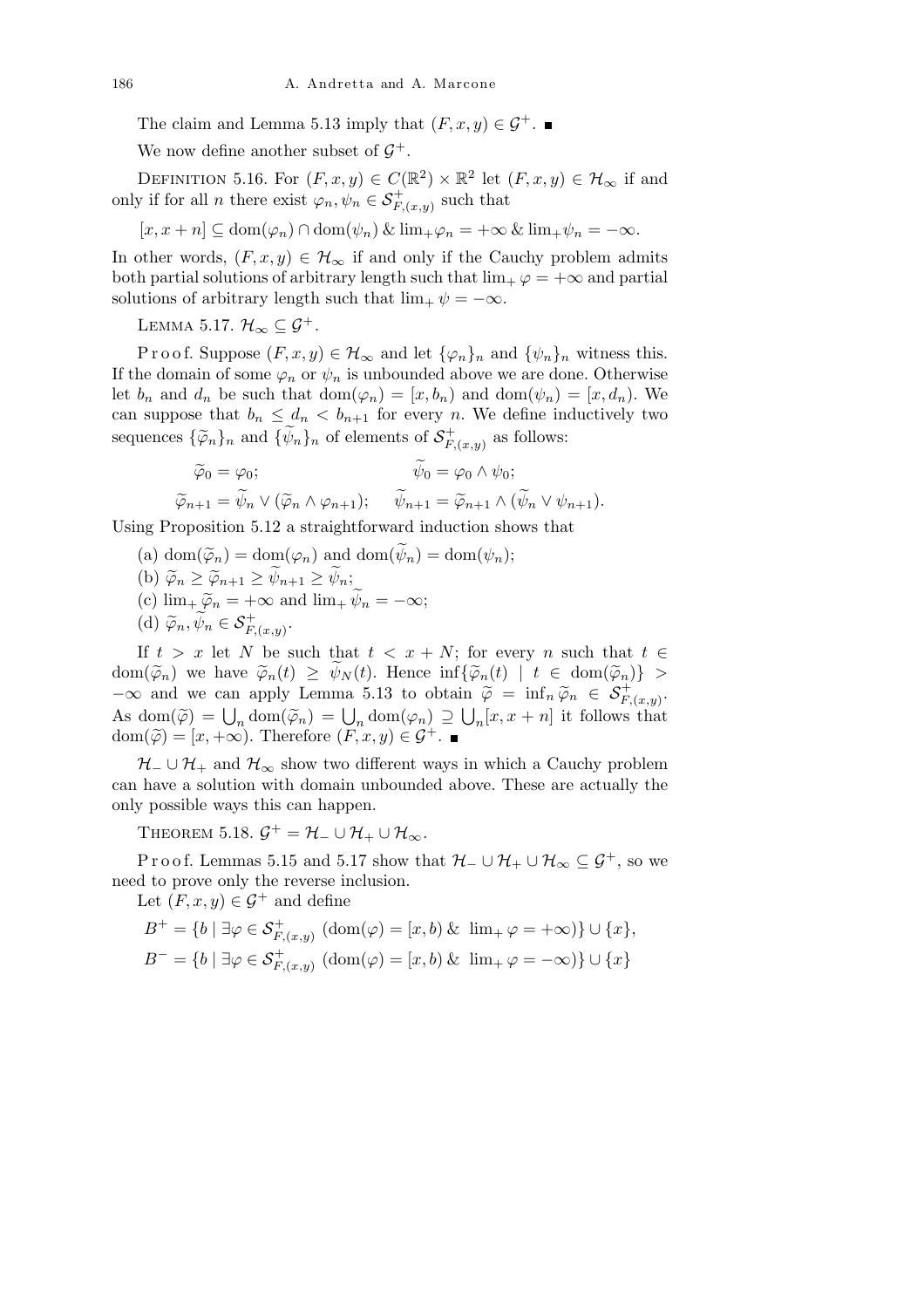and set

$$
b^+ = \sup B^+
$$
 and  $b^- = \sup B^-$ .

If  $b^+ = b^- = +\infty$  then clearly  $(F, x, y) \in \mathcal{H}_{\infty}$ . Now we will show that if  $b^-$  <  $+\infty$  then  $(F, x, y) \in \mathcal{H}_-$ ; a symmetric argument shows that if  $b^+$  < + $\infty$  then  $(F, x, y) \in \mathcal{H}_+$  and completes the proof of the theorem.

Suppose  $b^-$  <  $+\infty$  and let  $N \in \mathbb{N}$  be such that  $b^-$  <  $x + N$ . Since  $(F, x, y) \in \mathcal{G}^+$  there exists  $\psi \in \mathcal{S}^+_{F,(x,y)}$  such that dom $(\psi) = [x, +\infty)$ . Fix such a  $\psi$  and let  $h \in \mathbb{N}$  be such that  $\|\psi\|_{x,x} + N\|_{\infty} \leq h$ . We claim that *N* and *h* witness  $(F, x, y) \in \mathcal{H}$ <sub>−</sub>. For every *n* we can set  $\varphi_n = \psi$  so that the first part of the definition (the existence of solutions of arbitrary length) is satisfied. On the other hand, the choice of  $N$  guarantees that also the second part of the definition (the non-existence of solutions with lim<sub>+</sub>  $\varphi$  = −∞ which are trapped inside the rectangle  $[x, x + N] \times [-h, h]$  is satisfied.  $\blacksquare$ 

Theorem 5.18 shows that to find an upper bound for the complexity of  $G^+$  (and hence of  $G$ ) it suffices to find upper bounds for the complexities of  $H$ <sub>−</sub> and  $H$ <sub>∞</sub> (obviously, the complexity of  $H$ <sup>+</sup> is the same as that of *H*<sup>−</sup>). This is precisely what we are going to do, using the following technical lemma.

LEMMA 5.19. (a) *Fix*  $N, h \in \mathbb{N}$ . Let  $A_{N,h}^+$  be the set of all Cauchy prob*lems which have a solution bounded by h on the interval*  $[x, x + N]$  *with a vertical asymptote to*  $+\infty$  *at some*  $\xi > x + N$ , *i.e.* 

$$
A_{N,h}^+ = \{ (F, x, y) \in C(\mathbb{R}^2) \times \mathbb{R}^2 \mid \exists \varphi \in \mathcal{S}_{F,(x,y)}^+ [\exists \xi > x + N(\text{dom}(\varphi) = [x, \xi))
$$
  

$$
\& \lim_{+} \varphi = +\infty \& \|\varphi\|[x, x + N] \|_{\infty} \le h \}.
$$

*Similarly we define*  $A_{N,h}^-$  *by replacing* " $\lim_{+\varphi}$  =  $+\infty$ " *with* " $\lim_{+\varphi}$  =  $-\infty$ ". *Then both*  $A^+_{N,h}$  *and*  $A^-_{N,h}$  *are*  $\Sigma^0_2$ *.* 

(b) *Fix*  $N \in \mathbb{N}$ *. Let*  $A_N^+$  *be the set of all Cauchy problems which have a solution with a vertical asymptote to*  $+\infty$  *at some*  $\xi > x + N$ , *i.e.* 

$$
A_N^+ = \{ (F, x, y) \in C(\mathbb{R}^2) \times \mathbb{R}^2 \mid
$$
  
\n
$$
\exists \varphi \in \mathcal{S}_{F,(x,y)}^+ \; [\exists \xi > x + N \; (\text{dom}(\varphi) = [x, \xi)) \; \& \; \text{lim}_{+} \; \varphi = +\infty \} \}.
$$

*Similarly we define*  $A_N^-$  *by replacing* " $\lim_+ \varphi = +\infty$ " *with* " $\lim_+ \varphi = -\infty$ ". *Then both*  $A_N^+$  *and*  $A_N^-$  *are*  $\Sigma_2^0$ *.* 

(c) *Fix*  $M, N, h \in \mathbb{N}$ , with  $M \geq N$ . Let  $B_{N,h}^M$  be the set of all Cauchy *problems which have a solution of length at least M bounded by h on the interval*  $[x, x + N]$ , *i.e.*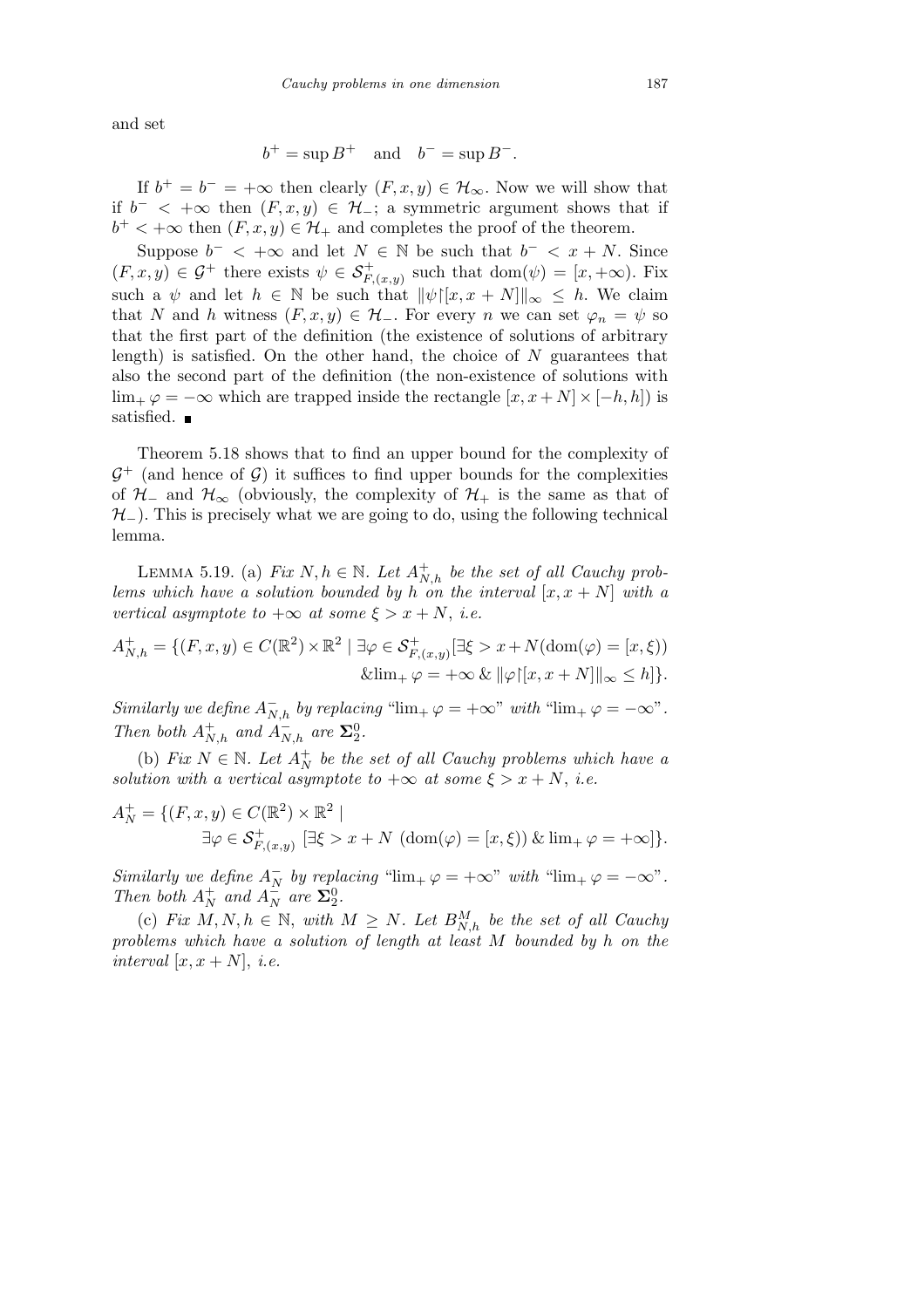$$
B_{N,h}^M = \{ (F, x, y) \in C(\mathbb{R}^2) \times \mathbb{R}^2 \mid
$$
  

$$
\exists \varphi \in \mathcal{S}_{F,(x,y)}^+ \; [\text{dom}(\varphi) \supseteq [x, x + M] \; \& \; ||\varphi|[x, x + N]||_{\infty} \le h] \}.
$$

*Then*  $B_{N,h}^M$  *is*  $\Sigma_2^0$ *.* 

Proof. (a) We claim that

$$
A_{N,h}^+ = \bigcup_{b,l \in \mathbb{Q}} \bigcap_{M \in \mathbb{N}} D_{b,l}^M
$$

where

$$
D_{b,l}^M = \{ (F, x, y) \in C(\mathbb{R}^2) \times \mathbb{R}^2 \mid
$$
  
\n
$$
\exists r \in \mathbb{R} \; \exists \varphi \in \mathcal{S}_{F,(x,y)}^+ \; [x + N \le r \le x + N + l]
$$
  
\n
$$
\& \; ||\varphi|[x, x + N]||_{\infty} \le h \; \& \; r \in \text{dom}(\varphi)
$$
  
\n
$$
\& \; (\forall t \in [x, r] \; \varphi(t) \ge b) \; \& \; \varphi(r) \ge M \}.
$$

In fact, if  $\varphi$  witnesses  $(F, x, y) \in A_{N,h}^+$  let  $dom(\varphi) = [x, \xi)$  with  $\xi > x + N$ so that

$$
\lim_{t \to \xi} \varphi(t) = +\infty.
$$

Then we can pick  $b, l \in \mathbb{Q}$  such that  $x + N + l > \xi$  and  $b \le \inf\{\varphi(t) \mid x \le t\}$  $\leq \xi$ . Therefore for every  $M \in \mathbb{N}$  there exists  $r \in [x, \xi)$  such that  $\varphi(r) \geq M$ . Thus  $(F, x, y) \in D_{b,l}^M$ .

Conversely suppose  $(F, x, y) \in$  $\bigcap_{M \in \mathbb{N}} D_{b,l}^M$  for some  $b, l \in \mathbb{Q}$ . Then for every  $M \in \mathbb{N}$  there exist  $r_M$  and  $\varphi_M$  satisfying the conditions in the definition of  $D_{b,l}^M$ . As  $[x + N, x + N + l]$  and  $\mathbf{F}(\mathbb{R}^2)$  are compact, by extracting a subsequence we may assume that  $\lim_{M \to +\infty} r_M = r \in [x + N, x + N + l]$ and  $\lim_{M\to+\infty}\varphi_M=\Gamma\in\mathbf{F}(\mathbb{R}^2)$ . By Lemma 2.7 there exists  $\varphi\in\mathcal{S}^+_{F,(x,y)}$ whose graph is contained in *Γ* and such that  $[x, x + N] \subset \text{dom}(\varphi) \subseteq [x, r)$ ,  $\|\varphi\|[x, x+N] \|_{\infty} \leq h$  and  $\varphi$  is bounded below by *b*. Therefore  $\varphi$  has a vertical asymptote to  $+\infty$  at some  $\xi \leq r$ , and hence  $(F, x, y) \in A_{N,h}^+$ .

Notice that in proving  $(*)$  we actually verified that  $D_{b,l}^M$  is closed and therefore  $A_{N,h}^+$  is  $\Sigma_2^0$ . The result about  $A_{N,h}^-$  is completely analogous.

(b) follows from (a) and the equalities  $A_N^+ = \bigcup_{h \in \mathbb{N}} A_{N,h}^+$  and  $A_N^-$ S  $h \in \mathbb{N}$   $\overline{A}_{N,h}^-$ .

(c) The argument is similar to the one used to prove (a), only simpler. Fix *M*, *N* and *h*. Then  $\mathbf{r}$ 

$$
B_{N,h}^M = \bigcup_{\ell \in \mathbb{Q}^+} E_l
$$

with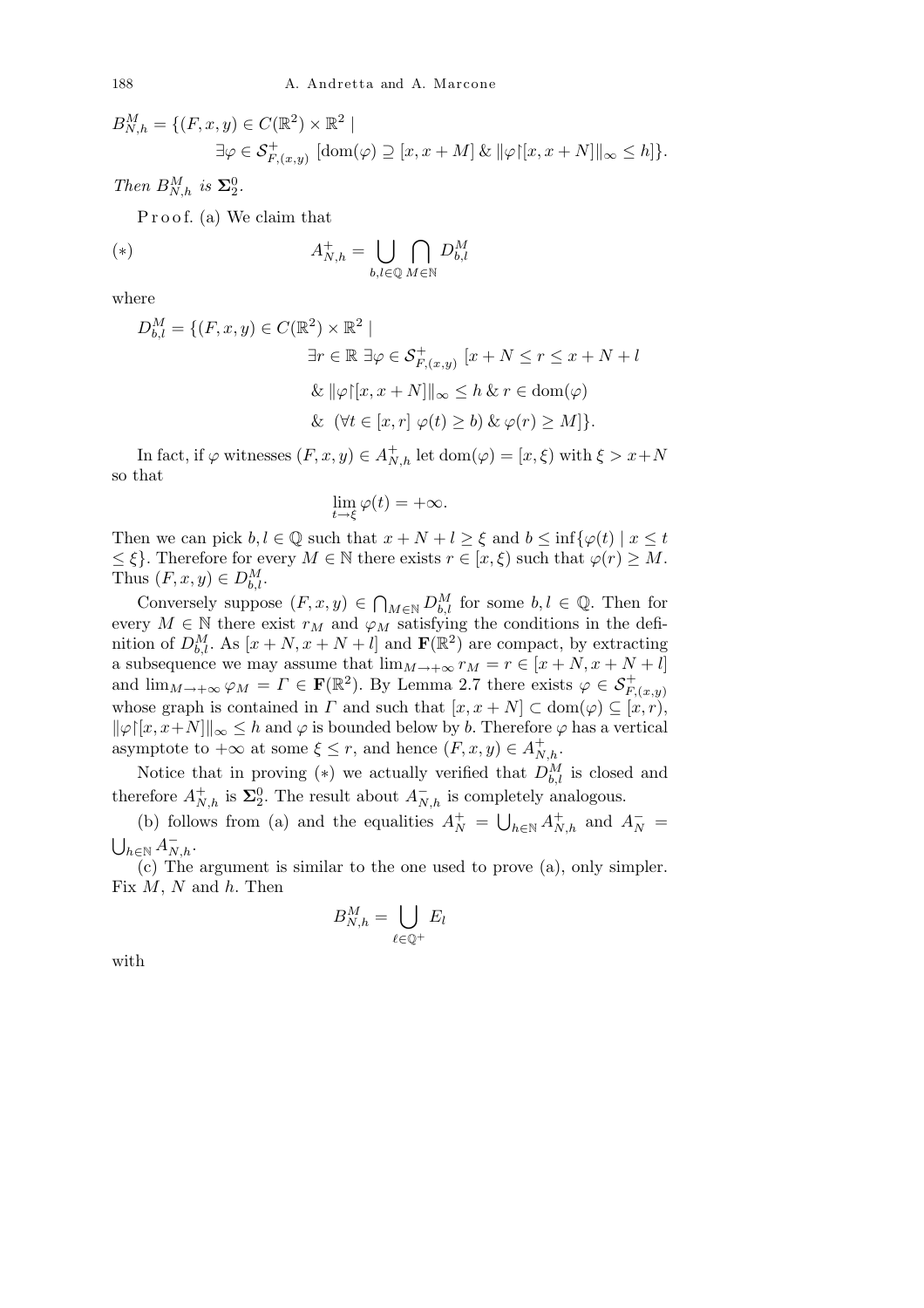*Cauchy problems in one dimension* 189

$$
E_l = \{ (F, x, y) \in C(\mathbb{R}^2) \times \mathbb{R}^2 \mid \exists \varphi \in \mathcal{S}^+_{F,(x,y)} \left[ \text{dom}(\varphi) \supset [x, x + M] \right] \& \|\varphi\| [x, x + M] \|_{\infty} \le l \& \|\varphi\| [x, x + N] \|_{\infty} \le h \}.
$$

By Ascoli–Arzelà or, equivalently, by the compactness of  $\mathbf{F}(\mathbb{R}^2)$ , each  $E_l$  is closed and hence  $B_{N,h}^M$  is  $\Sigma_2^0$ .

LEMMA 5.20.  $\mathcal{H}_-$  and  $\mathcal{H}_+$  are  $\Sigma_4^0$  and  $\mathcal{H}_{\infty}$  is  $\Pi_3^0$ .

P r o o f. Using the notations of Lemma 5.19 we have

$$
\mathcal{H}_{-} = \bigcup_{h,N \in \mathbb{N}} \Big[ \bigcap_{M \geq N} B_{N,h}^{M} \cap ((C(\mathbb{R}^{2}) \times \mathbb{R}^{2}) \setminus A_{N,h}^{-}) \Big],
$$
  

$$
\mathcal{H}_{+} = \bigcup_{h,N \in \mathbb{N}} \Big[ \bigcap_{M \geq N} B_{N,h}^{M} \cap ((C(\mathbb{R}^{2}) \times \mathbb{R}^{2}) \setminus A_{N,h}^{+}) \Big],
$$

and

$$
\mathcal{H}_{\infty} = \bigcap_{M \in \mathbb{N}} (A_M^+ \cap A_M^-).
$$

Therefore  $\mathcal{H}_-$  and  $\mathcal{H}_+$  are  $\Sigma_4^0$ , while  $\mathcal{H}_{\infty}$  is  $\Pi_3^0$ .

By modifying the proof of Lemma 5.7 (notice that in that proof if  $\alpha \in S_4$ then  $(F_\alpha, -1, 0) \in \mathcal{H}_+$ ) it is not difficult to show that  $\mathcal{H}_\infty$  is actually  $\Pi_3^0$ hard, and hence  $\Pi_3^0$ -complete. It suffices to delete  $\chi$  and the various  $\chi^{n}$ 's with  $n > 0$  and flip the behavior of  $F_\alpha$  inside the  $T_n$ 's with *n* odd so that  $\lim_{x \to \infty} \psi^{2k+1} = +\infty$ . This construction yields  $(F_{\alpha}, -1, 0) \in \mathcal{H}_{\infty}$  if and only if  $\forall n \ \forall^{\infty} m \ \alpha(n,m) = 0.$ 

THEOREM 5.21.  $\mathcal{G}$  *is*  $\Sigma_4^0$ -complete.

P r o o f. The  $\Sigma^0_4$ -hardness of  $\mathcal G$  was proved in Lemma 5.7. Since the finite union of  $\Sigma_4^0$  and  $\Pi_3^0$  sets is  $\Sigma_4^0$ , Theorem 5.18 and Lemma 5.20 show that  $\mathcal{G}^+$  is  $\Sigma_4^0$ . But then  $\mathcal{G}^-$  is also  $\Sigma_4^0$  and  $\mathcal{G} = \mathcal{G}^+ \cap \mathcal{G}^-$  is  $\Sigma_4^0$ .

#### **References**

- [1] H. Becker, *Descriptive set theoretic phenomena in analysis and topology*, in: Set Theory of the Continuum, H. Judah, W. Just and H. Woodin (eds.), Math. Sci. Res. Inst. Publ. 26, Springer, 1992, 1–25.
- [2] G. Beer, *Topologies on Closed and Closed Convex Sets*, Kluwer, 1993.
- [3] L. Faina, *Uniqueness and continuous dependence of the solutions for functional differential equations as a generic property*, Nonlinear Anal. 23 (1994) 745–754.
- [4] A. Kanamori, *The emergence of descriptive set theory*, in: Essays on the Development of the Foundations of Mathematics, J. Hintikka (ed.), Kluwer, 1995, 241–262.
- [5] A. S. Kechris, *Classical Descriptive Set Theory*, Springer, 1995.
- [6] A. Lasota and J. A. Yorke, *The generic property of existence of solutions of differential equations in Banach space*, J. Differential Equations 13 (1973), 1–12.